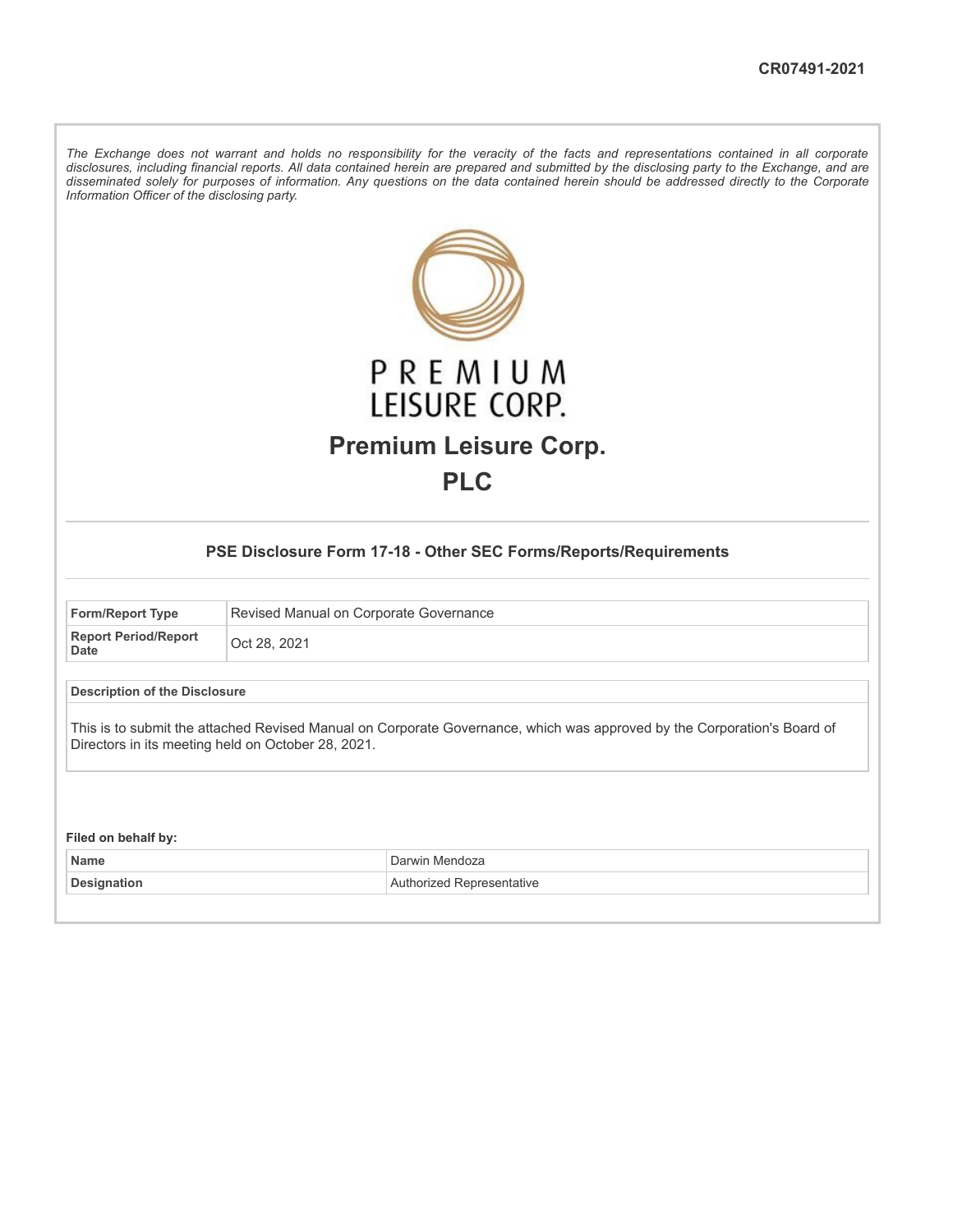# REVISED MANUAL ON CORPORATE GOVERNANCE



October 2021

May 2018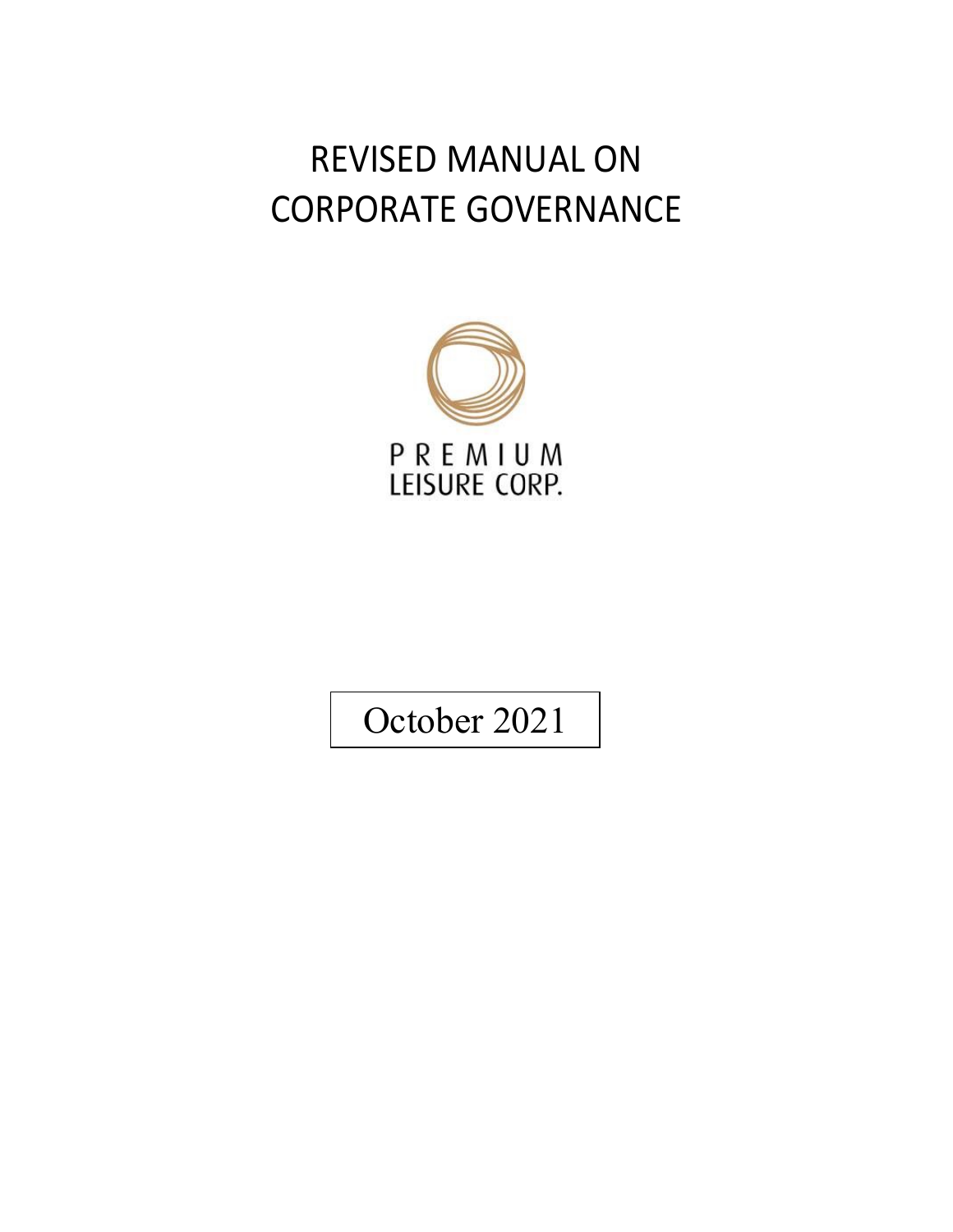# **TABLE OF CONTENTS** \_\_\_\_\_\_\_\_\_\_\_\_\_\_\_

|    |                                                            | <b>PAGE</b>    |
|----|------------------------------------------------------------|----------------|
|    | Vision and Mission Statements                              | 5              |
|    | <b>Definition of Terms</b>                                 | 5              |
|    | Objective                                                  | $\overline{7}$ |
|    | THE BOARD'S GOVERNANCE RESPONSIBILITIES                    | 7              |
|    | 1. Establishing a Competent Board                          | 7              |
|    | 1.1. Composition                                           | 7              |
|    | 1.2. Training                                              | 8              |
|    | 1.3. Board Diversity                                       | 8              |
|    | 1.4. Corporate Secretary                                   | 8              |
|    | 1.5. Compliance Officer                                    | 9              |
| 2. | Establishing Clear Roles and Responsibilities of the Board | 10             |
|    | 2.1. Duties and Responsibilities of the Board              | 10             |
|    | 2.2. Chairman of the Board                                 | 12             |
|    | 2.3. Nomination and Election of Board of Directors         | 13             |
|    | 2.4. Qualifications                                        | 14             |
|    | 2.5. Permanent Disqualifications                           | 15             |
|    | 2.6. Temporary Disqualification                            | 16             |
|    | 2.7. Meetings of the Board                                 | 17             |
|    | 2.8. Compensation of Directors                             | 18             |
|    | 2.9. Duties and Responsibilities of a Director             | 18             |
|    | 3. Establishing Board Committees                           | 19             |
|    | 3.1. The Executive Committee                               | 19             |
|    | 3.2. The Audit Committee                                   | 20             |
|    | 3.3. The Nomination Committee                              | 22             |
|    | 3.4. The Corporate Governance Committee                    | 23             |
|    | 3.5. The Risk Oversight Committee                          | 26             |
|    | 3.6. The Related Party Transactions Committee              | 27             |
|    | 3.7. The Compensation and Remuneration Committee           | 29             |
|    | 4. Fostering Commitment                                    | 30             |
|    | 4.1. Participation in Meetings                             | 30             |
|    | 4.2. Multiple Board Seats                                  | 30             |
| 5. | Reinforcing Board Independence                             | 30             |
|    | 5.1. Independent Directors                                 | 31             |
|    | 5.2. President                                             | 32             |
|    | 5.3. Lead Director                                         | 33             |

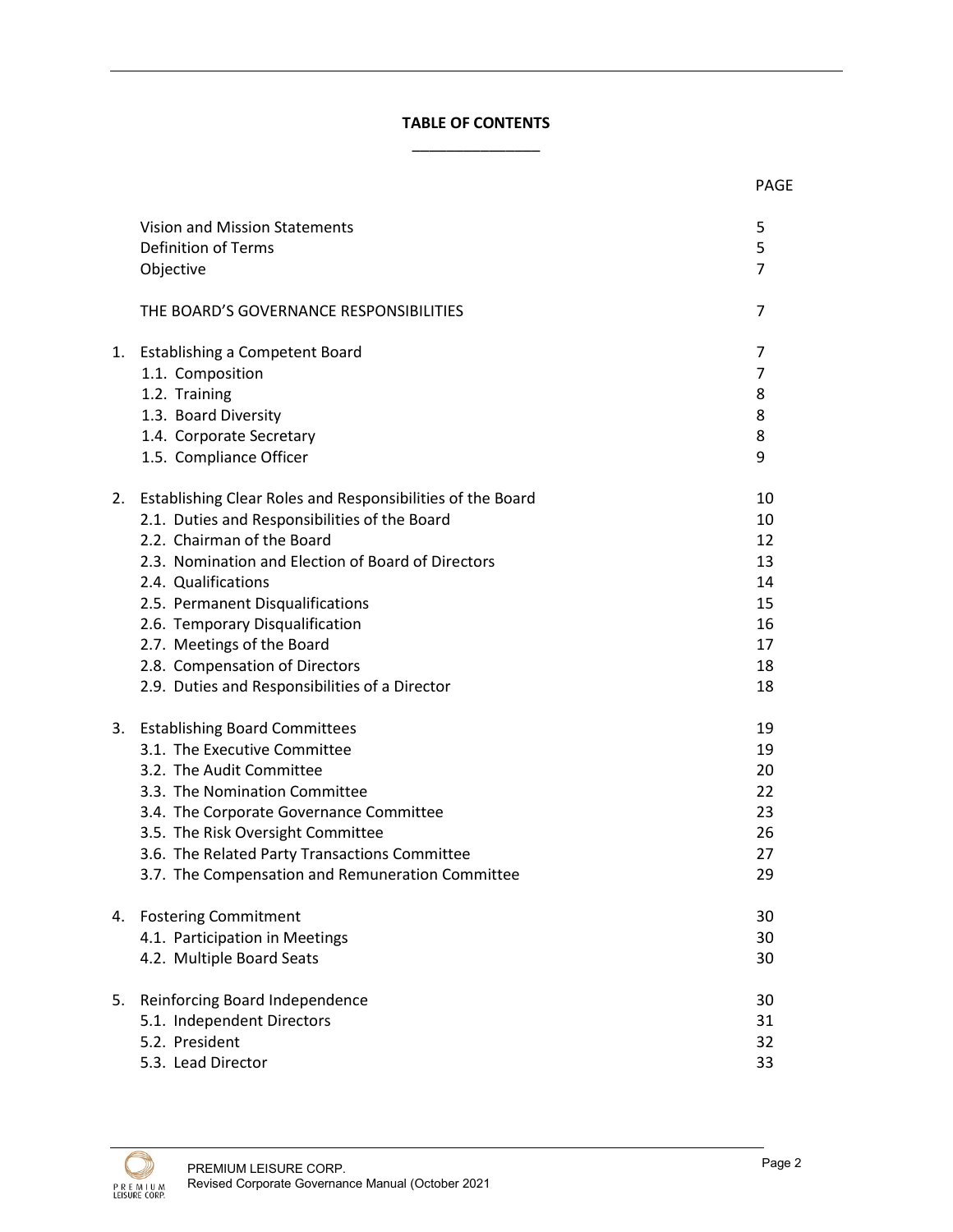|                                                                                           |                                                                                  | <b>PAGE</b> |
|-------------------------------------------------------------------------------------------|----------------------------------------------------------------------------------|-------------|
|                                                                                           | 6. Assessing Board Performance                                                   | 34          |
|                                                                                           | 6.1. Board Evaluation                                                            | 34          |
|                                                                                           | 7. Strengthening Board Ethics                                                    | 34          |
|                                                                                           | 7.1. Code of Business Conduct and Ethics                                         | 34          |
|                                                                                           | DISCLOSURE AND TRANSPARENCY                                                      | 35          |
|                                                                                           | 8. Enhancing Company Disclosure Policies and Procedures                          | 35          |
|                                                                                           | 9. Strengthening the External Auditor's Independence and Improving Audit Quality | 35          |
|                                                                                           | 9.1. External Auditor                                                            | 35          |
|                                                                                           | 10. Increasing Focus on Non-Financial and Sustainability Reporting               | 36          |
|                                                                                           | 11. Promoting a Comprehensive and Cost-Efficient Access to Relevant Information  | 36          |
|                                                                                           | INTERNAL CONTROL SYSTEMS AND RISK MANAGEMENT FRAMEWORK                           | 36          |
| 12. Strengthening the Internal Control System and Enterprise Risk Management Framework 36 |                                                                                  |             |
|                                                                                           | 12.1. Internal Control System                                                    | 37          |
|                                                                                           | 12.2. Internal Audit Function                                                    | 37          |
|                                                                                           | 12.3. Chief Audit Executive                                                      | 37          |
|                                                                                           | 12.4. Enterprise Risk Management                                                 | 38          |
|                                                                                           | 12.5. Chief Risk Officer                                                         | 38          |
|                                                                                           | CULTIVATING SYNERGIC RELATIONSHIP WITH SHAREHOLDERS                              | 39          |
|                                                                                           | 13. Promoting Shareholder Rights                                                 | 39          |
|                                                                                           | 13.1. Promote shareholder rights                                                 | 39          |
|                                                                                           | 13.2. Open communications                                                        | 39          |
|                                                                                           | 13.3. Shareholder participation                                                  | 39          |
|                                                                                           | 13.4. Rights of Shareholders                                                     | 40          |
|                                                                                           | <b>Voting Rights</b><br>13.4.1.                                                  | 40          |
|                                                                                           | 13.4.2. Pre-emptive Right                                                        | 40          |
|                                                                                           | 13.4.3. Right of Inspection                                                      | 41          |
|                                                                                           | 13.4.4. Right to Information                                                     | 41          |
|                                                                                           | <b>Right to Dividend</b><br>13.4.5.                                              | 42          |
|                                                                                           | 13.4.6. Appraisal Right                                                          | 42          |
|                                                                                           | 13.5. Alternative Dispute Resolution                                             | 43          |
|                                                                                           | 13.6. Investor Relations Office                                                  | 43          |
|                                                                                           | <b>DUTIES TO STAKEHOLDERS</b>                                                    | 43          |

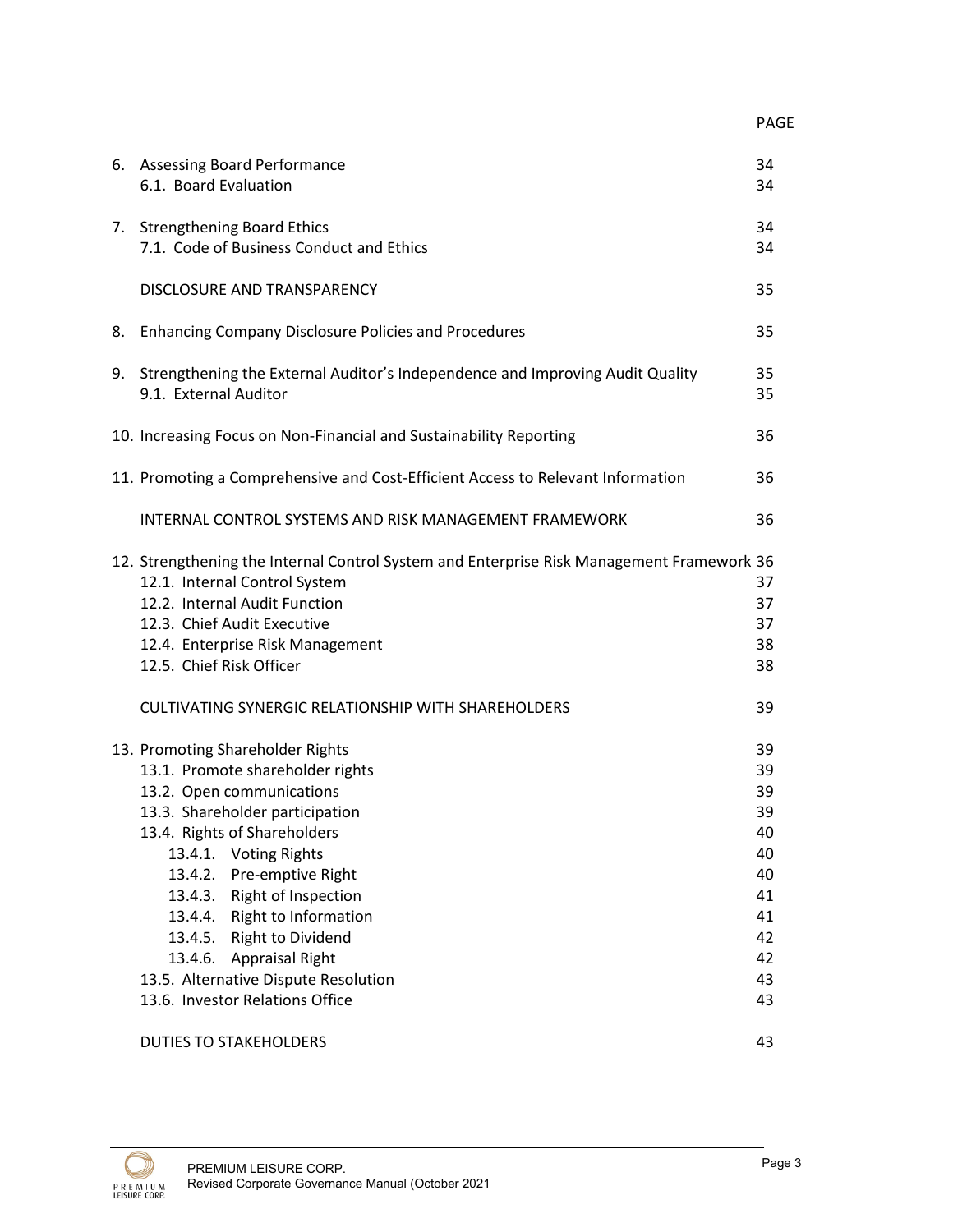| 14. Respecting Rights of Stakeholders and Effective Redress<br>for the Violation of Stakeholders' Rights | <b>PAGE</b><br>43 |
|----------------------------------------------------------------------------------------------------------|-------------------|
| 15. Encouraging Employee's Participation                                                                 | 44                |
| 16. Encouraging Sustainability and Social Responsibility                                                 | 44                |
| COMMUNICATION AND MONITORING OF THIS MANUAL                                                              | 44                |
| 17. Communication                                                                                        | 44                |
| 18. Monitoring and Penalties for Non-Compliance                                                          | 45                |
| 19. Effectivity                                                                                          | 45                |

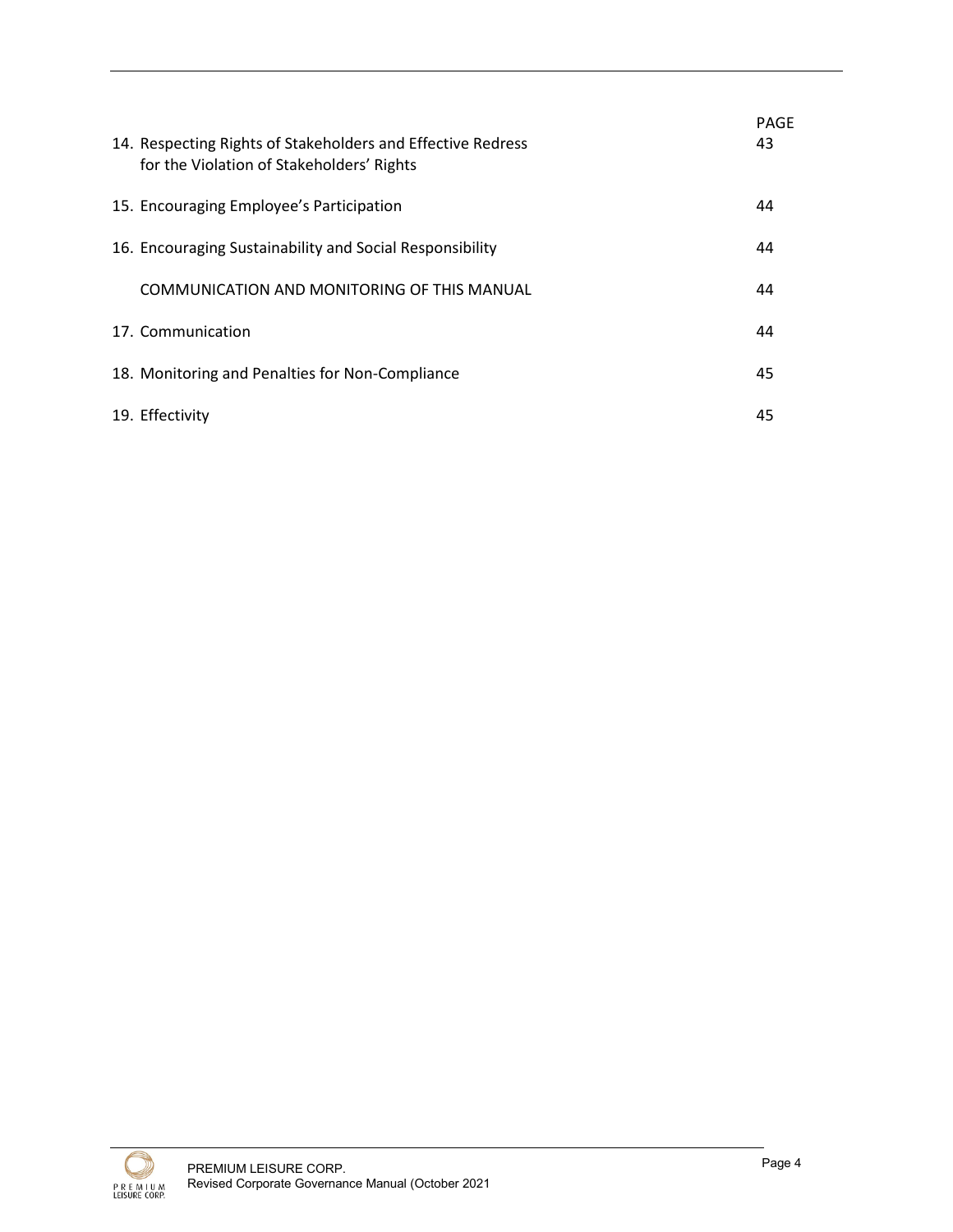# **REVISED MANUAL ON CORPORATE GOVERNANCE PREMIUM LEISURE CORP.**

The Board of Directors (the "Board"), Executive Committee, Management and Employees of Premium Leisure Corp. (PLC – the "Corporation"), hereby commit themselves to an open governance process through which its shareholders and other stakeholders may derive assurance that, in protecting and adding value to PLC's financial and human investment, the Corporation is being managed ethically, according to prudently determined risk parameters, and striving to achieve local best practices.

## **Vision:**

Premium Leisure Corp. is the market leader in investments holding for sustainable gaming ventures in the Philippines

## **Mission:**

\* To create opportunities for growth through strategic and lucrative investments \* To enhance shareholder value for the Corporation's partners and investors; \* To promote mutually beneficial relationship with all the stakeholders that is grounded on transparency, integrity and respect; \* To enhance the quality of life of the communities it serves.

## **RULES OF INTERPRETATION**

All references to the masculine gender in the salient points of this Manual shall likewise cover the feminine gender.

## **DEFINITION OF TERMS**

- a. Corporate Governance. The framework of rules, systems and processes in the Corporation that governs the performance by the Board of Directors and Management of their respective duties and responsibilities to the stockholders and other stakeholders which include, among others, customers, employees, suppliers, financiers, government and community in which it operates;
- b. Board of Directors. The governing body elected by the stockholders that exercises the corporate powers of the Corporation, conducts all its business and controls its properties;
- c. Exchange. An organized market place or facility that brings together buyers and sellers, and executes trades of securities and/or commodities;
- d. Management. The body given the authority by the Board of Directors to implement the policies it has laid down in the conduct of the business of the Corporation;
- e. Independent Director. A person who, apart from his fees and shareholdings, is independent of Management and free from any business or other relationship which could, or could reasonably be perceived to, materially interfere with his exercise of independent judgment in carrying out his responsibilities as a director;

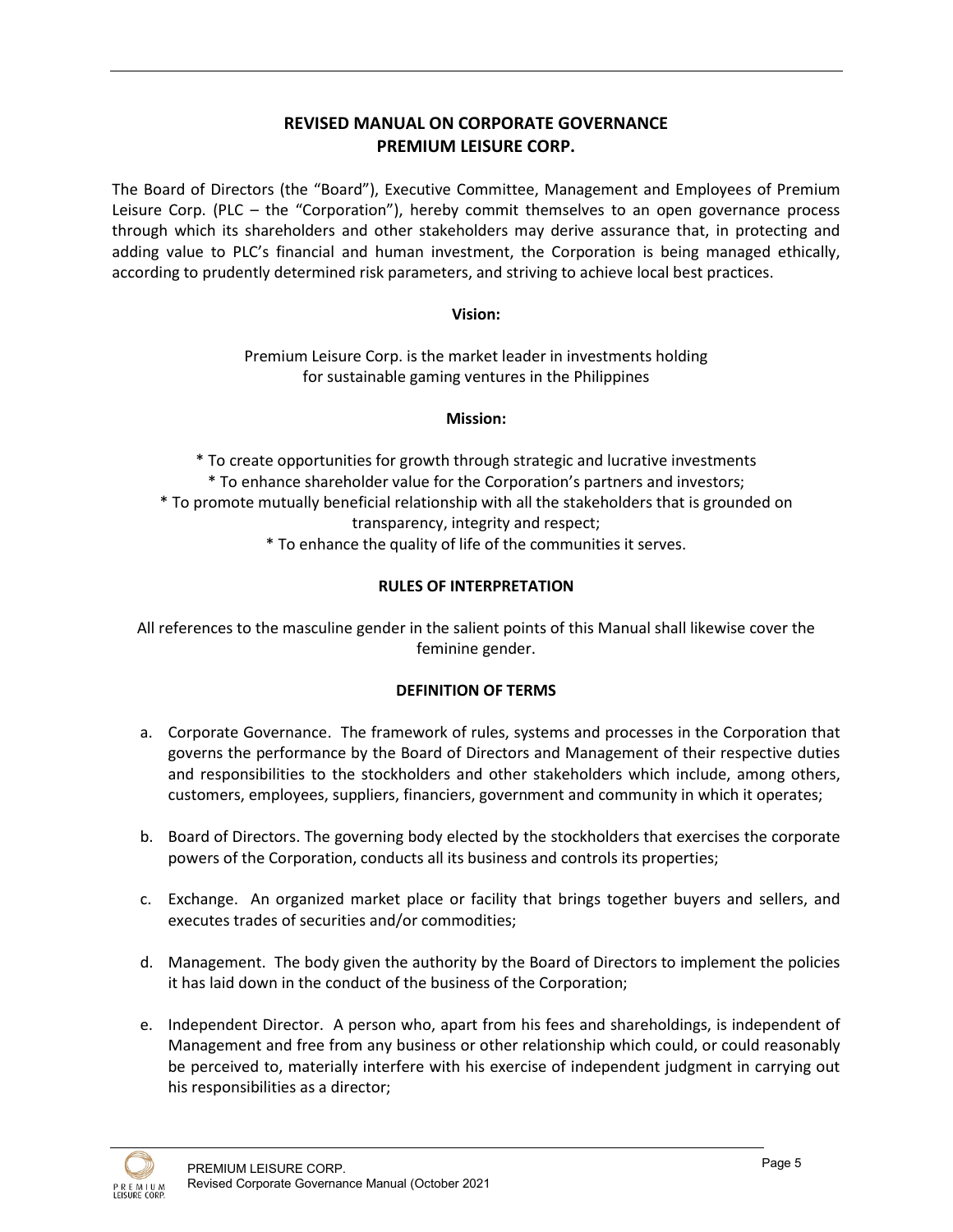- f. Lead Independent Director. An independent director, who has sufficient authority to lead the Board in cases where management has clear conflicts of interest, designated by the Board as lead independent director if the Chairman of the Board is not an independent director;
- g. Executive Director. A director who is also the head of a department or unit of the Corporation or performs any work related to its operation;
- h. Non-Executive Director. A director who is not the head of a department or unit of the Corporation nor performs any work related to its operation;
- i. Non-Audit Work. The other services offered by an external auditor to the Corporation that are not directly related and relevant to its statutory audit functions, such as, accounting, payroll, bookkeeping, reconciliation, computer project management, data processing, or information technology outsourcing services, internal audit, and other services that may compromise the independence and objectivity of an external auditor;
- j. Internal Control. The system established by the Board of Directors and Management for the accomplishment of the Corporation's objectives, the efficient operation of its business, the reliability of its financial reporting, and faithful compliance with applicable laws, regulations and internal rules;
- k. Internal Control System. The framework under which internal controls are developed and implemented to manage and control a particular risk or business activity, or combination of risks or business activities, to which the Corporation is exposed;
- l. Internal Audit. An independent and objective assurance activity designed to add value to and improve the Corporation's operations, and help it accomplish its objectives by providing a systematic and disciplined approach in the evaluation and improvement of the effectiveness of risk management, control and governance processes;
- m. Internal Audit Department. A department of the Corporation that provides independent and objective assurance services in order to add value to and improve the Corporation's operations;
- n. Enterprise Risk Management. A process, effected by the entity's Board of Directors, Management and other personnel, applied in strategy setting and across the enterprise that is designed to identify potential events that may affect the entity, manage risks to be within it risk appetite, and provide reasonable assurance regarding the achievement of entity objectives.
- o. Related Party. Shall cover the Corporation's subsidiaries, as well as affiliates and any party (including their subsidiaries, affiliates and special purpose entities), that the Corporation exerts direct or indirect control over or that exerts direct or indirect control over the Corporation; the Corporation's directors; officers; shareholders and related interests (DOSRI), and their close family members, as well as corresponding persons in affiliated companies. This shall also include such other person or juridical entity whose interest may pose a potential conflict with the interest of the Corporation.
- p. Related Party Transactions. A transfer of resources, services or obligations between a reporting entity and a related party, regardless of whether a price is charged. It shall be interpreted broadly

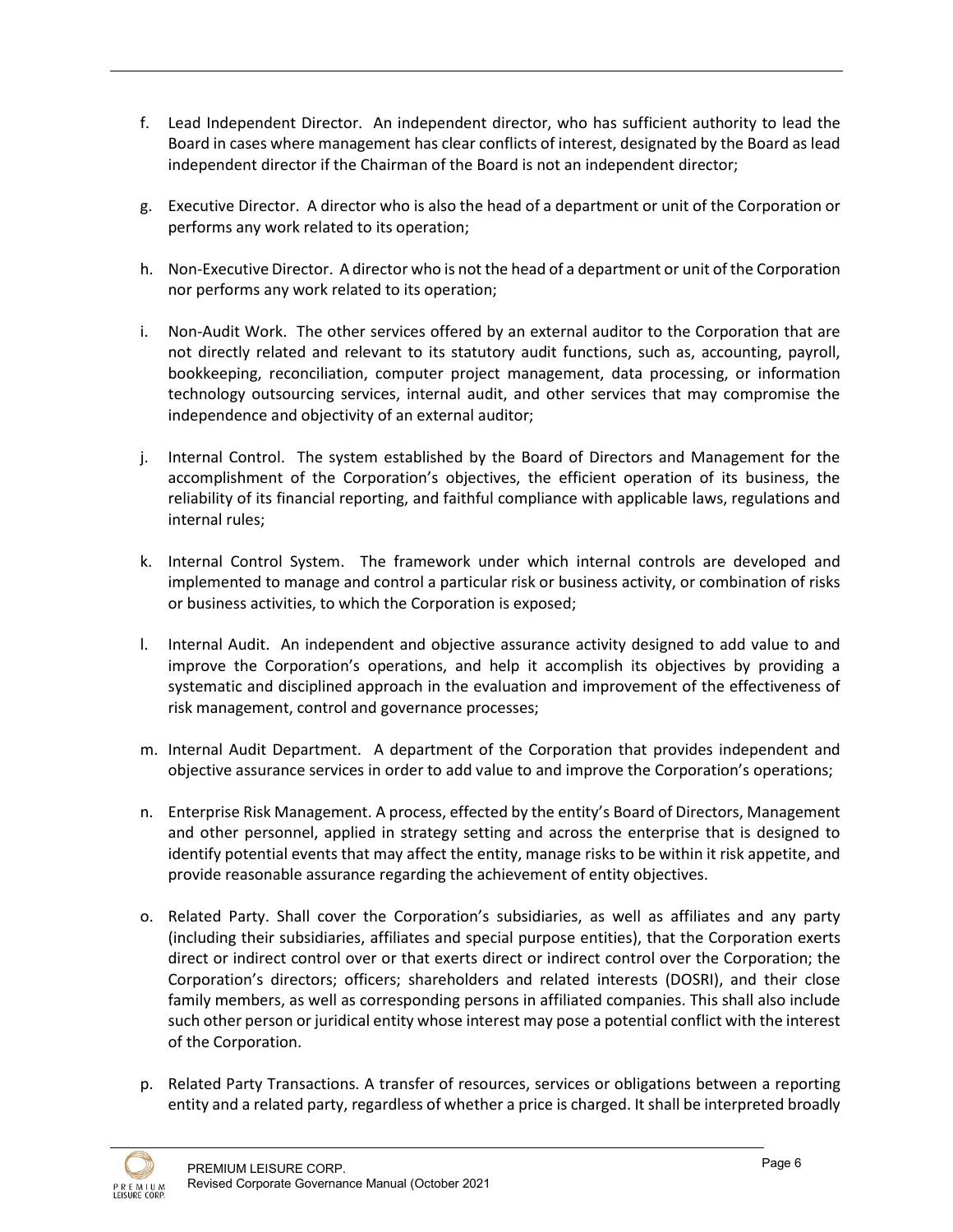to include not only transactions that are entered into with related parties, but also outstanding transactions that are entered into with an unrelated party that subsequently becomes a related party.

q. Stakeholders. Any individual, organization or society at large who can either affect and/or be affected by the Corporation's strategies, policies, business decisions and operations, in general. This includes, among others, customers, creditors, employees, suppliers, investors, as well as the government and community in which it operates.

## **OBJECTIVE**

This manual shall institutionalize the principles of good corporate governance in the entire organization. Corporate governance is the framework of rules, systems and processes in the corporation that governs the performance of the Board of Directors and Management of their respective duties and responsibilities to stockholders and other stakeholders, which include, among others, customers, employees, suppliers, financiers, government and community in which it operates.

The Board of Directors and Management, employees and shareholders, believe that good corporate governance is a necessary component of what constitutes sound strategic business management and will therefore undertake every effort necessary to create awareness thereof within the organization as soon as possible.

## **THE BOARD'S GOVERNANCE RESPONSIBILITIES**

## **1. Establishing a Competent Board**

# 1.1. **Composition**

- 1.1.1. The Board shall be composed of seven (7) directors who shall be elected by the Corporation's stockholders annually, and shall hold office for one (1) year and until their successors are elected and qualified in accordance with the Corporation's By- Laws. The Board shall be composed of directors with collective working knowledge, experience or expertise that is relevant to the Corporation's industry or sector. The Board shall always ensure that it has an appropriate mix of competence and expertise and that its members remain qualified for their positions individually and collectively, to enable it to fulfill its roles and responsibilities and respond to the needs of the organization based on the evolving business environment and strategic direction.
- 1.1.2. The Board shall be composed of a majority of non-executive directors who possess the necessary qualifications to effectively participate and help secure objective, independent judgment on corporate affairs and to substantiate proper checks and balances.
- 1.1.3. The Board shall designate a Lead Independent Director among the Independent Directors.

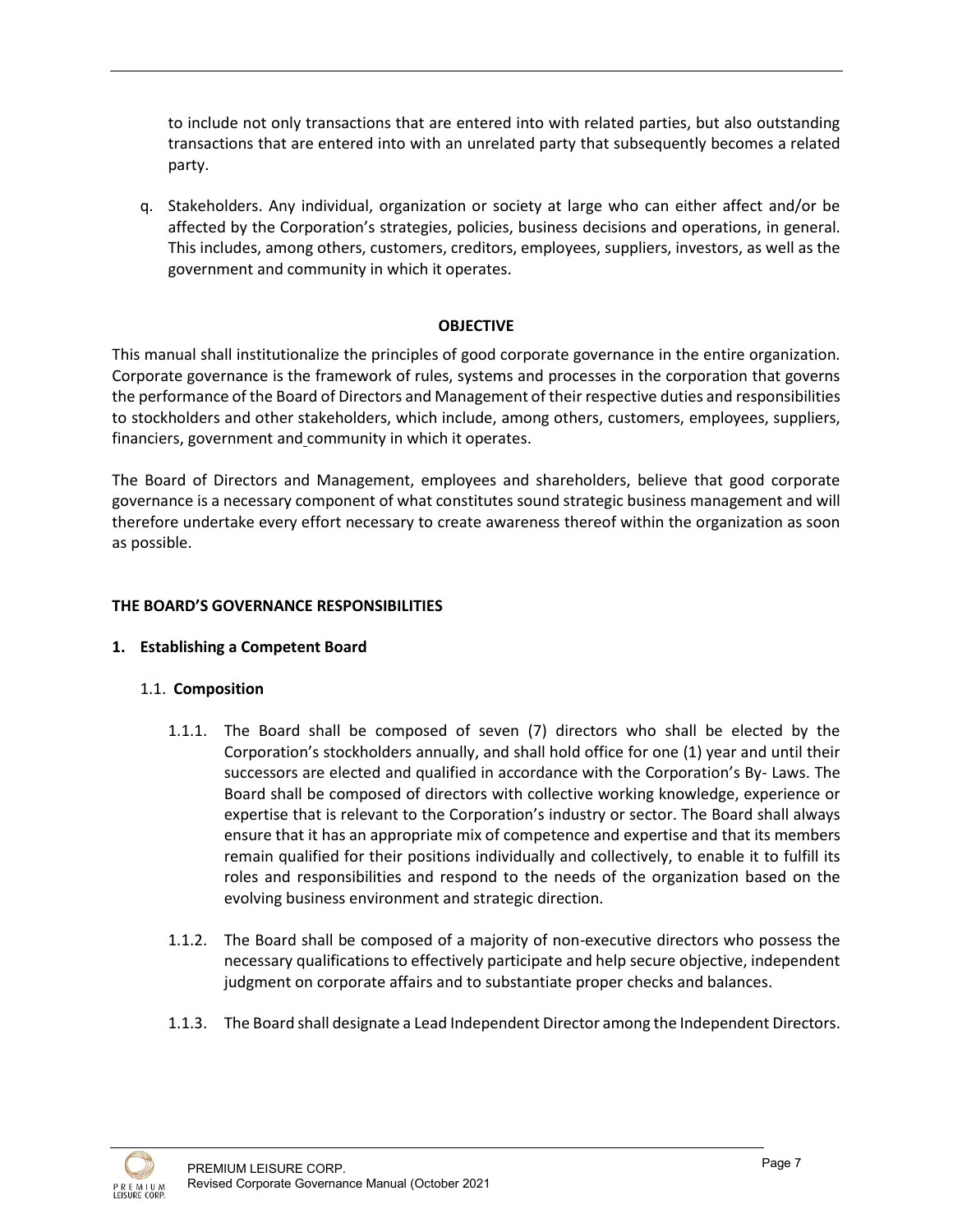# 1.2. **Training**

- 1.2.1. The Corporation shall provide a comprehensive 8-hour orientation program for new directors and an annual 4-hour continuing training for existing directors, including an understanding of the contributions that the director is expected to make, an explanation of the Board and its committees, and an explanation of the Corporation's business, including corporate governance and other matters that will assist them in discharging their duties.
- 1.2.2. The Corporation shall also provide general access to training courses to its directors as a matter of continuous professional education as well as to maintain and enhance their skills as directors, and keep them updated in their knowledge and understanding of the Corporation's business.

# 1.3. **Board Diversity**

We value, promote and observe a policy on diversity in the composition of our Corporation's Board of Directors. Diversity in age, gender, ethnicity, experience, field expertise, and personal qualities shall be considered by the Board as it installs a process of selection to ensure a mix of competent directors and key officers.

## 1.4. **Corporate Secretary**

- 1.4.1. The Board is assisted by the Corporate Secretary, who is an officer of the Corporation and separate from the Compliance Officer. The Corporate Secretary shall not be a member of the Board of Directors and shall annually attend a training on corporate governance. He is primarily responsible to the Corporation and its shareholders, and not to the Chairman or President of the Corporation. His loyalty to the mission, vision and specific business objectives of the corporate entity come with his duties.
- 1.4.2. Considering the varied functions and duties, the Corporate Secretary must possess administrative and interpersonal skills, and if not the general counsel, must have some legal skills. He must also have some financial and accounting skills, working knowledge of the operations of the Corporation, and shall be a Filipino citizen.
- 1.4.3. The Corporate Secretary shall have the following duties and responsibilities:
	- (a) Assists the Board and the Board Committees in the conduct of their meetings, including preparing an annual schedule of Board and Committee meetings and the annual board calendar and assisting the Chairs of the Board and its Committees to set agendas for those meetings;
	- (b) Safekeeps and preserves the integrity of the minutes of the meetings of the Board and its Committees as well as other official records of the Corporation;
	- (c) Keeps abreast on relevant laws, regulations, all governance issuances, relevant industry developments and operations of the Corporation, and advises the Board and Chairman on all relevant issues as they arise;

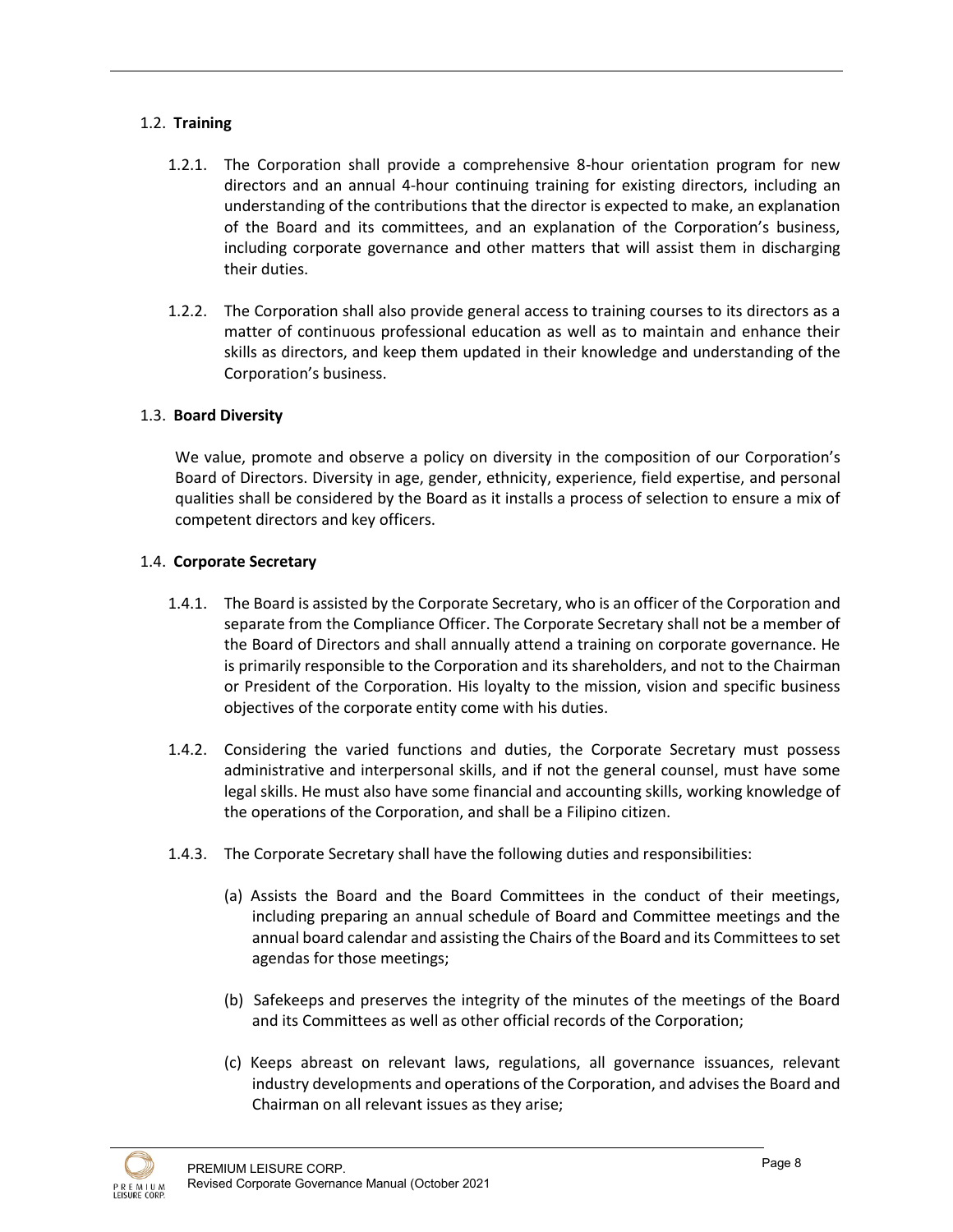- (d) Works fairly and objectively with the Board, Management and stockholders and contributes to the flow of information between the Board and Management, the Board and its Committees, and the Board and its stakeholders, including shareholders;
- (e) Advises on the establishment of Board Committees and their terms of reference;
- (f) Informs members of the Board, in accordance with the by-laws, of the agenda of their meetings at least five working days in advance, and ensures that the members have before them accurate information that will enable them to arrive at intelligent decisions on matters that require their approval;
- (g) Attends all Board meetings, except when justifiable causes, such as illness, death in the immediate family and serious accidents, prevent him from doing so;
- (h) Performs required administrative functions;
- (i) Oversees the drafting of the by-laws and ensures that they conform with regulatory requirements; and
- (j) Performs such other duties and responsibilities as may be provided by the Securities and Exchange Commission (SEC or the "Commission").

# 1.5. **Compliance Officer**

- 1.5.1. To ensure adherence to corporate principles and best practices, the Board shall designate a Compliance Officer who shall monitor the progress and status of the Corporation's corporate governance activities. He shall have the rank of Senior Vice President or an equivalent position with adequate stature and authority in the Corporation, and who shall have direct reporting responsibilities to the Chairman of the Board. He should not be a member of the Board and should annually attend a training on corporate governance.
- 1.5.2. The Compliance Officer shall have the following duties and responsibilities:
	- (a) Ensures proper onboarding of new directors (i.e. orientation on the Corporation's business, charter, articles of incorporation and by-laws, among others;
	- (b) Monitors, reviews evaluates and ensures the compliance by the Corporation, its officers and directors with the relevant laws, the Code of Corporate Governance, rules and regulations all governance issuances of regulatory agencies;
	- (c) Reports the matter to the Board if violations are found and recommends the imposition of appropriate disciplinary action;
	- (d) Ensures the integrity and accuracy of all documentary submissions to regulators;
	- (e) Appears before the SEC when summoned in relation to compliance with the Code of Corporate Governance;

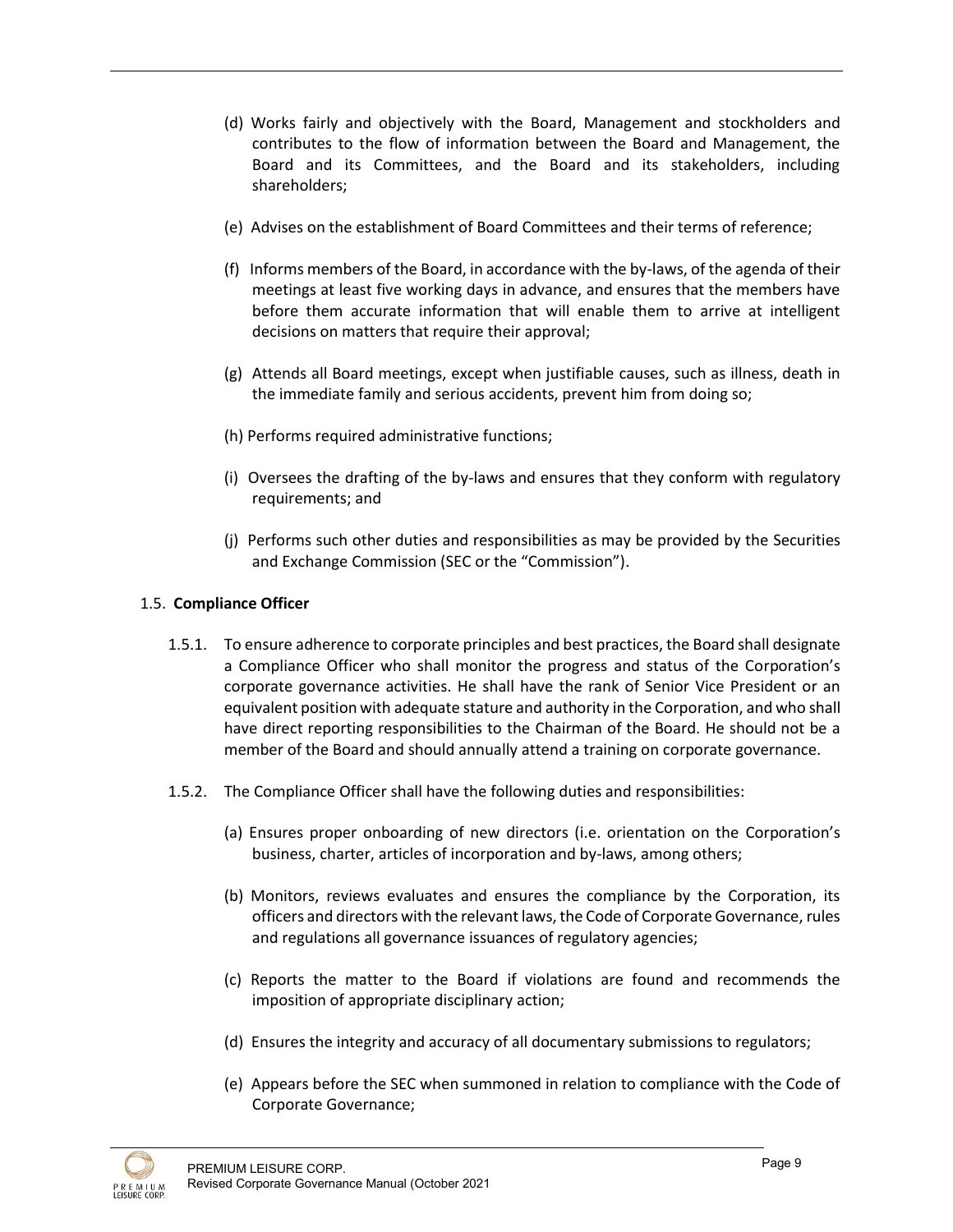- (f) Collaborates with other departments to properly address compliance issues, which may be subject to investigation;
- (g) Identifies possible areas of compliance issues and works towards the resolution of the same;
- (h) Ensures the attendance of board members and key officers to relevant trainings; and
- (i) Performs such other duties and responsibilities as may be provided by the SEC.

# **2. Establishing Clear Roles and Responsibilities of the Board**

The fiduciary roles, responsibilities and accountabilities of the Board as provided under the law, the Corporation's articles and by-laws, and other legal pronouncements and guidelines shall be clearly made known to all directors as well as to shareholders and other stakeholders.

- 2.1. The Board Members shall act on a fully informed basis, in good faith, with due diligence and care, and in the best interest of the Corporation and all shareholders. To ensure a high standard of best practice for the Corporation, its stockholders and other stakeholders, the Board shall have, among others, the following duties and responsibilities:
	- 2.1.1. Install a process of selection to ensure a mix of competent directors and officers, regardless of age, gender, race and religion;
	- 2.1.2. Determine and regularly review, together with Management, the Corporation's vision, mission, goals and strategies;
	- 2.1.3. Ensure that the Corporation complies with all relevant laws, regulations and codes of best business practices;
	- 2.1.4. Identify the Corporation's major and other stakeholders and formulate a clear policy on communicating with them through an effective investor relations program;
	- 2.1.5. Adopt a system of internal checks and balances
	- 2.1.6. Establish and maintain an alternative dispute resolution system to settle conflicts between the Corporation and its stockholders or other third parties, including regulatory authorities.
	- 2.1.7. The Board shall oversee the development of and approve the Corporation's business objectives and strategy, and monitor their implementation, in order to sustain the Corporation's long-term viability and strength.
	- 2.1.8. The Board shall be headed by a competent and qualified Chairman.
	- 2.1.9. The Board shall be responsible for ensuring and adopting an effective succession planning program for directors and key officers to ensure growth and a continued increase in the

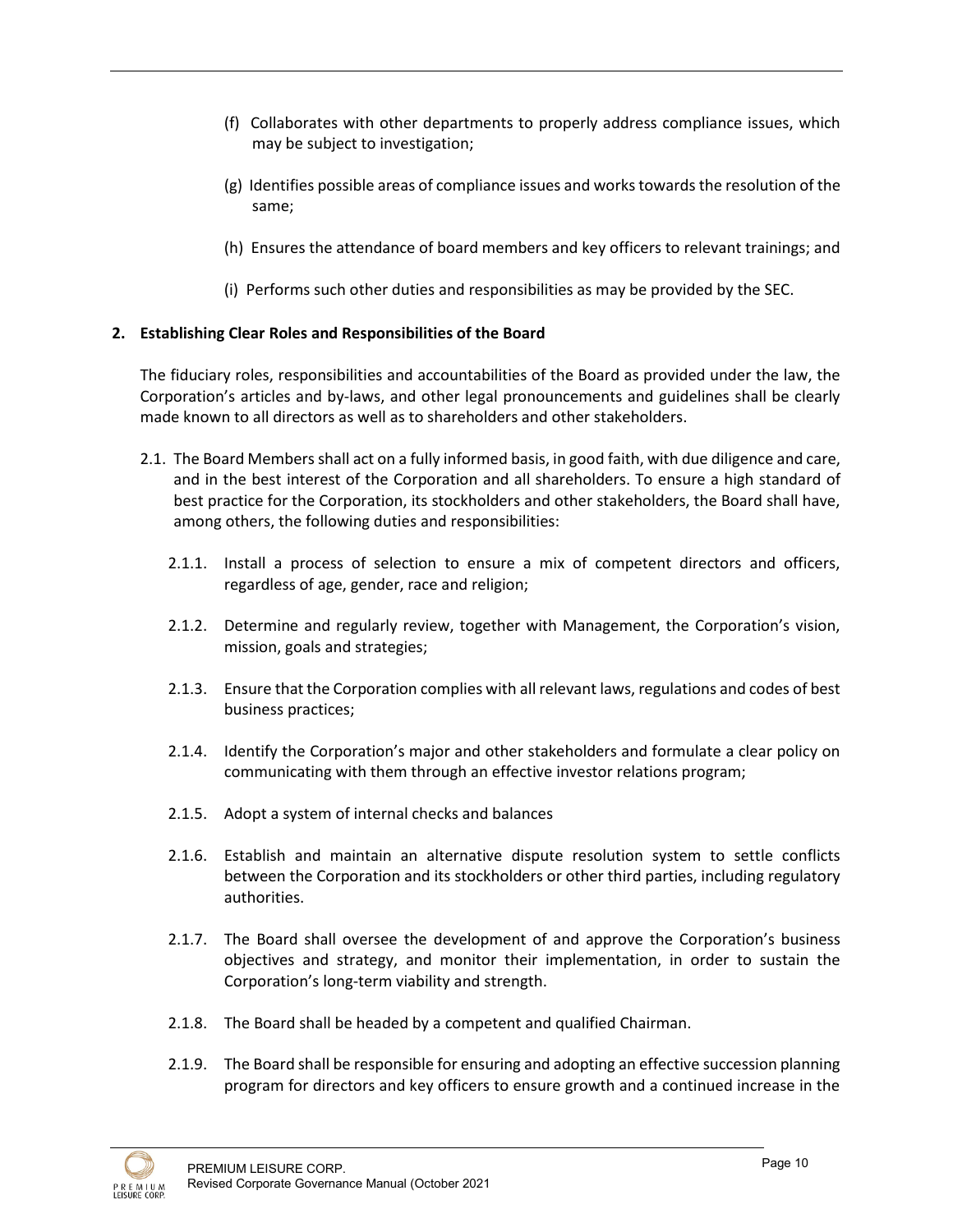shareholders' value. This shall include adopting a policy on the retirement age of directors and key officers, which shall be set at the maximum age of 80 years old.

- 2.1.10. The Board shall align the remuneration of key officers and Board members with the longterm interests of the Corporation. In doing so, it shall formulate and adopt a policy specifying the relationship between remuneration and performance. Further, no director shall participate in discussions or deliberations involving his own remuneration.
- 2.1.11. The Board shall disclose in this Manual a formal and transparent board nomination and election policy that shall include how it accepts nominations from minority shareholders and reviews nominated candidates. This policy shall also include an assessment of the effectiveness of the Board's processes and procedures in the nomination, election, or replacement of a director. In addition, its process of identifying the quality of directors shall be aligned with the strategic direction of the Corporation.
- 2.1.12. The Board shall have the overall responsibility in ensuring that there is a group-wide policy and system governing related party transactions (RPTs) and other unusual or infrequently occurring transactions, particularly those which pass certain thresholds of materiality. The policy shall include the appropriate review and approval of material or significant RPTs, which guarantee fairness and transparency of the transactions. The policy shall encompass all entities within the PLC Group, taking into account their size, structure, risk profile and complexity of operations.
- 2.1.13. The Board shall be primarily responsible for approving the selection and assessing the performance of the Management led by the Chief Executive Officer (CEO), and control functions led by their respective heads (Chief Risk Officer, Compliance Officer, and Chief Audit Executive).
- 2.1.14. The Board shall establish an effective performance management framework that will ensure that the Management, including the Chief Executive Officer, and personnel's performance is at par with the standards set by the Board and Senior Management.
- 2.1.15. The Board shall oversee that an appropriate internal control system is in place, including setting up a mechanism for monitoring and managing potential conflicts of interest of Management, board members, and shareholders. The Board shall also approve the Internal Audit Charter.
- 2.1.16. The Board shall oversee that a sound enterprise risk management (ERM) framework is in place to effectively identify, monitor, assess and manage key business risks. The risk management framework shall guide the Board in identifying units/business lines and enterprise-level risk exposures, as well as the effectiveness of risk management strategies.
- 2.1.17. The Board shall have a Board Charter that formalizes and clearly states its roles, responsibilities and accountabilities in carrying out its fiduciary duties. The Board Charter shall serve as a guide to the directors in the performance of their functions and shall be publicly available and posted on the Corporation website.

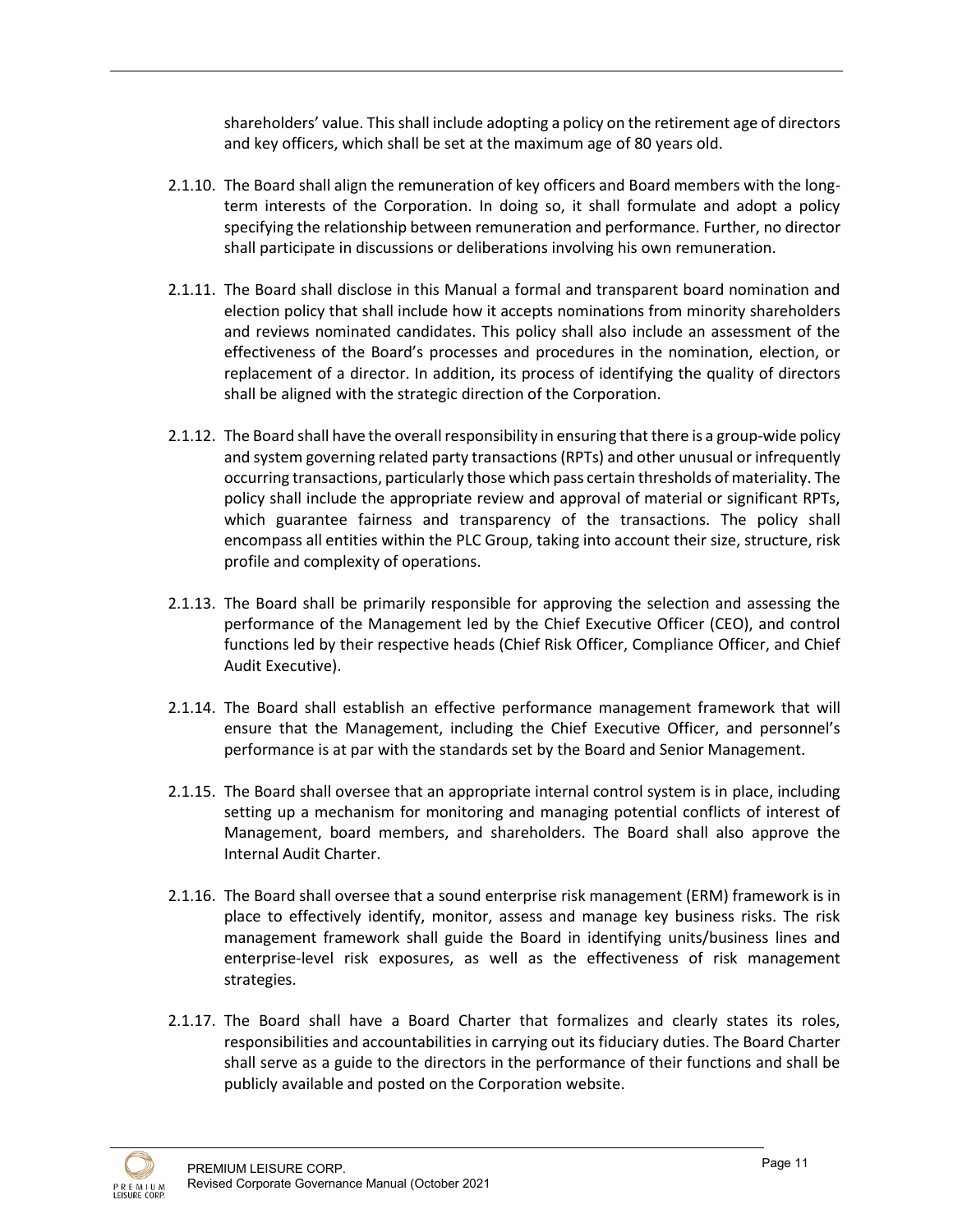- 2.1.18. The Board shall disclose within three business days any transactions related to their own PLC shares.
- 2.1.19. Other duties and responsibilities as may be assigned by the SEC.

## 2.2 **Chairman of the Board**

- 2.2.1 The Board shall be headed by a competent and qualified Chairman. The roles and responsibilities of the Chairman include, among others, the following:
	- (a) Ensures that the meetings of the Board are held in accordance with the Corporation's By-Laws;
	- (b) Makes certain that the meeting agenda focuses on strategic matters, including the overall risk appetite of the Corporation, considering the developments in the business and regulatory environments, key governance concerns, and contentious issues that will significantly affect operations;
	- (c) Guarantees that the Board receives accurate, timely, relevant, insightful, concise and clear information to enable it to make sound decisions;
	- (d) Facilitates discussion on key issues by fostering an environment conducive for constructive debate and leveraging on the skills and expertise of individual directors;
	- (e) Ensures that the Board sufficiently challenges and inquires on reports submitted and representations made by Management;
	- (f) Assures the availability of proper orientation for first-time directors and continuing training opportunities for all directors;
	- (g) Makes sure that performance of the Board is evaluated at least once a year and discussed/followed up on;
	- (h) Maintains qualitative and timely lines of communication and information between the Board and Management;
	- (i) Has general supervision and administration of the affairs of the Corporation;
	- (j) Initiates and develops corporate objectives and policies and formulates long range projects, plans, and programs for the approval of the Board;
	- (k) Carries out the resolutions of the Board and represents the Corporation at all functions; and
	- (l) Performs such other duties that are incident to his office or are entrusted to him by the Board.

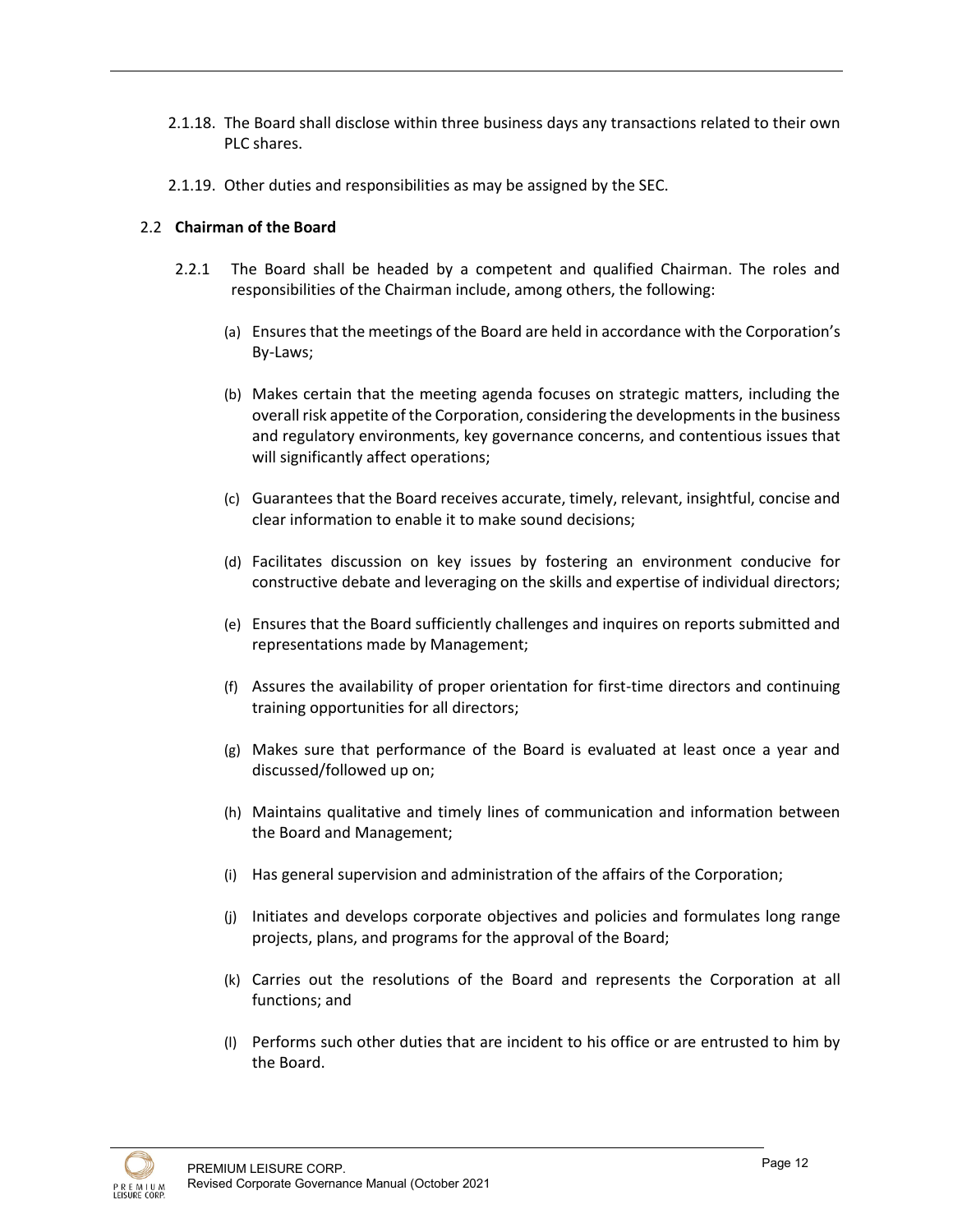2.2.2 The roles of the Chairman and the President shall be separate to ensure an appropriate balance of power, increased accountability, and greater capacity of the Board for independent decision making.

# 2.3 **Nomination and Election of Board of Directors**

- 2.3.1 Members of the Board of Directors are nominated and elected at the annual meeting of the stockholders to serve for a term of one (1) year until their successors are duly elected and qualified, provided, however, that at least three (3) members of the Board of Directors, or at least 1/3 of the total number of members thereof, whichever is higher, shall be independent. It shall be the responsibility of the Chairman of the Stockholders' Meeting to inform all stockholders in attendance of the mandatory requirement of electing independent directors.
- 2.3.2 Any vacancy occurring in the Board of Directors by reason of death, resignation, retirement or disqualification may be filled by the affirmative vote of a majority of the remaining directors constituting a quorum, upon the nomination, provided that specific slots for Independent Directors shall not be filled by unqualified nominees. A director elected to fill a vacancy shall be elected for the expired terms of his predecessor in office.
- 2.3.3 Nomination of directors shall be conducted by the Corporate Governance Committee or such committee of the Board of Directors tasked to review and evaluate nominations for election to the Board of Directors prior to a stockholders' meeting.
- 2.3.4 All nominations, inclusive of each nominee's acceptance, shall be submitted in writing thru the Corporate Secretary to the Corporate Governance Committee by any stockholder of record within the first quarter of the year to allow the Corporate Governance Committee sufficient time to assess and evaluate the qualifications of the nominees. A stockholder of record, including a minority stockholder, entitled to notice of, and to vote at, the regular or special meeting of the stockholders for the election of directors shall be qualified to be nominated for election as a director.
- 2.3.5 The Corporate Governance Committee may engage the services of professional search firms or other reputable external sources when searching for candidates for election to the Board of Directors.
- 2.3.6 The name of the person or group of persons who recommended the nomination of the Independent Director(s) shall be identified in such report including any relationship with the nominee.
- 2.3.7 The Corporate Governance Committee meets, pre-screens and evaluates the qualifications of all persons nominated for election to the Board of Directors from the pool of candidates submitted by the nominating stockholders. The Corporate Governance Committee will then prepare the Final List of Candidates after considering the qualifications and disqualifications set forth in the Amended By-Laws of the Corporation. The same shall contain all the information about all the nominees for election as members of the Board of Directors, which list shall be made available to the SEC and to all stockholders through the filing and distribution of the Information

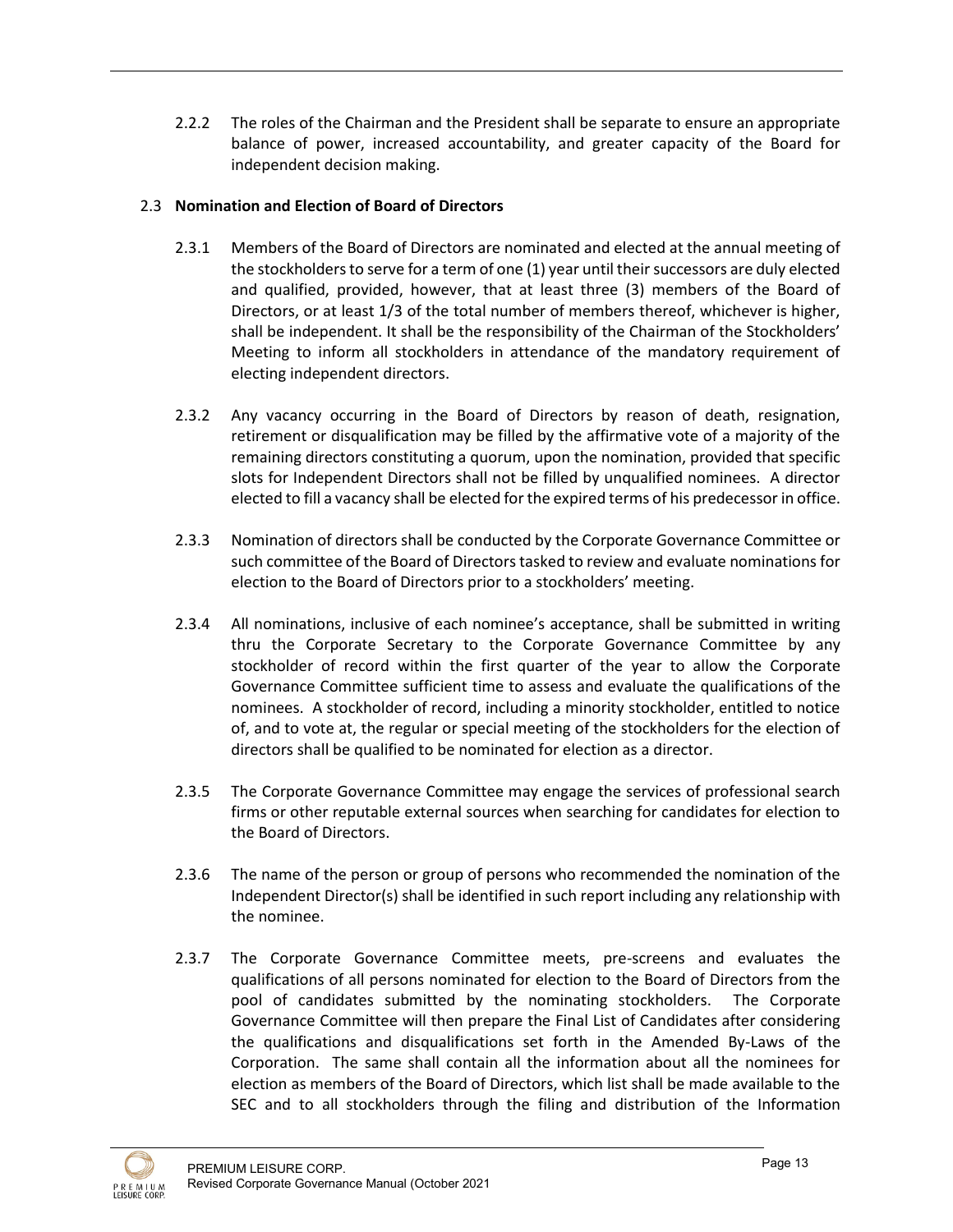Statement or Proxy Statement, or in such other reports as the Corporation will be required to submit to the SEC.

- 2.3.8 Only nominees qualified by the Corporate Governance Committee and whose names appear on the Final List of Candidates shall be eligible for election either as Independent Directors or as Regular Directors. No other nominations for election as director shall be entertained after the Final List of Candidates has been prepared and finalized. No further nominations for election as director shall be entertained or allowed on the floor during the annual stockholders' meeting.
- 2.3.9 Based on the Final List of Candidates, directors are elected by shareholders individually. The vote required for the election of directors is majority of the outstanding capital stock. The election of Directors shall be by ballot and each stockholder entitled to vote may cast the vote to which the number of shares he owns entitles him, for as many persons as there are to be elected as Directors, or he may cumulate or give to one candidate as many votes as the number of directors to be elected multiplied by the number of his shares shall equal, or he may distribute them on the same principle among as many candidates as he may see fit, provided that the whole number of votes cast by him shall not exceed the number of shares owned by him multiplied by the whole number of Directors to be elected.
- 2.3.10 To preserve the integrity of the election process, the Corporation may employ the services of a third party to validate the voting results.

## 2.4 **Qualifications**

- 2.4.1 A director of the Corporation must possess the following qualifications:
	- (a) Holder of at least one (1) share of stock of the Corporation;
	- (b) At least a holder of a Bachelor's Degree, or to substitute for such formal education, must have adequate competency and understanding of business;
	- (c) He shall be of legal age or at least twenty one (21) years old;
	- (d) He shall be proven to possess integrity and probity;
	- (e) He shall be assiduous;
	- (f) He is proven to possess the appropriate level of skill and experience in line with the strategic plans and goals of the Corporation, and
	- (g) In addition to the qualifications for membership in the Board required in relevant laws, the Board may provide for additional qualifications, which may include practical understanding of the Corporation's business, membership in good standing in relevant industry, business or professional organizations, and previous business experience.

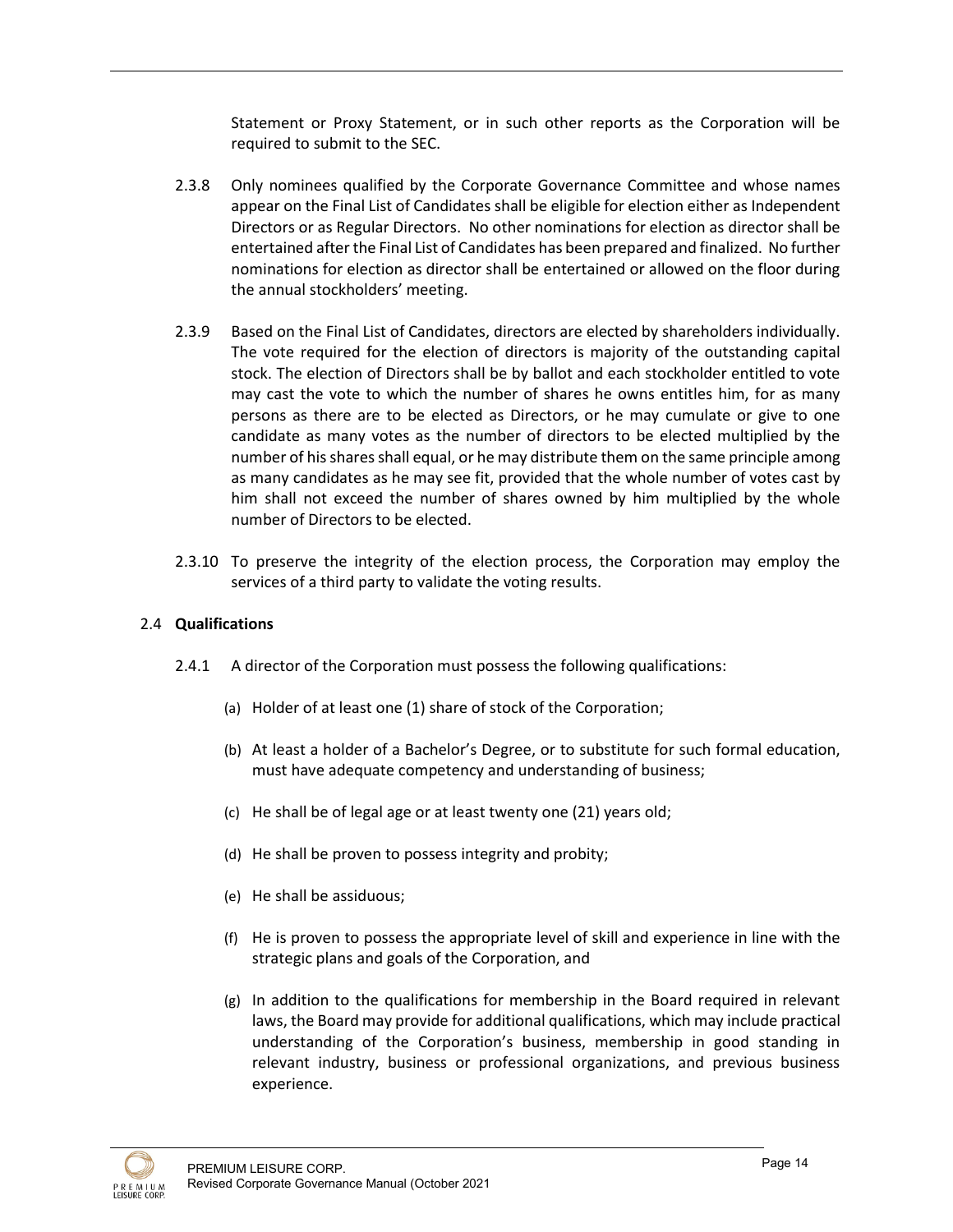# 2.5 **Permanent Disqualifications**

- 2.5.1 The following individuals are disqualified from being a director of the Corporation:
	- (a) Any person convicted by final judgment or order by a competent judicial or administrative body of any crime that: (i) involves the purchase or sale of securities, as defined in the Securities Regulation Code; (ii) arises out of the person's conduct as an underwriter, broker, dealer, investment adviser, principal, distributor, mutual fund dealer, futures commission merchant, commodity trading advisor, or floor broker; or (iii) arises out of his fiduciary relationship with a bank, quasi-bank, trust company, investment house or as an affiliated person of any of them;
	- (b) Any person who, by reason of misconduct, after hearing, is permanently enjoined by a final judgment or order of the SEC, Bangko Sentral ng Pilipinas (BSP) or any court or administrative body of competent jurisdiction from: (i) acting as underwriter, broker, dealer, investment adviser, principal distributor, mutual fund dealer, futures commission merchant, commodity trading advisor, or floor broker; (ii) acting as director or officer of a bank, quasi-bank, trust company, investment house, or investment company; (iii) engaging in or continuing any conduct or practice in any of the capacities mentioned in sub-paragraphs (i) and (ii) above, or willfully violating the laws that govern securities and banking activities. The disqualification shall also apply if (i) such person is the subject of an order of the SEC, BSP or any court or administrative body denying, revoking or suspending any registration, license or permit issued to him under the Revised Corporation Code, Securities Regulation Code or any other law administered by the SEC or BSP, or under any rule or regulation issued by the Commission or BSP; (ii) such person has otherwise been restrained to engage in any activity involving securities and banking; or (ii) such person is the subject of an effective order of a self-regulatory organization suspending or expelling him from membership, participation or association with a member or participant of the organization;
	- (c) Any person convicted by final judgment or order by a court, or competent administrative body of an offense involving moral turpitude, fraud, embezzlement, theft, estafa, counterfeiting, misappropriation, forgery, bribery, false affirmation, perjury or other fraudulent acts;
	- (d) Any person who has been adjudged by final judgment or order of the SEC, BSP, court, or competent administrative body to have willfully violated, or willfully aided, abetted, counseled, induced or procured the violation of any provision of the Revised Corporation Code, Securities Regulation Code or any other law, rule, regulation or order administered by the SEC or BSP;
	- (e) Any person judicially declared as insolvent;
	- (f) Any person found guilty by final judgment or order of a foreign court or equivalent financial regulatory authority of acts, violations or misconduct similar to any of the acts, violations or misconduct enumerated previously;

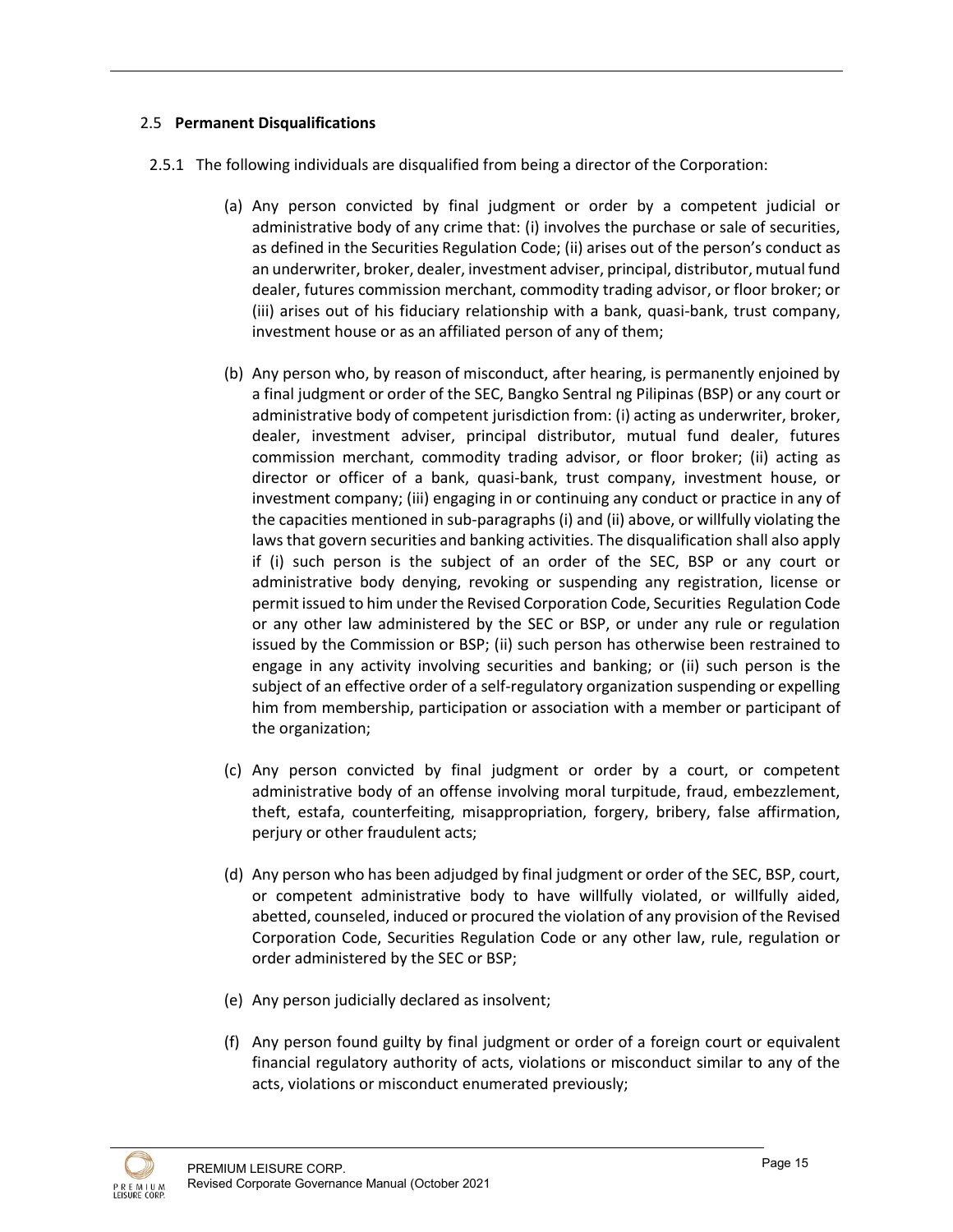- (g) Conviction by final judgment of an offense punishable by imprisonment for more than six (6) years, or a violation of the Revised Corporation Code committed within five (5) years prior to the date of his election or appointment;
- (h) No person shall qualify or be eligible for nomination or election to the Board if he is engaged in any business which competes with or is antagonistic to that of the Corporation. Without limiting the generality of the foregoing, a person shall be deemed to be so engaged:
	- a. If he is the owner (either of record or as beneficial owner) of 5% or more of any outstanding class of share of, any corporation (other than one in which the Corporation owns at least 20% of the capital stock) which is engaged in a business directly competitive to that of the Corporation or any of its subsidiaries or affiliates;
	- b. If he is an officer, manager, or controlling person of, or the owner or any member of his immediate family is the owner (either of record or as beneficial owner) of 5% or more of any outstanding class of shares of any corporation (other than one in which the Corporation owns at least 20% of the capital stock) which is an adverse party in any suit, action or proceeding (of whatever nature, whether civil, criminal, administrative, or judicial) by or against the Corporation, which has been actually filed or threatened, imminent or probably, to be filed; and
	- c. If he is determined by the Board, in the exercise of its judgment in good faith, to be the nominee, officer, trustee, adviser, or legal counsel, of any individual set forth in (a) or (b) hereof.
- (i) An Independent Director who has served on the Board for a maximum cumulative term of nine (9) years. Reckoning of such shall be from January 2012 or the commencement of their term (if later than January 2012). Said ID may qualify for nomination and election as a Non-Executive Director in the same company after the 9th year, and
- (j) Other grounds as the SEC may provide.

# 2.6 **Temporary Disqualification**

- 2.6.1 Any of the following shall be a ground for the temporary disqualification of incumbent directors:
	- (a) Absence in more than fifty percent (50%) of all regular and special meetings of the Board during his incumbency, or any twelve (12) month period during the said incumbency, unless the absence is due to illness, death in the immediate family or serious accident. The disqualification shall apply for purposes of the succeeding election;
	- (b) Dismissal or termination for cause as director of any publicly-listed company, public company, registered issuer of securities and holder of a secondary license from the

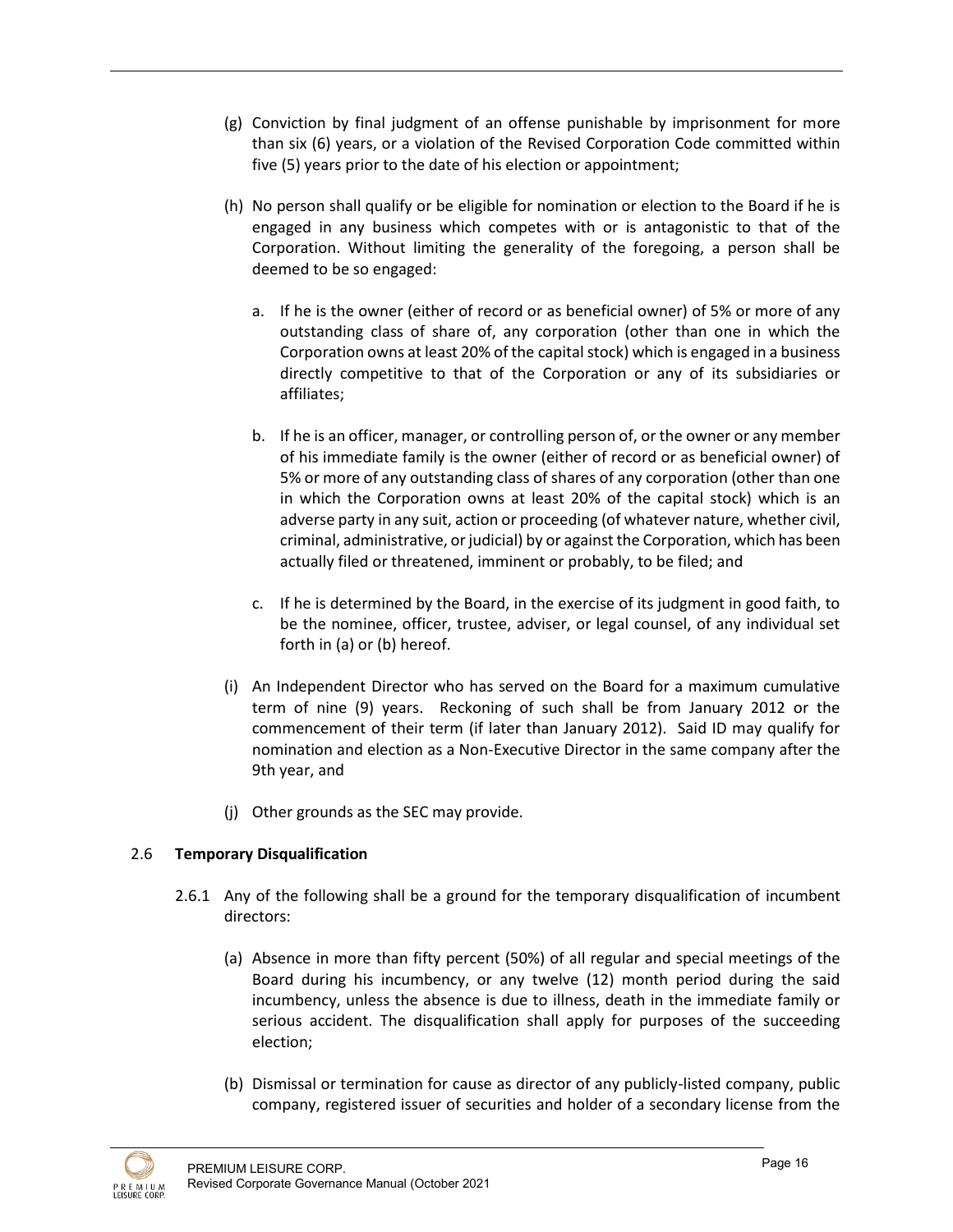Commission. The disqualification shall be in effect until he has cleared himself from any involvement in the cause that gave rise to his dismissal or termination;

- (c) If the beneficial equity ownership of an independent director in the corporation or its subsidiaries and affiliates exceeds two percent (2%) of its subscribed capital stock. The disqualification from being elected as an independent director is lifted if the limit is later complied with; and d. If any of the judgments or orders cited in the grounds for permanent disqualification has not yet become final.
- (d) Temporary disqualification shall be at the discretion of the Board and shall require a resolution of the majority of the Board.
- (e) A director shall have sixty (60) days upon the occurrence of any ground for temporary disqualification to remedy or correct the same otherwise, the disqualification shall become permanent.
- (f) A non-executive director who holds more than five (5) simultaneous board seats in publicly-listed companies.

## 2.7 **Meetings of the Board**

- 2.7.1 Members of the Board should attend regular and special meetings of the Board in person or via teleconference or videoconference or by remote communication or by any other technological means allowed by the Commission, except when justifiable causes, such as sickness, death in the immediate family and serious accidents, prevent them from doing so.
- 2.7.2 The Board may, to promote transparency, require the presence of at least one (1) independent director in all of its meetings. However, the absence of an independent director shall not affect the quorum requirements if he is duly notified of the meeting but notwithstanding such notice fails to attend.
- 2.7.3 The Board of Directors shall regularly meet once every quarter. Regular Board meetings shall be scheduled in advance before the start of the year. Special board meetings may be called upon the request of the Chairperson or President or the Secretary at the request of any two (2) Directors.
- 2.7.4 Items to be discussed during the board meeting shall be made available to each director at least seven (7) days in advance. In emergency circumstances, however, the meeting may be called on a shorter notice.
- 2.7.5 Non-executive Directors shall meet once a year without the presence of Executive Directors and key officers.
- 2.7.6 Presence of 2/3 of the directors is required when determining the quorum of the meeting.

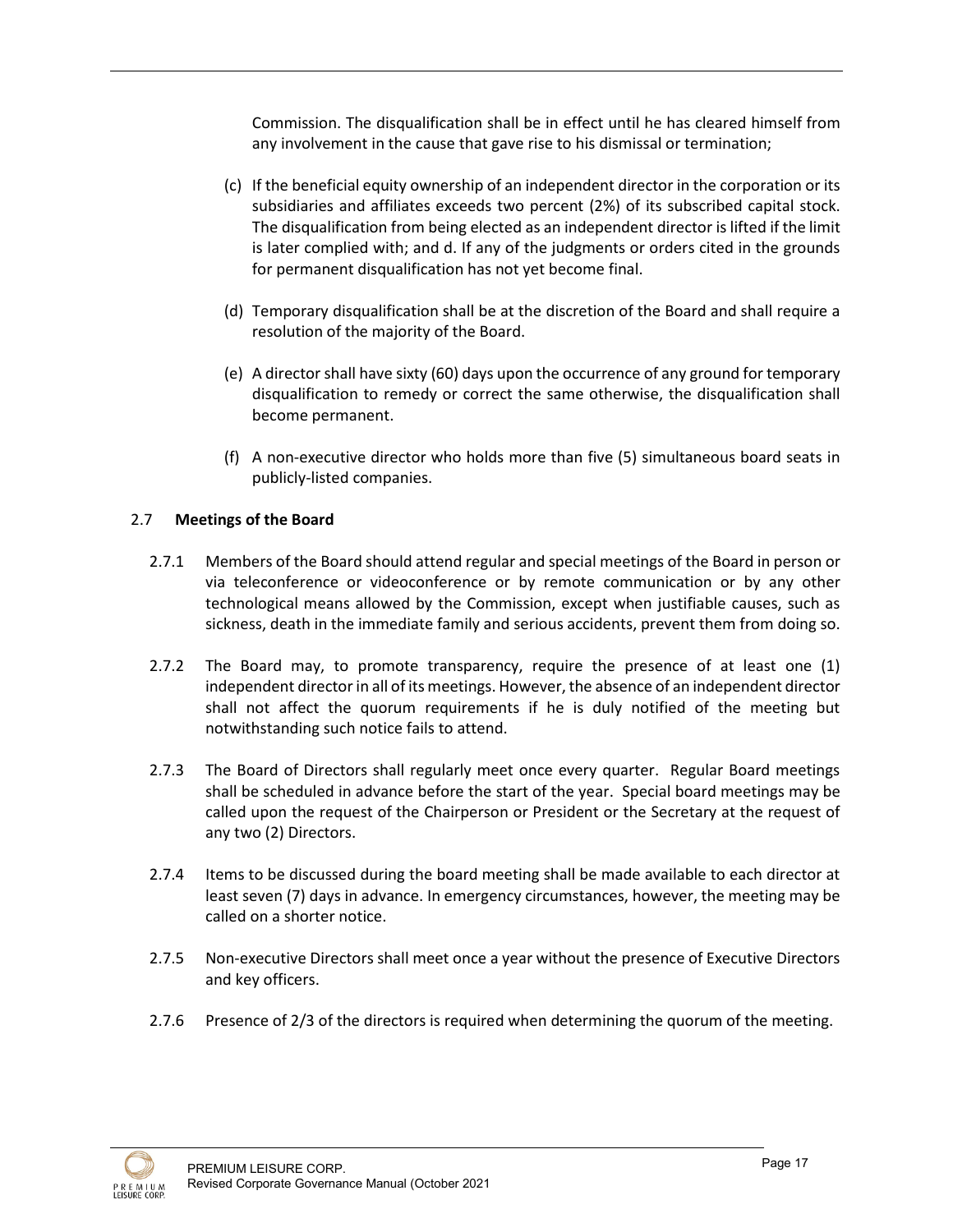## 2.8 **Compensation of Directors**

Directors shall not receive any compensation unless approved by the stockholders or provided in the Corporation's By-Laws. No director shall participate in the approval of his compensation. However, the Board may, from time to time, approve a reasonable per diem that a director may receive for attendance in Board and Board Committee meetings.

## 2.9 **Duties and Responsibilities of a Director**

To ensure a high standard of best practice for the Corporation, its stockholders and other stakeholders, the Board shall conduct itself with honesty and integrity in the performance of, among others, the following specific duties and responsibilities:

- 2.9.1 Conduct fair business transactions with the Corporation and to ensure that personal interest does not bias Board decisions. He shall not use his position to make profit or to acquire benefit or advantage for himself and/or his related interests. He should avoid situations that may compromise his impartiality, should an actual or potential conflict of interest should arise, he should fully and immediately disclose the same and should not participate in the decision-making process.
	- 2.9.1.1 A conflict of interest arises when the director's personal or business interest is antagonistic to that of the Corporation, or that he stands to acquire or gain financial advantage at the expense of the Corporation;
- 2.9.2 Devote time and attention necessary to properly discharge duties and responsibilities. He should devote sufficient time to familiarize himself with the Corporation's business. He should be constantly aware of, and knowledgeable with, the Corporation's operations to enable him to meaningfully contribute to the Board's work. He should attend and actively participate in Board and committee meetings, review meeting materials, and, if called for, ask questions or seek explanation.
- 2.9.3 Act judiciously. He shall evaluate the issues, ask questions and seek clarifications necessary before deciding on any matter brought before the Board;
- 2.9.4 Exercise independent judgment. He shall review each problem or situation objectively. Should a disagreement with other directors arise, he should carefully evaluate and explain his position. He should not be afraid to take unpopular positions if he thinks such ideas are beneficial to the Corporation;
- 2.9.5 Have a working knowledge of the statutory and regulatory requirements affecting the Corporation, including the contents of its Articles of Incorporation and By-Laws, the requirements of the Commission, and where applicable, the requirements of other regulatory agencies. He shall also keep himself informed of the industry developments and business trends in order to safeguard the Corporation's competitiveness;
- 2.9.6 Observe confidentiality. He should keep secure and confidential all non-public information he may acquire or learn by reason of his position as director. He shall not disclose any

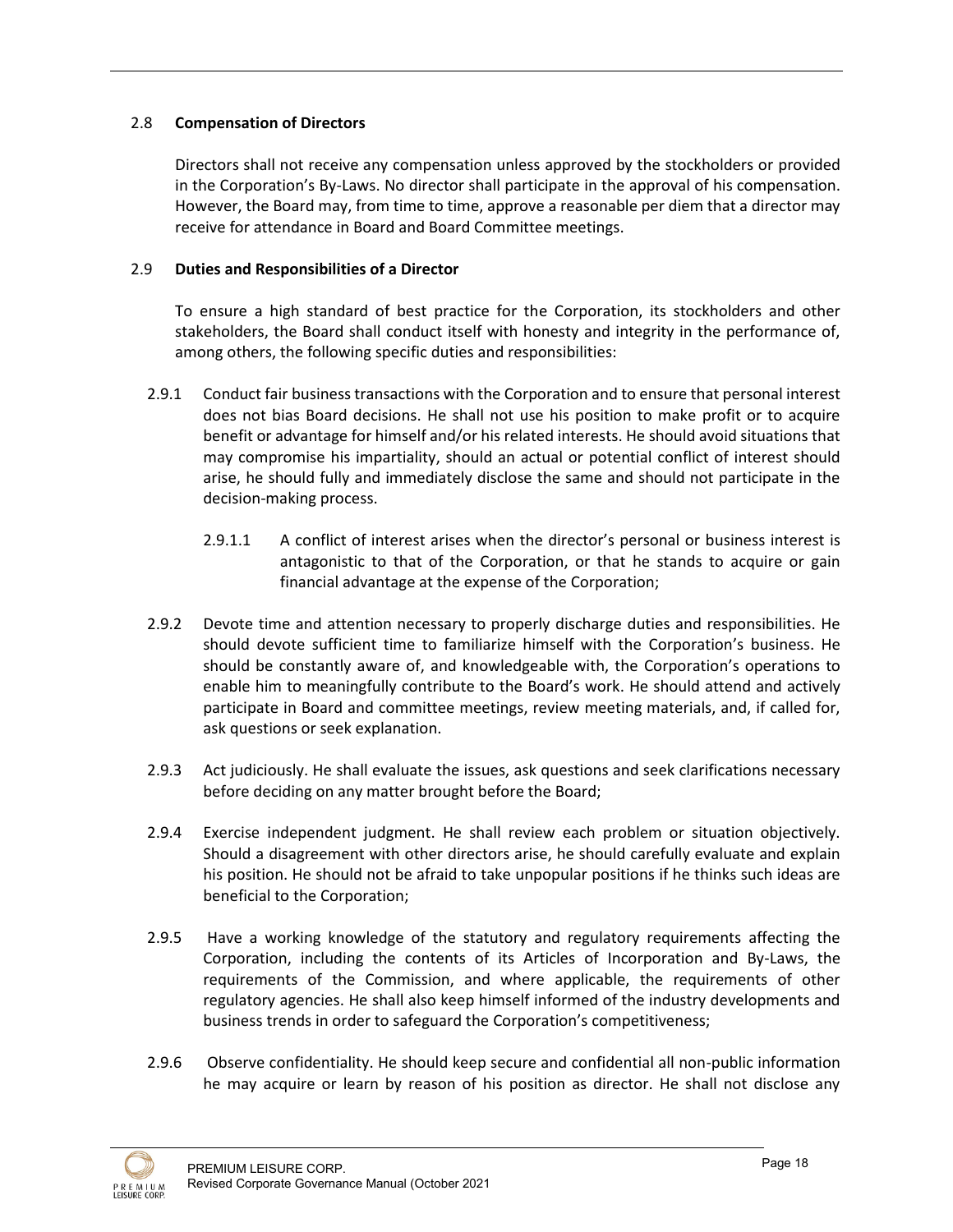information to any other person without the authority of the Board or the Executive Committee;

- 2.9.7 Ensure the continuing soundness, effectiveness and adequacy of the Corporation's control environment; and
- 2.9.8 Attend before assumption of office and annually thereafter a seminar on corporate governance conducted by a duly recognized private or government institute.

To enable the Board to properly fulfill their duties and responsibilities, management should provide directors with complete and timely information about the matters in the agenda of the meetings. Directors should be given independent access to management and the Corporate Secretary, as well as to independent professional advice.

## **3. Establishing Board Committees**

To help focus on specific corporate governance responsibilities and to aid in the optimal performance of its roles and functions, the Board created six (6) Committees namely Executive Committee; the Audit Committee; the Corporate Governance Committee;, the Risk Oversight Committee; the Related Party Transactions Committee and the Compensation and Remuneration Committee.

All established committees shall be required to have Committee Charters stating in plain terms their respective purposes, memberships, structures, operations, reporting processes, resources and other relevant information. The Charters shall provide the standards for evaluating the performance of the Committees. Committee Charters shall be publicly available and posted on the Corporation's website.

#### 3.1 **The Executive Committee**

The Executive Committee (ExCom) shall consist of at least three (3) members of the Board. Members of the Committee shall be appointed by the Board, who shall also appoint a Committee Chairperson and Committee Secretary. In accordance with this, members of the Committee may be removed or replaced, and any vacancies in the Committee shall be filled by the Board.

The ExCom's primary purpose is to function when the Board is not in session. The Committee shall have all the power and authority of the Board in the governance, management and direction of the business and affairs of the Corporation except for those matters expressly provided for in Section 34 of the Revised Corporation Code, the Corporation's By-Laws and other pertinent laws, rules or regulations.

- 3.1.1 The ExCom shall have the following duties and responsibilities:
- (a) Assist the Board in overseeing the implementation of strategies and sustaining the Corporation's long-term success and competitiveness in a manner consistent with its vision / mission;
- (b) Review of major issues facing the organization;
- (c) Monitoring of the operating activities of each business group;

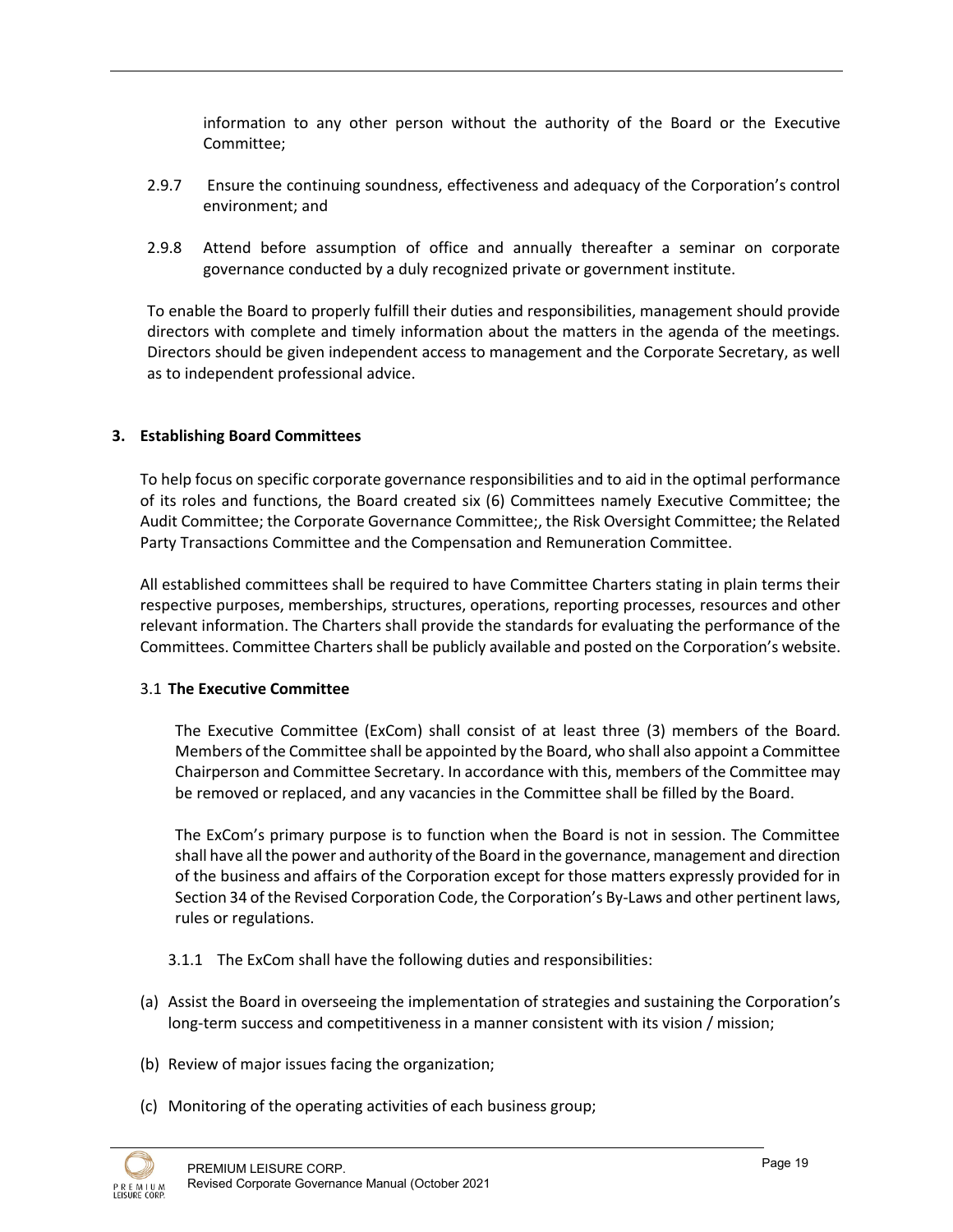- (d) Defining and monitoring the Corporation's performance improvement goals;
- (e) Defining group-wide policies and actions and overseeing their implementation;
- (f) Fostering the sharing of information in all areas of the business group;
- (g) Perform other activities related to the Committee's Charter as requested by the Board;
- (h) Review and assess the adequacy of the Committee Charter annually, requesting Board approval for any proposed changes, and ensure appropriate disclosure as may be required by law or regulation; and
- (i) Evaluate the Committee's and individual members' performance on a regular basis.
	- 3.1.2 An act of the ExCom which is within the scope of its power shall not require ratification or approval for its validity and effectivity.
	- 3.1.2 All actions of the ExCom shall be reported to the Board at the meeting thereof following such action and shall be subject to revision by the Board.

All other information with regard to the Committee are provided in its charter posted on the Corporation's website.

## 3.2 **The Audit Committee**

The Audit Committee's (AudCom) primary function is to enhance the Board's oversight capability over the Corporation's financial reporting, internal control system, internal and external audit processes and compliance with applicable laws and regulations. It shall be composed of at least three (3) non-executive members of the Board, the majority of whom, including the Chairman, shall be independent. The Chairman shall not be the Chairman of the Board and of other Board Committees. Each member shall have adequate understanding at least or competence at most of the Corporation's financial management systems and environment particularly, in the areas of accounting, audit and finance. In accordance with this, the members of the Committee may be removed or replaced, and any vacancies in the Committee shall be filled by the Board.

3.2.1 The AudCom shall have the following duties and responsibilities, categorized under eight (8) major domains:

## **a. Financial Statements and Reporting**

- i. Review the impact of significant accounting and reporting issues, including complex or unusual transactions and highly judgmental areas, and recent professional and regulatory pronouncements on the financial statements. Review with Management and the external auditors the results of the audit, including any difficulties encountered.
- ii. Review and endorse to the Board for approval, the quarterly, mid-year and annual financial statements; consider their completeness and consistency with

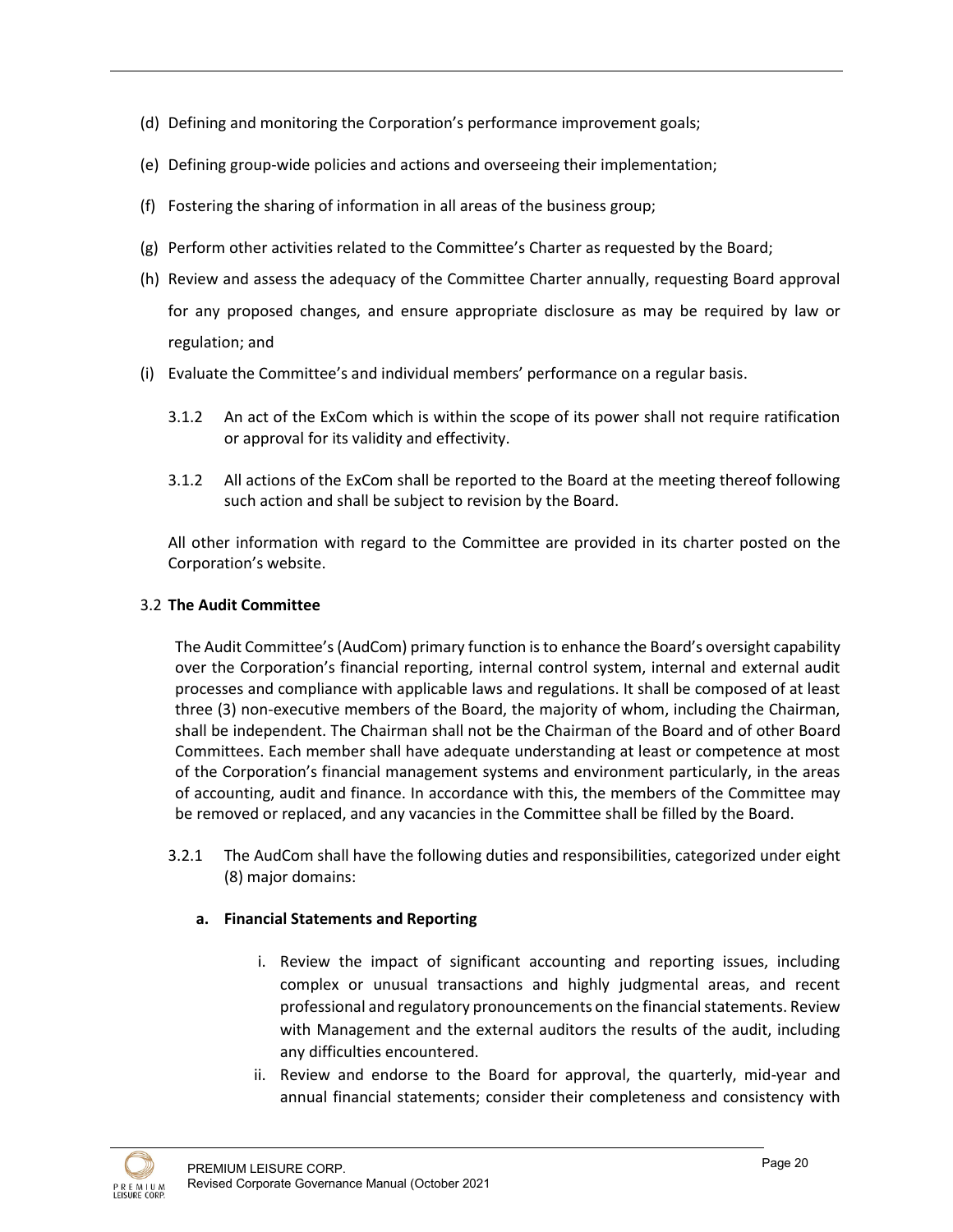information known to the Committee and compliance with accounting principles and standards, and regulatory requirements.

- iii. Review accuracy and completion of other sections of the annual report and related regulatory filings before release.
- iv. Understand how Management develops interim financial information, and the nature and extent of internal and external auditor involvement; and review same before filing with regulators.

# **b. Internal Control**

- i. Ensure the effectiveness of the Corporation's internal control system, including information technology security and risk management system.
- ii. Understand and review the scope of internal and external auditors' review of internal controls over financial reporting, and obtain regular reports on significant findings and recommendations, together with Management's responses.

# **c. Internal Audit**

- i. Provide oversight of the performance of the Corporation's Chief Audit Executive and Internal Audit Group.
- ii. Review with Management and the Chief Audit Executive the Charter, plans, activities, staffing and organizational structure of the internal audit function.
- iii. Review the effectiveness of the internal audit function, including compliance with the Institute of the Internal Auditors' Standards.
- iv. On a regular basis, meet separately with the Chief Audit Executive to discuss any matter that the Committee or the Internal Audit Group believe should be discussed privately.
- v. Ensure the adequacy of the internal audit activity's purpose, authority and responsibility through the review and approval the Internal Audit Charter at least on an annual basis.
- vi. Ensure that the internal audit function has a quality assurance and improvement program, and that the results of these periodic assessments (both internal and external) are presented to the Audit Committee.

## **d. External Audit**

- i. Review the external auditors' proposed audit scope and approach.
- ii. Assess, review and confirm the independence and objectivity of the external auditors by obtaining certification from the latter relative to overall relationship with the Company, including non-audit services.
- iii. Resolve any disagreement between Management and the external auditors regarding financial reporting.

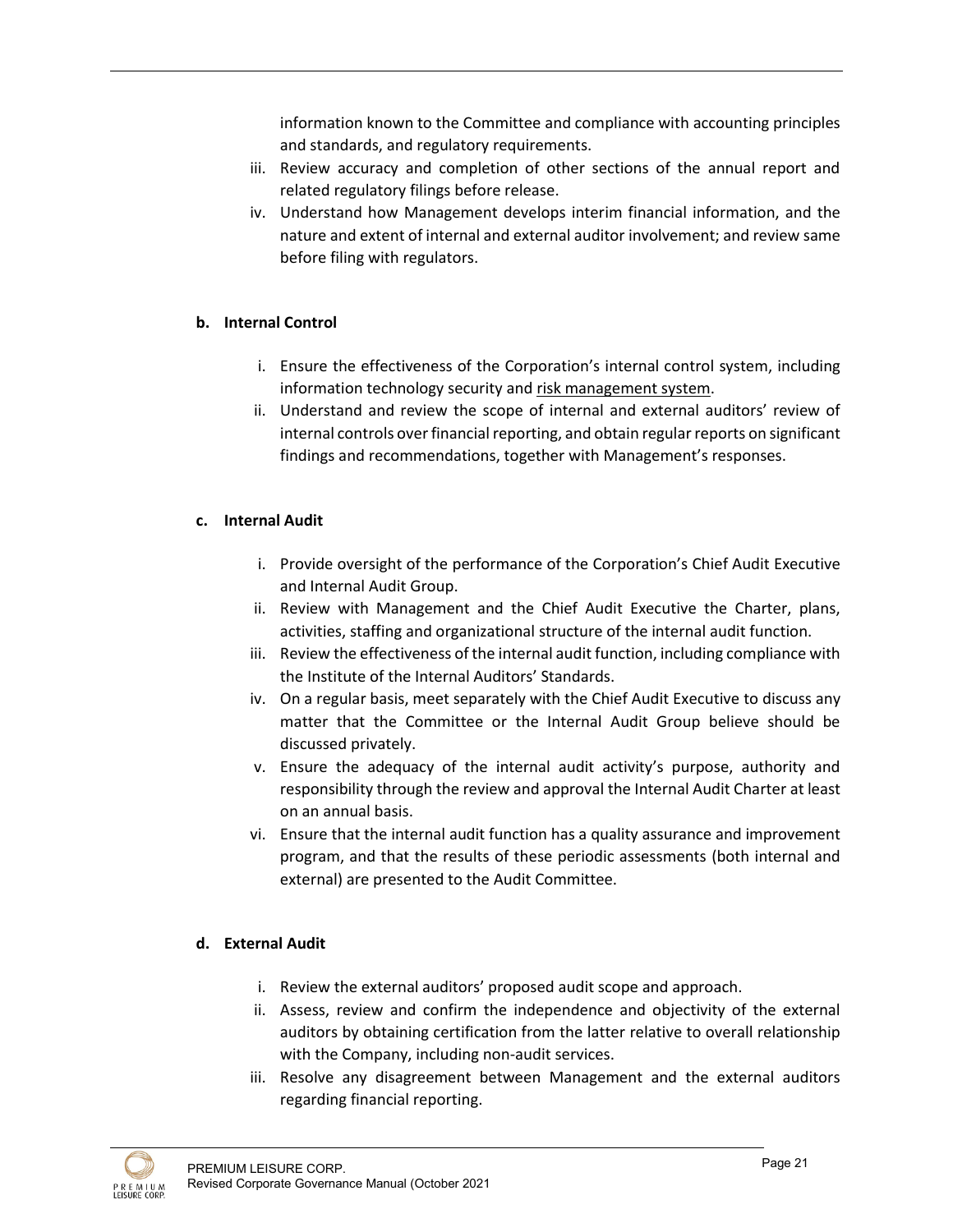- iv. On a regular basis, meet separately with the external auditors to discuss any matter that the Committee or auditors believe should be discussed privately.
- v. Review and monitor the effectiveness of the audit process, taking into consideration relevant professional and regulatory requirements.
- vi. Review and monitor the external auditor's suitability and effectiveness on an annual basis.

# **e. Compliance**

- i. Review and continually improve the effectiveness of the system for monitoring the results of Management's investigation and follow-up (including violations against the Code of Business Conduct and Ethics) of any instance of noncompliance.
- ii. Review the findings from any examinations by regulatory bodies, and any audit observations.
- iii. Review the process for communicating and compliance of the Code of Business Conduct and Ethics to Company personnel.
- iv. Obtain regular updates from Management and the Compliance Officer regarding compliance matters.

## **f. Reporting Responsibilities**

- i. Regularly report to the Board the Committee's activities, findings, decisions, deliberations and recommendations.
- ii. Provide an open avenue of communication between and among the Internal Audit Executive, the external auditors, the Compliance Officer and the Board.
- iii. Report annually to the shareholders, describing the Committee's composition, responsibilities and how they were discharged and any other information required by regulators, including approval of non-audit services.
- iv. Review any other reports the Corporation issues that relate to the Committee responsibilities.

## **g. Fraud**

- i. Obtain reasonable assurance with respect to the organization's procedures for the prevention and detection of fraud.
- ii. Oversee management's arrangements for the prevention and deterrence of fraud.
- iii. Oversee fraud investigation and undertake to investigate possible cases of fraud, when and as instructed by the Committee Chairperson and/or the President.
- iv. Ensure that appropriate action is taken against known fraud perpetrators.

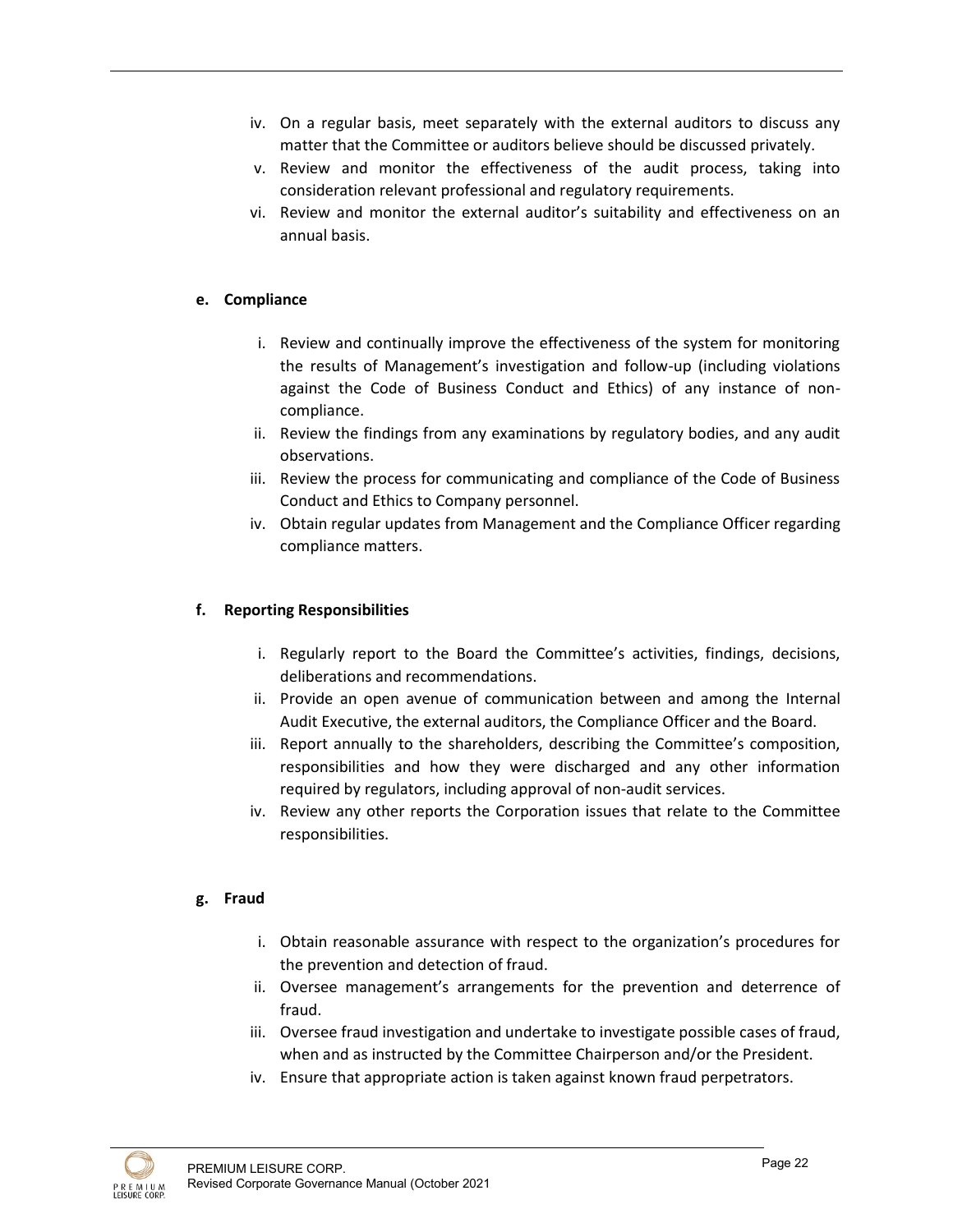# **h. Other Responsibilities**

- i. Perform other activities related to this Charter as requested by the Board.
- ii. Review and assess the adequacy of the Committee Charter annually, requesting Board approval for any proposed changes, and ensure appropriate disclosure as may be required by law or regulation.
- iii. Evaluate the Committee's and individual members' performance on a regular basis.

All other information with regard to the Committee are provided in its charter posted on the Corporation's website.

## 3.3 **The Corporate Governance Committee**

The Corporate Governance Committee shall be composed of at least three (3) members, all of whom shall be independent directors. In accordance with this, the members of the Committee may be removed or replaced, and any vacancies in the Committee shall be filled by the Board. Each member shall have adequate and competent understanding of corporate governance principles and practices, in addition to thorough knowledge of the Corporation's business and industry in which it operates. The Committee is tasked to assist the Board in the performance of its corporate governance responsibilities, including functions that were formerly assigned to the Nomination Committee.

In addition, the Corporate Governance Committee shall determine the nominees for election to the Corporation's Board of Directors, which may be done by identifying through professional search firms or other similar mechanisms, and by recommending candidates to fill vacancies occurring between annual shareholder meetings, and to provide communications with the Board of Directors and, as appropriate, communications with shareholders and regulators.

- 3.3.1 The Corporate Governance Committee shall have the following duties and responsibilities:
	- **a.** Manages the execution of the corporate governance framework and regularly evaluates the same so that it continues to be applicable in view of the changes to the corporation's size, complexity and business strategy, as well as its business and regulatory environments;
	- **b.** Manages the regular performance assessment of the Board, its committees as well as executive management, and administers an annual self-assessment of its performance;
		- **i.** Ensures that the results of the Board assessment are communicated, brought up and that specific action plans are developed and carried out for the betterment of the areas for improvement;

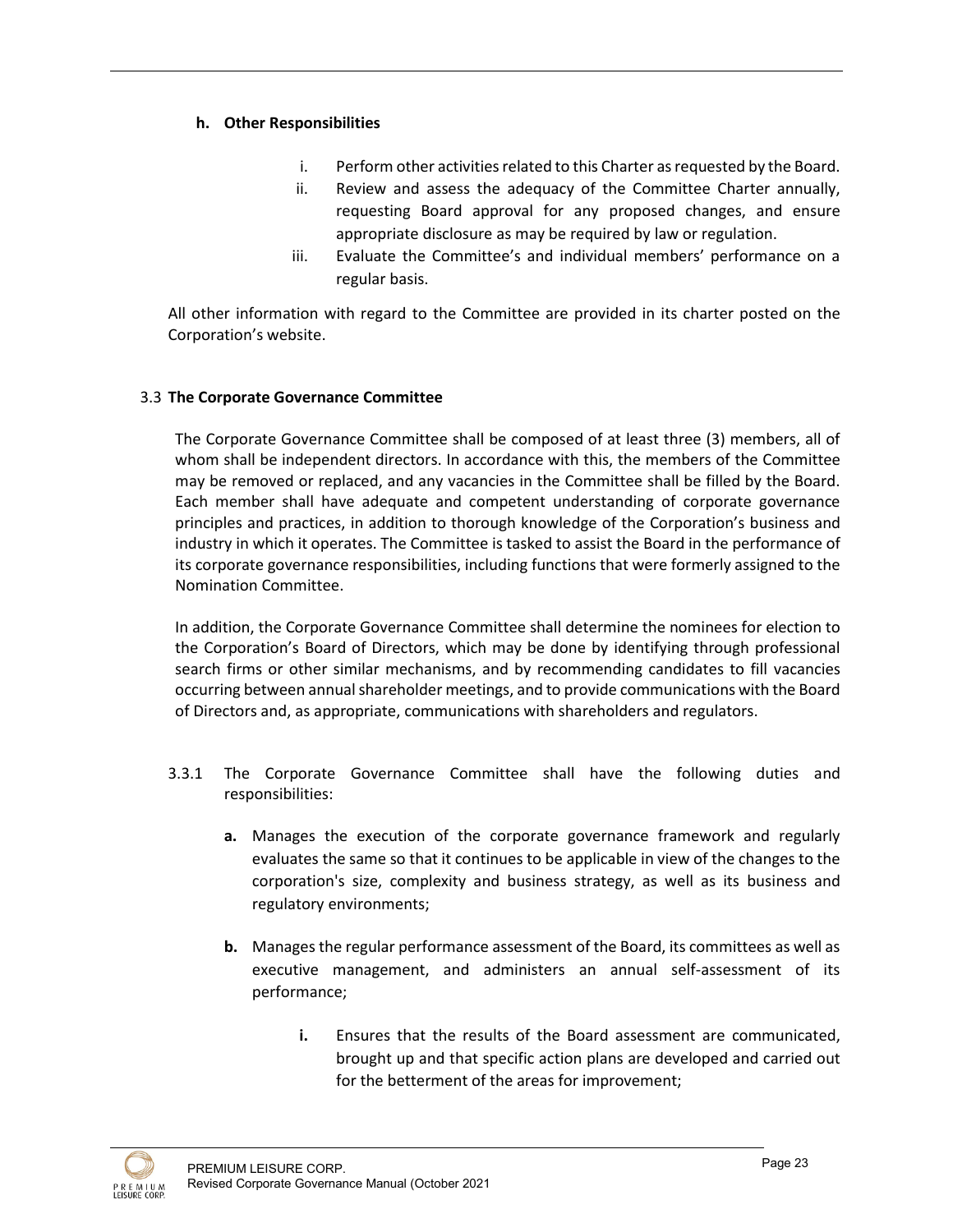- **c.** Suggests continuing education and training programs for directors, assignment of tasks / projects to the board committees, succession planning for the board members and senior officers and remuneration packages for corporate and individual performance;
	- **i.** Introduces and proposes pertinent trainings for the board members;
- **d.** Endorses corporate governance policies and establishes that they are regularly checked and amended, and constantly carried out in form and substance;
- e. Regulates the nomination and election process for the Corporation's directors and has the special duty of ascertaining the general profile of board members that the company may need and assuring appropriate knowledge, competencies and expertise that supplement the existing skills of the Board;
- f. Undertakes the process of identifying the quality of directors aligned with the company's strategic direction;
- g. Submits to the Board of Directors its recommended final list of candidates. All approved nominees are recommended for election or re-election as Directors at the next stockholders' meeting or Board meeting, as the case may be;
- h. Organizes a formal and transparent procedure to promote a policy for deciding on the remuneration of directors and officers that is consistent with the Corporation's culture and strategy as well as the business environment in which it operates;
- i. Performs other activities related to this Charter as requested by the Board;
- j. Reviews and assesses the adequacy of the Committee Charter annually, requesting Board approval for any proposed changes, and ensure appropriate disclosure as may be required by law or regulation;
- k. Evaluates the Committee's and individual members' performance on a regular basis;
- l. Pre-screens and shortlists all candidates nominated to become a member of the Board of Directors in accordance with the qualifications and disqualifications provided under the Revised Manual on Corporate Governance and all relevant rules and regulations;
- m. Ensures that all candidates nominated by shareholders to become a member of the Board of Directors shall possess the ideals and values that are aligned to the Corporation's vision and mission statements, and strategic directions;

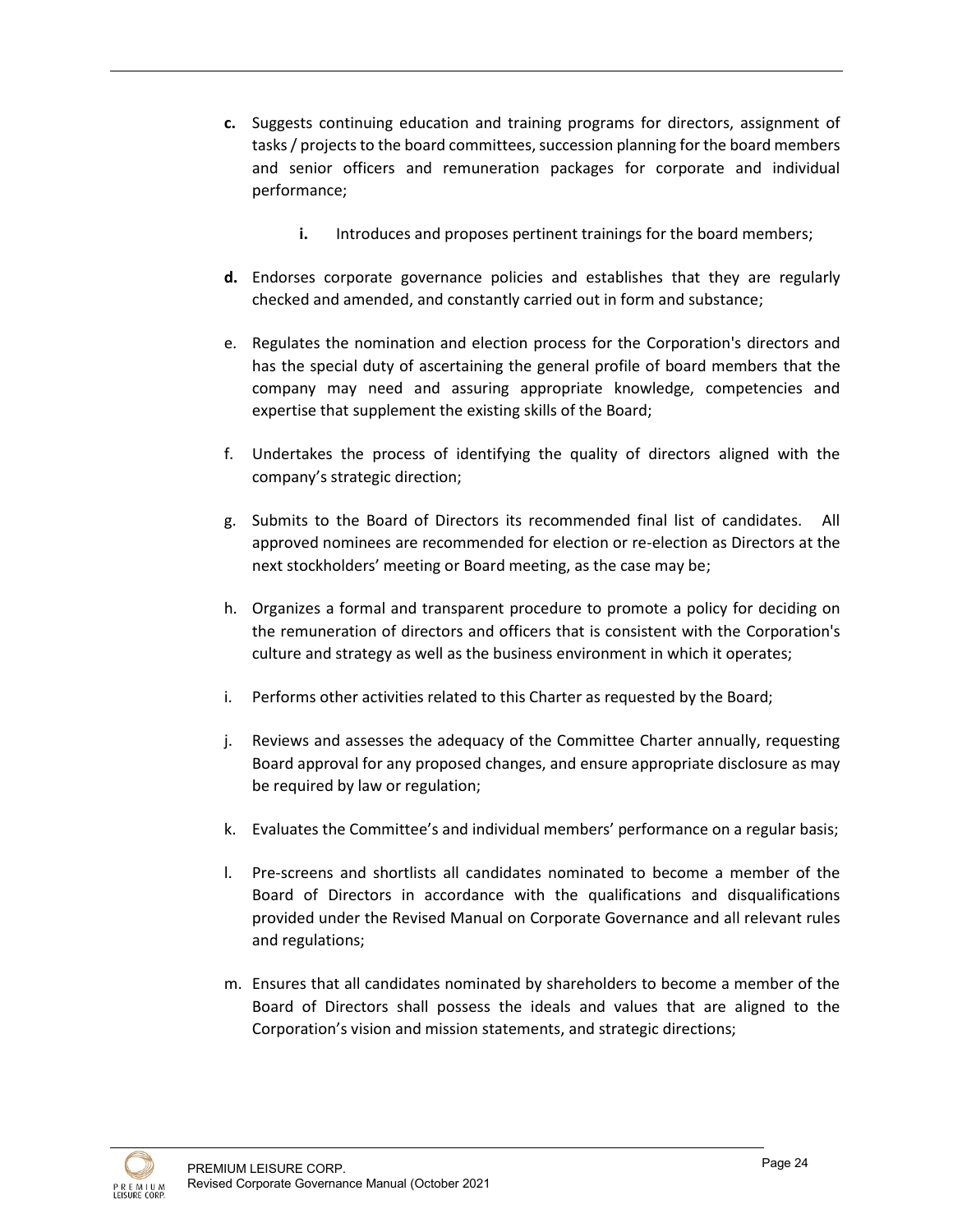- n. Assesses the relevant work experiences, educational background, competencies and track record of candidates in light of the strategic goals and objectives of the Corporation;
- o. In consultation with the appropriate executive or management committee/s, redefines the role, duties and responsibilities of the CEO by integrating the dynamic requirements of the business as a going concern and future expansionary prospects within the realm of good corporate governance at all times;
- p. Discloses the process it follows in selecting the CEO and in installing succession planning for the position of CEO and all key senior officer positions of the Corporation;
- q. Considers the following guidelines in the determination of the number of directorships a member of the Board may hold:
	- i. The nature of the business of the Corporation of which he is a director;
	- ii. The age of the director;
	- iii. Number of directorship/active memberships and officerships in other corporation or organization; and
	- iv. Possible conflict of interest.
- r. Nominates candidate/s in case any vacancy occurs by reason of death, resignation, retirement or disqualification that may be filled by the affirmative vote of a majority of the remaining directors constituting a quorum provided that specific slots for Independent Directors shall not be filled by unqualified nominees;
- s. Ensures that effective processes are in place to provide continuity of Board and executive leadership;
- t. Regularly report to the Board the Committee's activities, findings, decisions, deliberations, and recommendations;
- u. Provide an open avenue of communication between and among the CRO, the Compliance Officer, and the Board; and

Review any other reports the Corporation issues that relate to the Committee responsibilities.

3.3.2 The Committee may meet at least two (2) times a year.

All other information with regard to the Committee are provided in its charter posted on the Corporation's website.

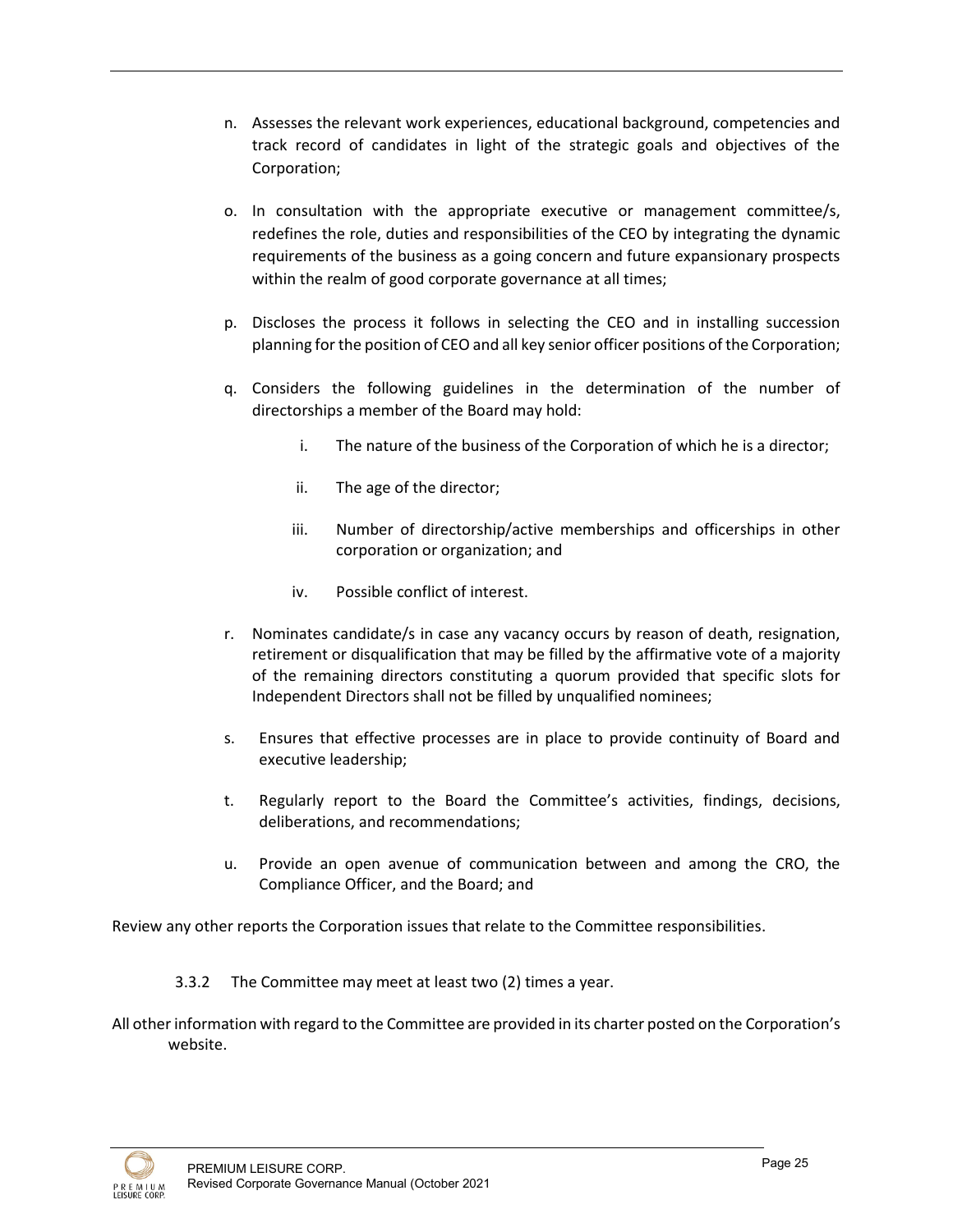## 3.4 **The Risk Oversight Committee**

The Risk Oversight Committee (ROC) shall be responsible for the oversight of the Corporation's Enterprise Risk Management system to ensure its functionality and effectiveness. It shall be composed of at least three (3) members, majority of whom shall be independent directors including the Chairman who is not at the same time the Chairman of the Board or of any other Board Committee. In accordance with this, the members of the Committee may be removed or replaced, and any vacancies in the Committee shall be filled by the Board. At least one member of the Committee shall have adequate and competent understanding and experience on risk management principles and practices, in addition to thorough knowledge of the Corporation's business and industry in which it operates.

- 3.4.1 The Risk Oversight Committee shall have the following duties and responsibilities:
	- (a) Develops a formal enterprise risk management plan which contains the following elements: (a) common language or register of risks, (b) well-defined risk management goals, objectives and oversight, (c) uniform processes of assessing risks and developing strategies to manage prioritized risks, (d) designing and implementing risk management strategies, and (e) continuing assessments to improve risk strategies, processes and measures;
	- (b) Oversees the implementation of the enterprise risk management plan through a Management Risk Oversight Committee. The ROC conducts regular discussions on the Corporation's prioritized and residual risk exposures based on regular risk management reports and assesses how the concerned units or offices are addressing and managing these risks;
	- (c) Oversees the performance of the Chief Risk Officer who is the ultimate champion of ERM and who has adequate authority, stature, resources and support to fulfill his responsibilities.

Meet separately with the Chief Risk Officer to discuss any matters that the Committee or auditors believe should be discussed privately.

- (d) Evaluates the risk management plan to ensure its continued relevance, comprehensiveness and effectiveness. The ROC revisits defined risk management strategies, looks for emerging or changing material exposures, and stays abreast of significant developments that seriously impact the likelihood of harm or loss;
- (e) Advises the Board on its risk appetite levels and risk tolerance limits;
- (f) Reviews at least annually the Corporation's risk appetite levels and risk tolerance limits based on changes and developments in the business, the regulatory framework, the external economic and business environment, and when major events occur that are considered to have major impacts on the Corporation;

May engage a consultant for a more independent assessment of the risk management infrastructure and review different units' best practice.

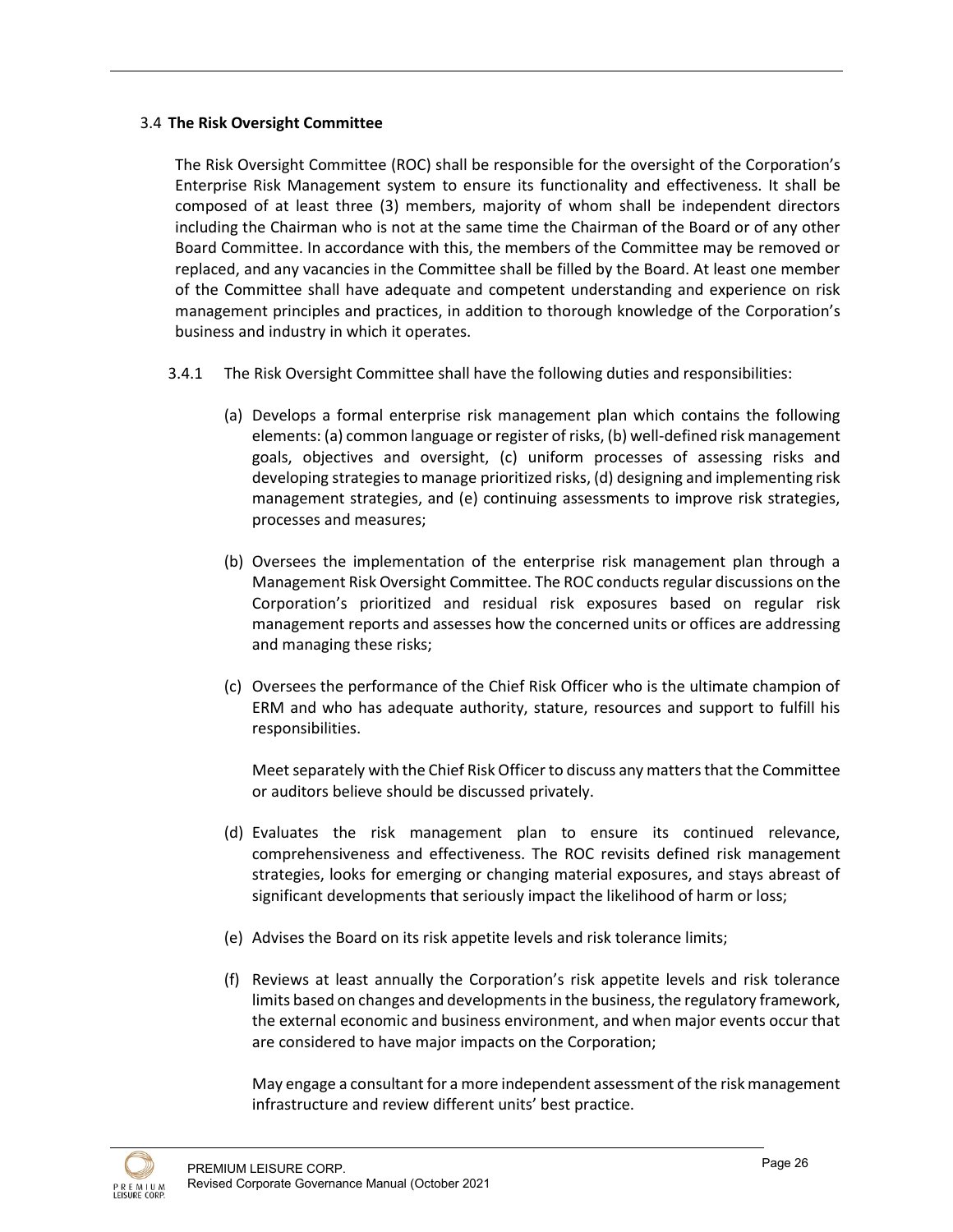- (g) Assesses the probability of each identified risk becoming a reality and estimates its possible significant financial impact and likelihood of occurrence. Priority areas of concern are those risks that are the most likely to occur and to impact the performance and stability of the Corporation and its stakeholders;
- (h) Provides oversight over Management's activities in managing credit, market, liquidity, operational, legal, reputational, compliance, environmental and other risk exposures of the Corporation. This function includes regularly receiving information on risk exposures and risk management activities from Management;
- (i) Reports to the Board on a regular basis, or as deemed necessary, the Corporation's material risk exposures, the actions taken to reduce the risks, and recommends further action or plans, as necessary; and
- (j) Performs other duties and responsibilities as the Committee may deem appropriate within the scope of its primary functions or as may be assigned by the Board; and
- (k) All other duties and responsibilities as provided in the Risk Oversight Committee Charter.
- 3.4.2 The Committee shall meet at least twice a year.

All other information with regard to the Committee are provided in its charter posted on the Corporation's website.

#### 3.5 **The Related Party Transactions Committee**

The Related Party Transactions Committee shall have the primary function of reviewing all material RPT. It shall be composed of at least three (3) non-executive directors, the majority of whom, including the Chairman, shall be independent. In accordance with this, the members of the Committee may be removed or replaced, and any vacancies in the Committee shall be filled by the Board. Each member shall have adequate and competent knowledge of the Corporation's business and industry in which it operates.

- 3.5.1 The Related Party Transactions Committee shall have the following duties and responsibilities:
	- (a) Evaluates on an ongoing basis existing relations between and among businesses and counterparties to ensure that all related parties are continuously identified, RPTs are monitored, and subsequent changes in relationships with counterparties (from nonrelated to related and vice versa) are captured. Related parties, RPTs and changes in relationships shall be reflected in the relevant reports to the Board and regulators/supervisors;
	- (b) Evaluates all material RPTs to ensure that these are not undertaken on more favorable economic terms (e.g., price, commissions, interest rates, fees, tenor, collateral requirement) to such related parties than similar transactions with non-

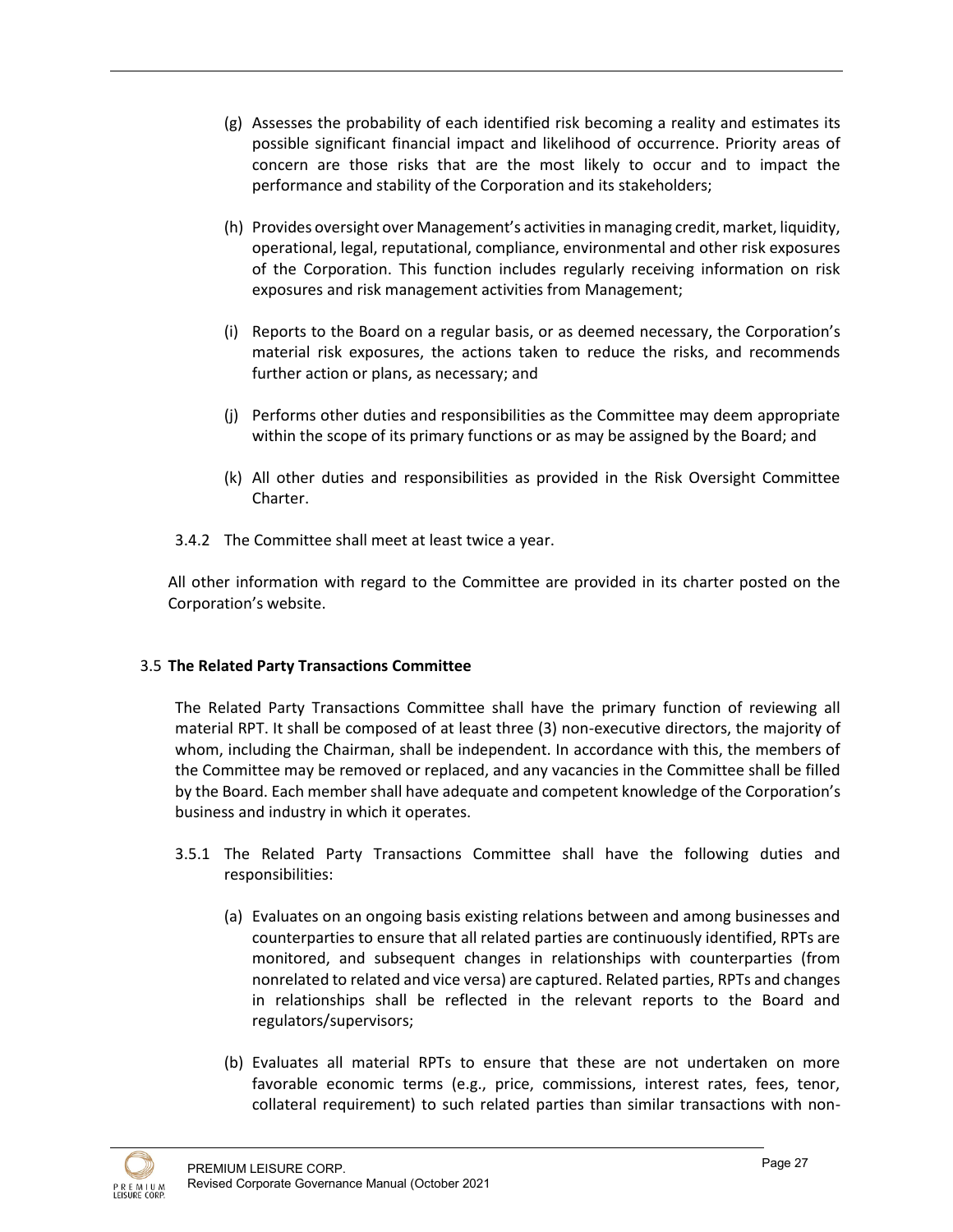related parties under similar circumstances and that no corporate or business resources of the Corporation are misappropriated or misapplied, and to determine any potential reputational risk issues that may arise as a result of or in connection with the transactions. In evaluating RPTs, the Committee takes into account, among others, the following:

- i. The related party's relationship to the Corporation and interest in the transaction;
- ii. The material facts of the proposed RPT, including the proposed aggregate value of such transaction;
- iii. The benefits to the corporation of the proposed RPT;
- iv. The availability of other sources of comparable products or services; and
- v. An assessment of whether the proposed RPT is on terms and conditions that are comparable to the terms generally available to an unrelated party under similar circumstances. The Corporation shall have an effective price discovery system in place and exercise due diligence in determining a fair price for RPTs;
- (c) Ensures that appropriate disclosure is made, and/or information is provided to regulating and supervising authorities relating to the Corporation's RPT exposures, and policies on conflicts of interest or potential conflicts of interest. The disclosure shall include information on the approach to managing material conflicts of interest that are inconsistent with such policies, and conflicts that could arise as a result of the Corporation's affiliation or transactions with other related parties;
- (d) Reports to the Board of Directors on a regular basis, the status and aggregate exposures to each related party;
- (e) Ensures that transactions with related parties, including write-off of exposures are subject to a periodic independent review or audit process;
- (f) Oversees the implementation of the system for identifying, monitoring, measuring, controlling, and reporting RPTs, including a periodic review of RPT policies and procedures;
- (g) Performs other duties and responsibilities as the Committee may deem appropriate within the scope of its primary functions or as may be assigned by the Board; and
- (h) All other duties and responsibilities are provided in the Related Party Transactions Committee Charter and Material RPTs Policy.
- 3.5.2 All related party transactions which are not in the usual course of business and which are equal or greater than the materiality threshold of Php 100Mn, shall be subject for review by the Related Party Transactions Committee. All other RPT which are considered usual course of business need not be reviewed by the RPT Committee. The RPT Committee may, at any time, ask for a review of any of the transactions. The Board of Directors reviews and approves all material RPTs endorsed by the Related Party Transactions Committee. All Board-approved material RPTs may be subject to ratification by a vote of the majority of the minority shareholders.

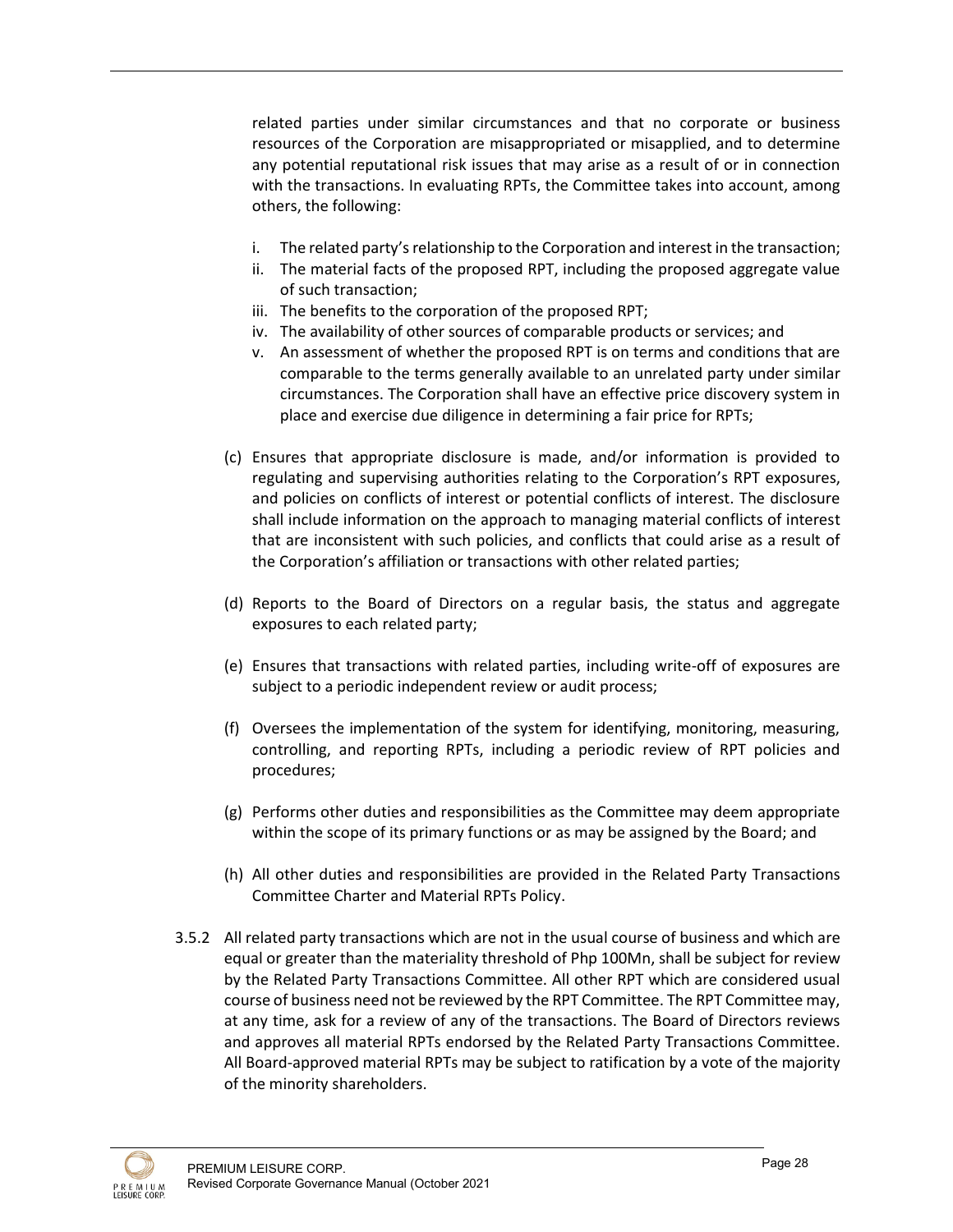All other information with to regard the Committee are provided in its charter posted on the Corporation's website.

#### 3.6 **The Compensation and Remuneration Committee**

The Compensation and Remuneration (CompRem) Committee shall be composed of at least three (3) members, one of whom shall be an independent director. Its role is to decide, determine and approve by a majority vote matters relating to compensation, remuneration and benefits of the Corporation's officers and directors and to provide communications with the Board of Directors and, as appropriate, communications with shareholders and regulators.

- 3.6.1 The CompRem Committee shall have the following duties and responsibilities:
	- (a) Establish a formal and transparent procedure for developing a policy on executive remuneration and for fixing the remuneration packages of corporate officers and directors, and provide oversight over remuneration of senior management and other key personnel, ensuring that compensation is consistent with the Corporation's culture, strategy, and control environment.
	- (b) Designate the amount of remuneration, which shall be in sufficient level to attract and retain directors and officers who are needed to run the Corporation successfully.
	- (c) Develop a form on Full Business Interest Disclosure as part of the pre-employment requirements for all incoming officers, which among other, compel all officers to declare under the penalty of perjury all their existing business interests or shareholdings that may directly or indirectly conflict in their performance of duties once hired.
	- (d) Disallow any director to decide his own remuneration.
	- (e) Directors, as such, shall not receive any compensation unless approved by the stockholders or provided in the Corporation's By-Laws. No director should participate in the approval of his compensation. However, the Board may, from time to time, approve a reasonable per diem that a director may receive for attendance in Board and Board Committee meetings.
	- (f) Provide in the Corporation's annual reports, information and proxy statements a clear, concise and understandable disclose of compensation of its executive officers for the previous fiscal year and the ensuing year.
	- (g) Review of the existing Human Resources Development or Personnel Handbook, to strengthen provisions on conflict of interest, salaries and benefits policies, promotion and career advancement directives, and compliance of personnel with all statutory requirements that must be periodically met in their respective posts. Or in the absence of such Personnel Handbook, cause the development of such, covering the same parameters of governance stated above.

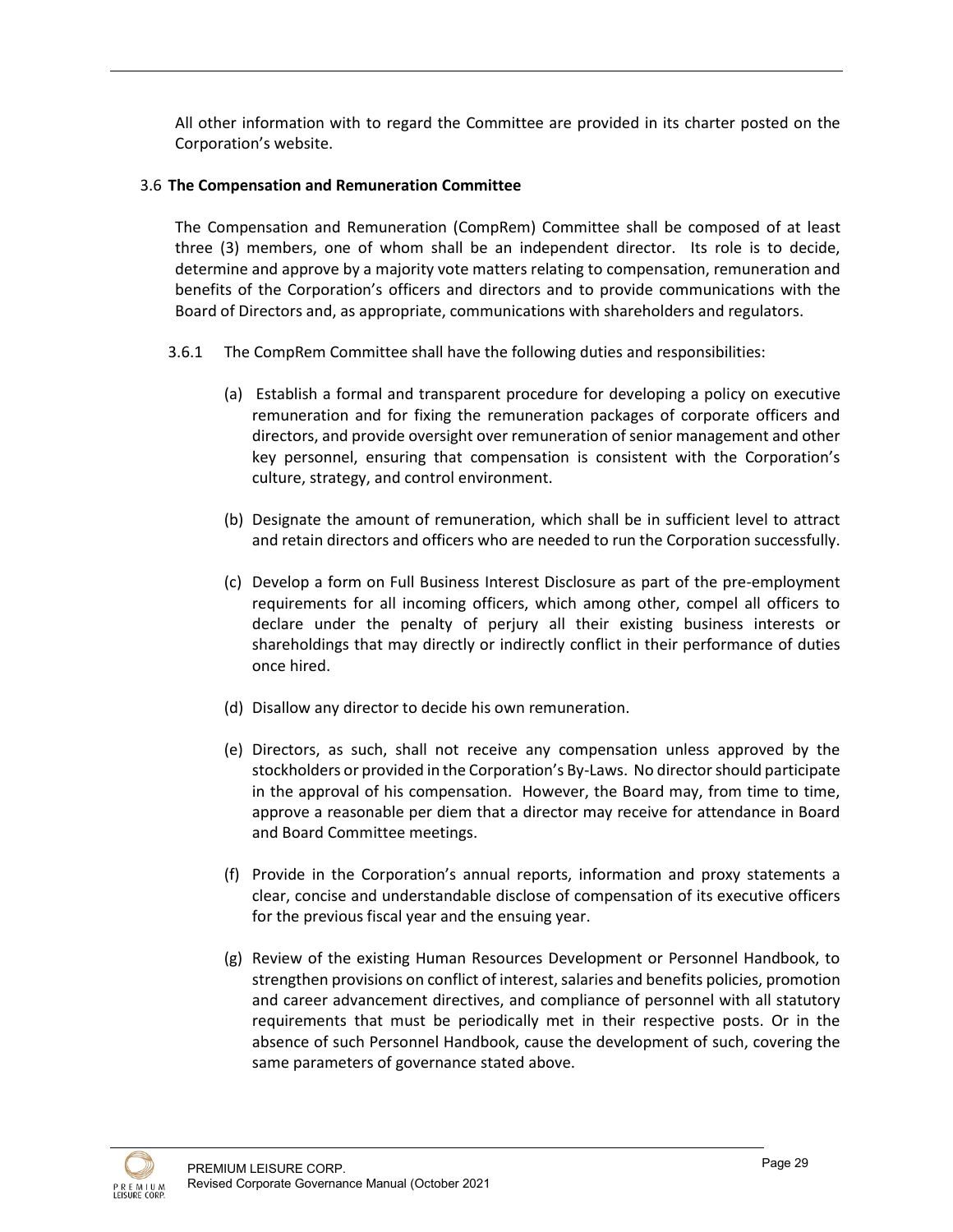(h) All other duties and responsibilities are provided in the Compensation and Remuneration Committee Charter.

All other information with regard to the Committee are provided in its charter posted on the Corporation's website.

## **4. Fostering Commitment**

To show full commitment to the Corporationmpany, the directors shall devote the time and attention necessary to properly and effectively perform their duties and responsibilities, including sufficient time to be familiar with the Corporation's business.

4.1 The directors shall have the responsibility to attend and actively participate in all meetings of the Board, Committees, and Shareholders in person, by remote communication or through tele- /videoconferencing conducted in accordance with the rules and regulations of the Commission, except when justifiable causes, such as, illness, death in the immediate family and serious accidents, prevent them from doing so. In Board and Committee meetings, the director shall review meeting materials and if called for, ask the necessary questions or seek clarifications and explanations.

## 4.2 **Multiple Board Seats**

- 4.2.1 A director shall exercise due discretion in accepting and holding directorships outside of the Corporation. A director may hold directorships outside of the Corporation provided that these positions do not retract from the director's capacity to diligently perform his duties as a director of the Corporation.
- 4.2.2 A director shall notify his incumbent Board through the Corporate Governance Committee before accepting a directorship in another company.
- 4.2.3 The CEO and other Executive Directors shall limit the number of corporate board seats they hold to a low number, as determined by the Corporate Governance Committee. This is to ensure that the number of board seats held do not exceed their ability to perform their duties in an appropriate fashion.
- 4.2.4 Non-Executive Directors may simultaneously serve as a Director of a maximum of five (5) publicly-listed companies, including Premium Leisure Corp.

#### **5. Reinforcing Board Independence**

The board shall endeavor to exercise an objective and independent judgment on all corporate affairs.

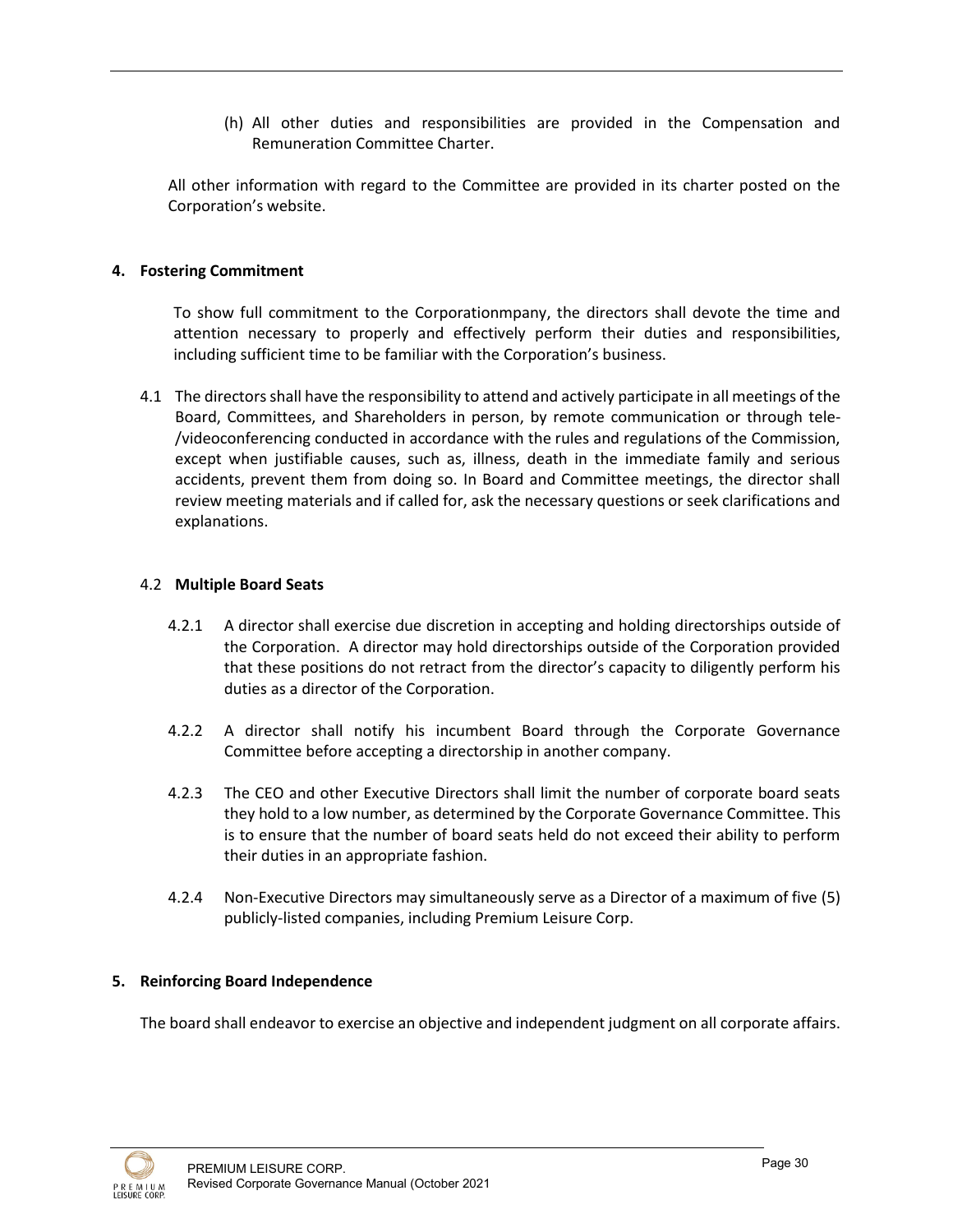## 5.1. **Independent Directors**

- 5.1.1 An independent director of the Corporation must possess all the qualifications and none of the disqualifications of a regular director. He must be independent of Management, substantial shareholdings and material relations, whether it be business or otherwise, which could reasonably be perceived to impede the performance of independent judgment.
- 5.1.2 An Independent Director refers to a person who ideally:
	- (a) Is not or has not been a senior officer or employee of the covered company unless there has been a change in the controlling ownership of the company;
	- (b) Is not, and has not been in the three years immediately preceding the election, a director of the covered company; a director, officer, employee of the covered company's subsidiaries, associates, affiliates or related companies; or a director, officer, employee of the covered company's substantial shareholders and its related companies;
	- (c) Has not been appointed in the covered entity, its subsidiaries, associates, affiliates or related companies as Chairman "Emeritus", "Ex-Officio" Directors/Officers or Members of any Advisory Board, or otherwise appointed in a capacity to assist the Board in the performance of its duties and responsibilities within two (2) years immediately preceding the his election;
	- (d) Is not an owner of more than two percent (2%) of the outstanding shares of the covered company, its subsidiaries, associates, affiliates or related companies;
	- (e) Is not a relative of a director, officer, or substantial shareholder of the covered company, its subsidiaries, associates, affiliates or related companies or of any of its substantial shareholders. For this purpose, relatives include spouse, parent, child, brother, sister and the spouse of such child, brother or sister;
	- (f) Is not acting as a nominee or representative of any director of the covered company or any of its related companies;
	- (g) Is not a securities broker-dealer of listed companies and registered issuers of securities. "Securities broker-dealer" refers to any person holding any office of trust and responsibility in a broker-dealer firm which includes, among others, a director, officer, principal stockholder, nominee of the firm to the Exchange, associated person or salesman, and an authorized clerk of the broker or dealer;
	- (h) Is not retained, either in his personal capacity or through a firm, as a professional adviser, auditor, consultant, agent or counsel of the covered company, any of its related companies or substantial shareholder, or is otherwise independent of Management and free from any business or other relationship within the two (2) years immediately preceding the date of his election;

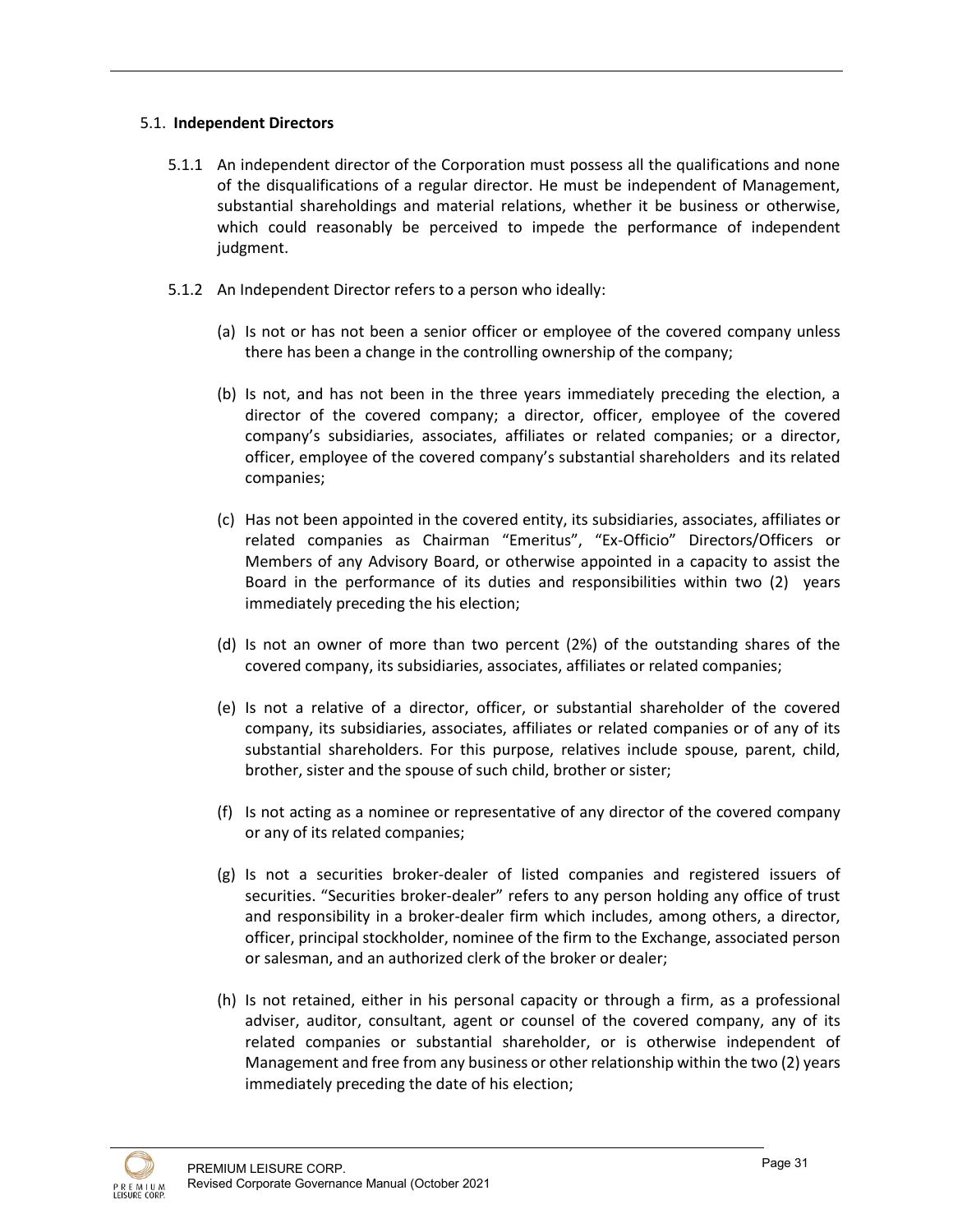- (i) Does not engage or has not engaged, whether by himself or with other persons or through a firm of which he is a partner, director or substantial shareholder, in any transaction with the covered company or any of its related companies or substantial shareholders, other than such transactions that are conducted at arm's length and could not materially interfere with or influence the exercise of his independent judgment;
- (j) Is not affiliated with any non-profit organization that receives significant funding from the covered company or any of its related companies or substantial shareholders; and
- (k) Is not employed as an executive officer of another company where any of the covered company's executives serves as directors.
- 5.1.3 Related companies, as used in this section, refer to (a) the covered entity's holding/parent company; (b) its subsidiaries; and (c) subsidiaries of its holding/parent company.
- 5.1.4 If an independent director becomes an officer, consultant, adviser, or employee of the same Corporation, he shall be automatically disqualified from being an independent director.

## 5.2 **President**

The positions of Chairman of the Board and President shall be held by separate individuals and each shall have clearly defined responsibilities.

- 5.2.1 Minimum internal control mechanisms for Management's operation responsibility shall center on the President, being ultimately accountable for the Corporation's organizational and procedural controls. In addition to the duties imposed on the President by the Board, and those duties and responsibilities provided by the Corporation's By-Laws, the President shall:
	- (a) Determine the Corporation's strategic direction and formulate and implement its strategic plan on the direction of the business;
	- (b) Communicate and implement the Corporation's vision, mission, values and overall strategy and promote any organization or stakeholder change in relation to the same;
	- (c) Oversee the operations of the Corporation and manage human and financial resources in accordance with the strategic plan;
	- (d) Have a good working knowledge of the Corporation's industry and market and keep up-to-date with its core business purpose;
	- (e) Direct, evaluate and guide the work of the key officers of the Corporation;
	- (f) Manage the Corporation's resources prudently and ensure a proper balance of the same;

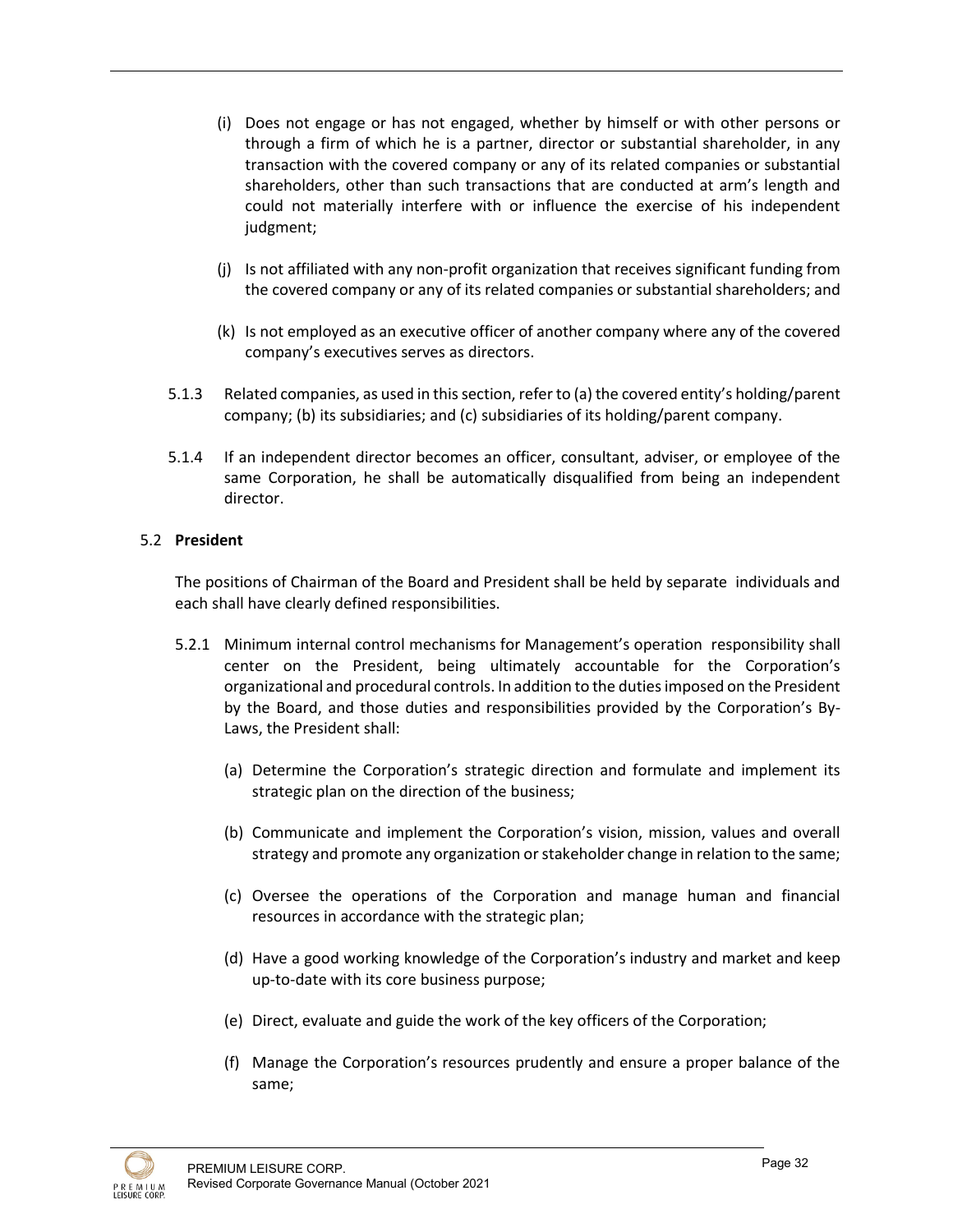- (g) Provide the Board with timely information and interface between the Board and the employees;
- (h) Build the corporate culture and motivate the employees of the Corporation;
- (i) Serve as the link between internal operations and external stakeholders;
- (j) See that all orders and resolutions of the Board are carried into effect;
- (k) Submit to the Board as soon as possible after the close of each fiscal year, and to the stockholders at the annual meeting, a complete report of the operations of the Corporation for the preceding year, and the state of its affairs;
- (l) Report to the Board from time to time all matters within his knowledge which in the interest of the Corporation may require to be brought to the Board's notice; and

(m) Perform such other responsibilities as the Board may impose.

## 5.3 **Lead Independent Director**

The Board shall designate a lead director among the independent directors if the Chairman of the Board is not independent, including if the positions of the Chairman of the Board and President are held by one person. The primary responsibility of the lead independent director is to provide leadership to the independent directors and advise the Board on matters where there may be an actual or perceived conflict of interest.

- 5.3.1 The functions of the lead independent director include, among others, the following:
	- (a) Serves as an intermediary between the Chairman and the other directors when necessary;
	- (b) Convenes and chairs meetings of the non-executive directors and/or independent directors without the presence of the executive directors; and
	- (c) Contributes to the performance evaluation of the Chairman, when and as required;
	- (d) Lead the independent directors at board meetings in raising queries and pursuing matters.
- 5.4 A director with a material interest in any transaction affecting the Corporation shall abstain from taking part in the deliberations of the same.
- 5.5 The non-executive directors shall have separate periodic meetings with the external auditor and heads of the internal audit, compliance and risk functions, without any executive directors present to ensure that proper checks and balances are in place within the corporation. The meetings shall be chaired by the lead independent director.

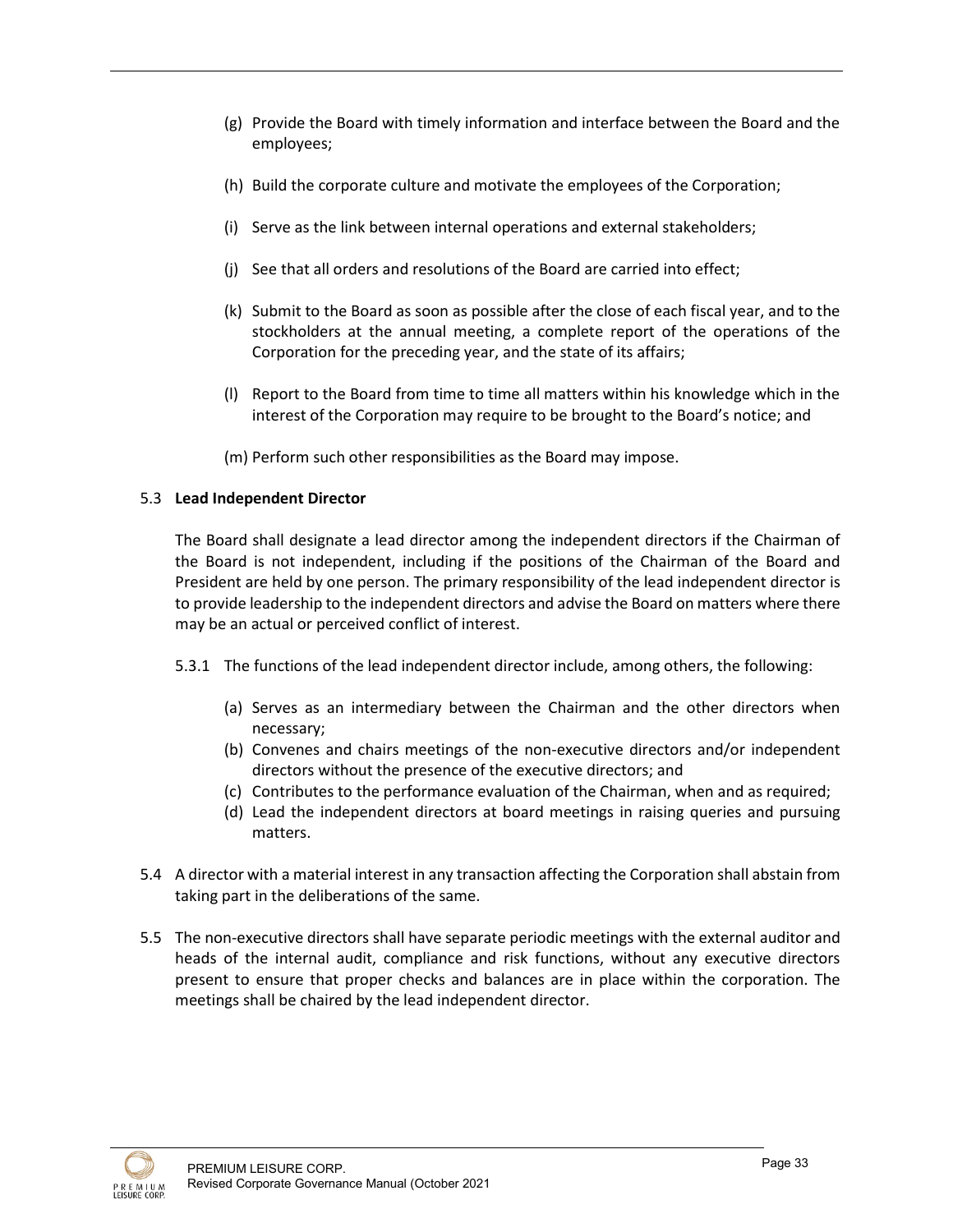## 6. **Assessing Board Performance**

The best measure of the Board's effectiveness is through an assessment process. The Board shall regularly carry out evaluations to appraise its performance as a body, and assess whether it possesses the right mix of backgrounds and competencies.

## 6.1. **Board Evaluation**

- 6.1.1 The Board shall conduct an annual self-assessment of its performance, including the performance of the Chairman, individual members, Committees, CEO, Compliance Officer (CO), Chief Risk Officer (CRO) and CAE. Every three years, the assessment shall be supported by an external facilitator.
- 6.1.2 The Board shall have in place a system that provides, at the minimum, criteria and process to determine the performance of the Board, the individual directors, committees, CEO, CO, CRO and CAE. This system shall allow for a feedback mechanism from the shareholders. The establishment of such valuation system, including the features thereof, shall be disclosed in the Corporation's Annual Report or in such form of report that is applicable to the Corporation. The adoption of this performance evaluation system must be covered by a Board approval.
- 6.1.3 During the evaluation, directors shall be afforded the opportunity to identify areas for improvement in the performance of their duties and responsibilities. They will then develop concrete action plans and ensure that these are implemented to address identified areas of improvement.

## **7. Strengthening Board Ethics**

Members of the Board are duty-bound to apply high ethical standards, taking into account the interests of all stakeholders.

- 7.1 The Board shall adopt a Code of Business Conduct and Ethics that shall provide standards for professional and ethical behavior, as well as articulate acceptable and unacceptable conduct and practices in internal and external dealings. The Code shall be properly disseminated to the Board, Senior Management and employees. It shall also be disclosed and made available to the public through the Corporation website.
- 7.2 The Board shall ensure proper and efficient implementation and monitoring of compliance with the Code of Business Conduct and Ethics and internal policies. The Corporation's Code of Business Conduct and Ethics shall be made effective and inculcated in the Corporation's culture through a communication and awareness campaign, continuous training to reinforce the code, strict monitoring and implementation and setting in place proper avenues where issues may be raised and addressed without fear of retribution.

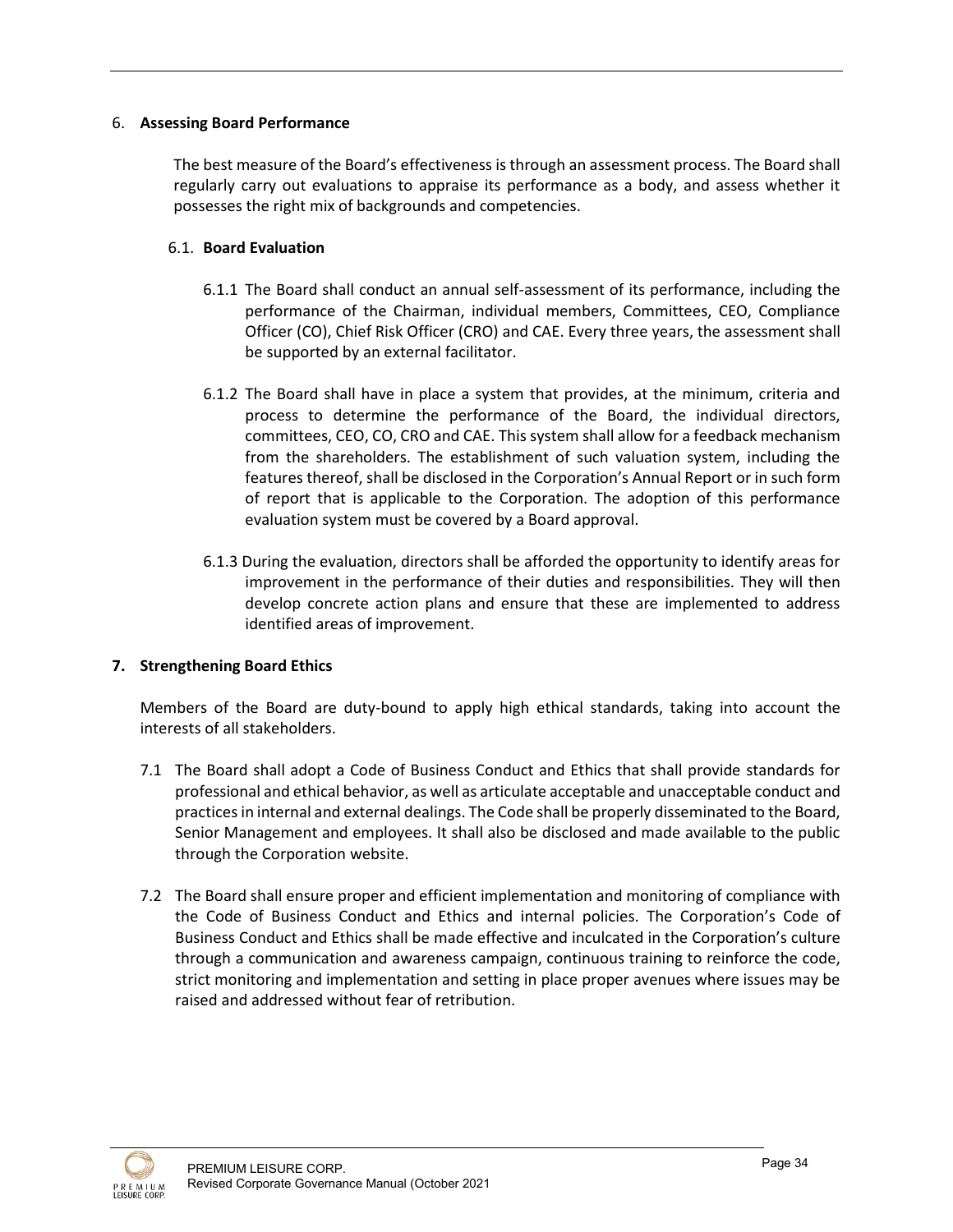## **DISCLOSURE AND TRANSPARENCY**

#### **8. Enhancing Company Disclosure Policies and Procedures**

The Corporation shall establish corporate disclosure policies and procedures that are practical and in accordance with best practices and regulatory expectations.

- 8.1. Corporate disclosure policies and procedures shall be in place to ensure a comprehensive, accurate, reliable and timely report to shareholders and other stakeholders to give a fair and complete picture of the Corporation's financial condition, results and business operations.
- 8.2. The Corporation shall have a policy requiring all directors and officers to disclose/report to the Corporation any dealings in the Corporation's shares within three business days.
- 8.3. The Board shall fully disclose all relevant and material information on individual board members and key executives to evaluate their experience and qualifications, and assess any potential conflicts of interest that might affect their judgment.
- 8.4. A clear disclosure of its policies and procedure shall be in place for setting Board and executive remuneration, as well as the level and mix of the same in the Annual Corporate Governance Report.
- 8.5. Full disclosure of the Corporation's policies governing RPTs and other unusual or infrequently occurring transactions shall be required in the Manual on Corporate Governance. The material or significant RPTs reviewed and approved during the year shall be disclosed in its Annual Corporate Governance Report.
- 8.6. A full, fair, accurate and timely disclosure shall be made to the public of every material fact or event that occurs, particularly on the acquisition or disposal of significant assets, which could adversely affect the viability or the interest of its shareholders and other stakeholders. Moreover, the Board of the offeree company shall appoint an independent party to evaluate the fairness of the transaction price on the acquisition or disposal of assets.
- 8.7. The corporate governance policies, programs and procedures shall be submitted to the regulators and posted on the Corporation website.
- 8.8. The Board shall therefore commit at all times to full disclosure of material information dealings. It shall cause the filing of all required information through the appropriate Exchange mechanisms for listed companies and submissions to the Commission in the interest of its stockholders and other stakeholders.

## **9. Strengthening the External Auditor's Independence and Improving Audit Quality**

#### 9.1. **External Auditor**

9.1.1 The Board, through the Audit Committee, shall recommend to the stockholders a duly accredited external auditor who shall undertake an independent audit and shall provide an

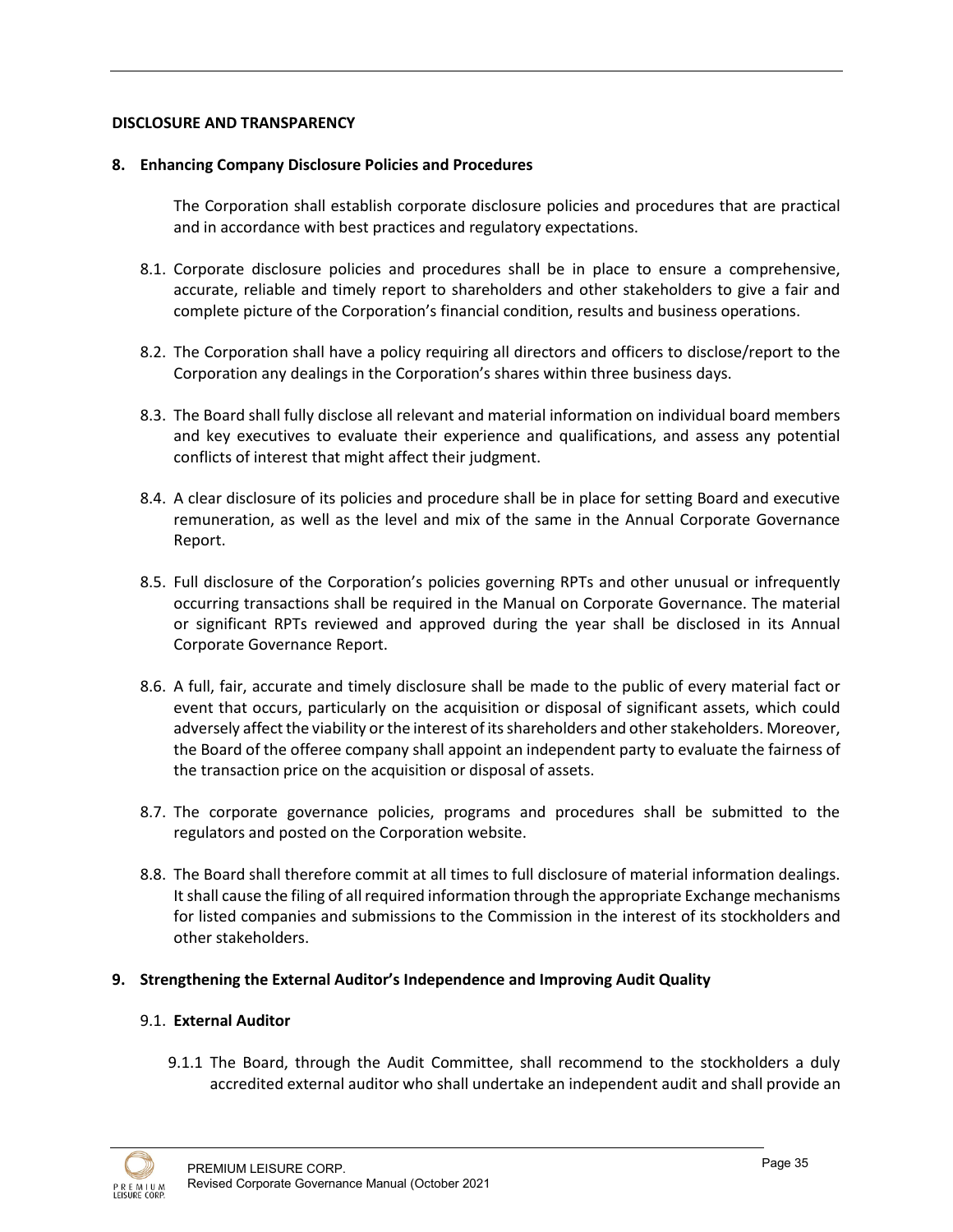objective assurance on the way in which the financial statements shall have been prepared and presented.

- 9.1.2 An external auditor shall enable an environment of good corporate governance as reflected in the financial records and reports of the Corporation. An external auditor shall be selected and appointed by the stockholders upon recommendation of the Audit Committee.
- 9.1.3 The reason/s for the resignation, dismissal or cessation from service and the date thereof of an external auditor shall be reported in the Corporation's annual and current reports. Said report shall include a discussion of any disagreement with said former external auditor on any matter of accounting principles or practices, financial statement disclosure or auditing scope or procedure.
- 9.1.4 The external auditor of the Corporation shall not at the same time provide the services of an internal auditor to the same corporation. The Corporation shall ensure that the other non-audit work shall not be in conflict with the functions of the external auditor.
- 9.1.5 The Corporation's external auditor shall be rotated or the handling partner shall be changed every five (5) years or earlier.
- 9.1.6 If an external auditor believed that the statements made in the Corporation's annual report, information statement or proxy statement filed during his engagement is incorrect or incomplete, he shall present his views in said reports.

## **10. Increasing Focus on Non-Financial and Sustainability Reporting**

The Corporation shall ensure that the material and reportable non-financial and sustainability issues are disclosed.

10.1 There shall be an established policy on the disclosure of material and reportable nonfinancial and sustainability issues, with emphasis on the management of environmental, social and governance (ESG) issues of the business.

#### **11. Promoting a Comprehensive and Cost-Efficient Access to Relevant Information**

The Corporation shall maintain a comprehensive and cost-efficient communication channel for disseminating relevant information to its shareholders and other investors. This channel is crucial for timely and informed decision-making by investors, stakeholders and other interested users. These shall include, but not limited to, Corporation website, media and analyst briefings.

#### **INTERNAL CONTROL SYSTEMS AND RISK MANAGEMENT FRAMEWORK**

#### **12. Strengthening the Internal Control System and Enterprise Risk Management Framework**

To ensure integrity, transparency and proper governance in the conduct of its affairs, the Corporation shall have a strong and effective internal control system and enterprise risk management framework.

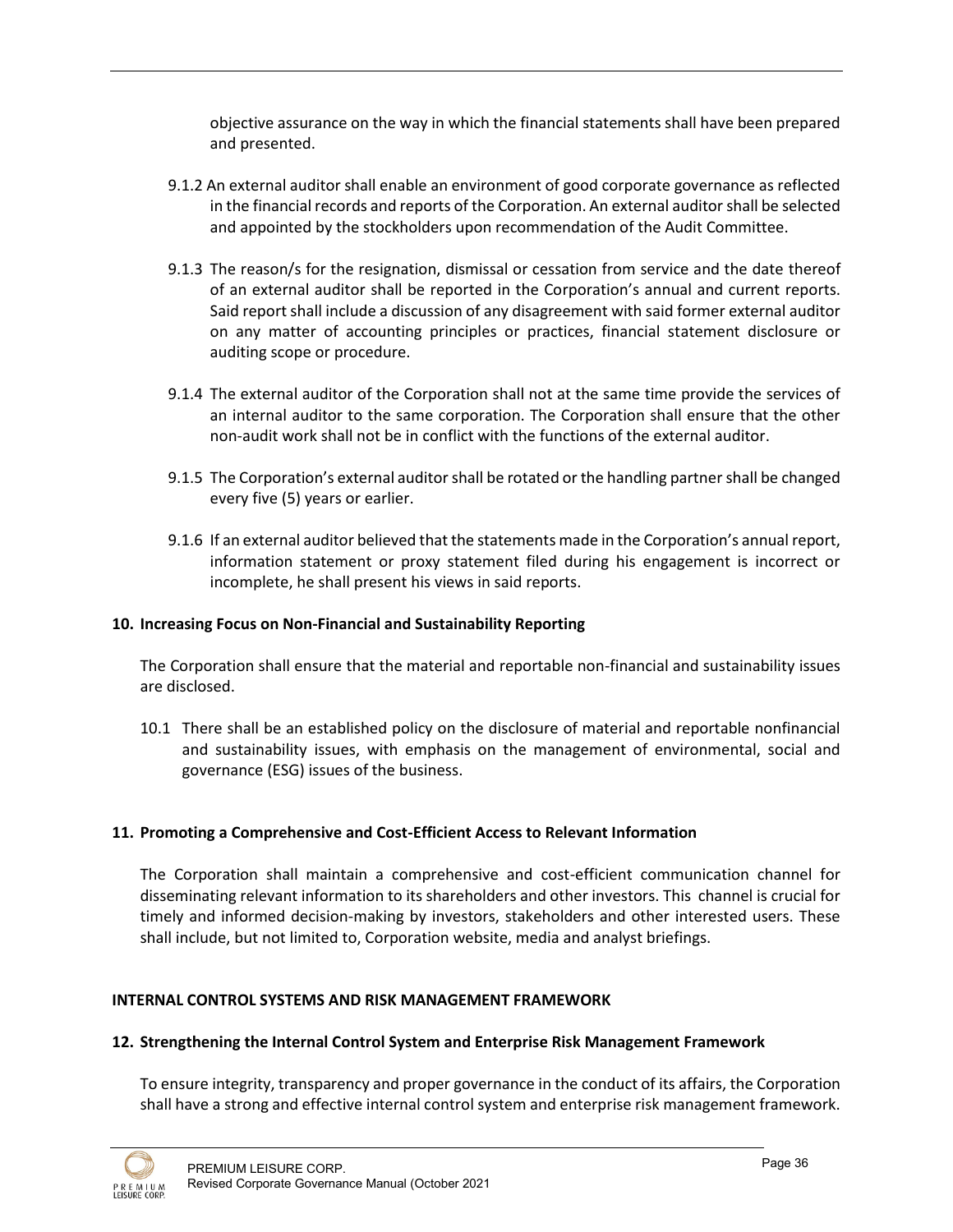- 12.1. **Internal Control System**. The Corporation shall have an adequate and effective internal control system and enterprise risk management framework in the conduct of its business, taking into account its size, risk profile and complexity of its operations.
- 12.2. **Internal Audit Function**. The Corporation shall have in place an independent internal audit function that provides an independent and objective assurance, and consulting services designed to add value and improve the Corporation's operations. The functions of the Internal Audit include, among others, the following:
	- (a) Provides an independent risk-based assurance service to the Board, Audit Committee and Management, focusing on reviewing the effectiveness of the governance and control processes in (1) promoting the right values and ethics, (2) ensuring effective performance management and accounting in the organization, (3) communicating risk and control information, and (4) coordinating the activities and information among the Board, external and internal auditors, and Management;
	- (b) Performs regular and special audit as contained in the annual audit plan and/or based on the Corporation's risk assessment;
	- (c) Performs consulting and advisory services related to governance and control as appropriate for the organization;
	- (d) Performs compliance audit of relevant laws, rules and regulations, contractual obligations and other commitments, which could have a significant impact on the organization;
	- (e) Reviews, audits and assesses the efficiency and effectiveness of the internal control system of all areas of the Corporation;
	- (f) Evaluates operations or programs to ascertain whether results are consistent with established objectives and goals, and whether the operations or programs are being carried out as planned;
	- (g) Evaluates specific operations at the request of the Board or Management, as appropriate; and
	- (h) Monitors and evaluates governance processes.
- 12.3. **Chief Audit Executive.** The CAE, appointed by the Board, shall oversee and be responsible for the internal audit activity of the organization, including the portion that is outsourced to a third party service provider. In case of a fully outsourced internal audit activity, a qualified independent executive or senior management personnel shall be assigned the responsibility for managing the fully outsourced internal audit activity. The following are the responsibilities of the CAE, among others:
	- (a) Periodically reviews the Internal Audit Charter and presents it to Senior Management and the Audit Committee for approval;

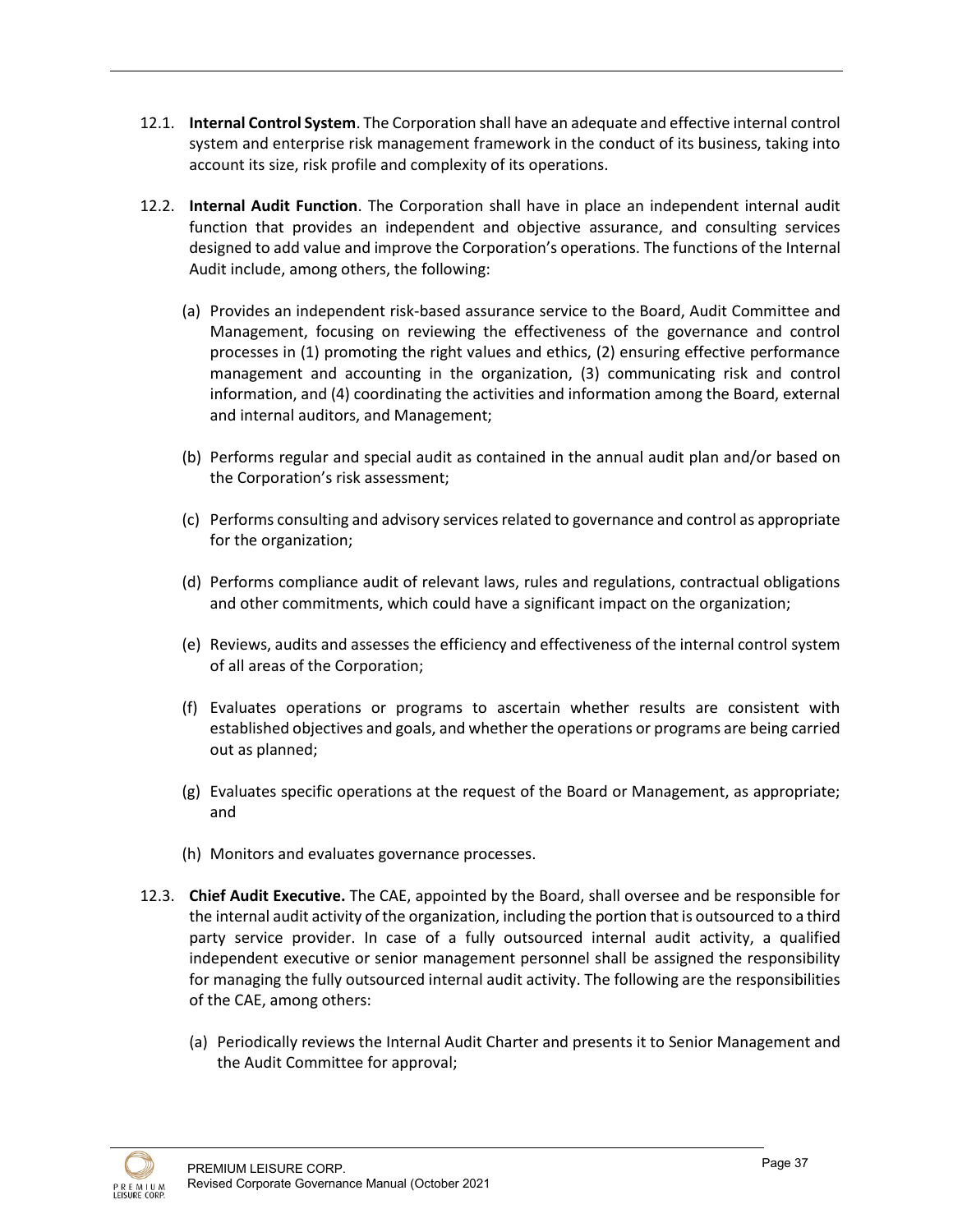- (b) Establishes a risk-based internal audit plan, including policies and procedures, to determine the priorities of the internal audit activity, consistent with the organization's goals;
- (c) Communicates the internal audit activity's plans, resource requirements and impact of resource limitations, as well as significant interim changes, to Senior Management and the Audit Committee for review and approval;
- (d) Spearheads the performance of the internal audit activity to ensure it adds value to the organization;
- (e) Reports periodically to the Audit Committee on the internal audit activity's performance relative to its plan; and
- (f) Presents findings and recommendations to the Audit Committee and gives advice to Senior Management and the Board on how to improve internal processes.

## 12.4. **Enterprise Risk Management**

The Corporation shall establish a separate, effective risk management function to identify, assess and monitor key exposures.

- 12.4.1 The risk management function involves the following activities, among others:
	- (a) Defining a risk management strategy;
	- (b) Identifying and analyzing key risk exposures relating to ESG factors and the achievement of the organization's strategic objectives;
	- (c) Evaluating and categorizing each identified risk using the Corporation's predefined risk categories and parameters;
	- (d) Establishing a risk register with clearly defined, prioritized and residual risks;
	- (e) Developing a risk mitigation plan for the most important risks to the Corporation, as defined by the risk management strategy;
	- (f) Communicating and reporting significant risk exposures including business risks (i.e., strategic, compliance, operational, financial and reputational risks), control issues and risk mitigation plan to the Risk Oversight Committee; and
	- (g) Monitoring and evaluating the effectiveness of the organization's risk management processes.
- 12.5. **Chief Risk Officer.** In managing the Corporation's Risk Management System, the Corporation shall have a CRO, who is the ultimate champion of ERM and has adequate authority, stature, resources and support to fulfill his responsibilities, subject to a company's size, risk profile and complexity of operations. The CRO has the following functions, among others:

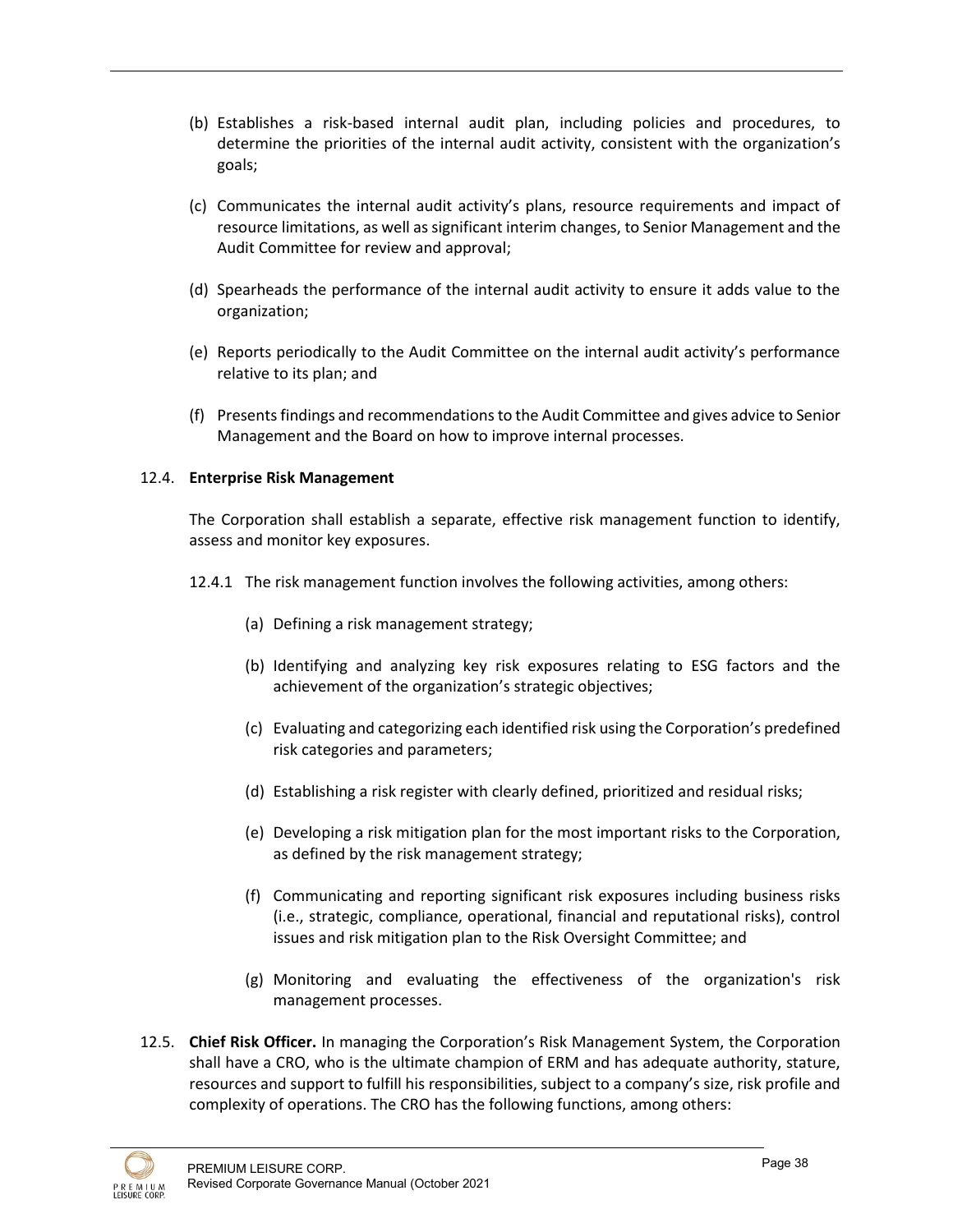- (a) Supervises the entire ERM process and spearheads the development, implementation, maintenance and continuous improvement of ERM processes and documentation;
- (b) Communicates the top risks and the status of the implementation of risk management strategies and action plans to the Risk Oversight Committee;
- (c) Collaborates with the President in updating and making recommendations to the Risk Oversight Committee;
- (d) Suggests ERM policies and related guidance, as may be needed; and
- (e) Provides insights on the following:
	- i. Risk management processes are performing as intended;
	- ii. Risk measures reported are continuously reviewed by risk owners for effectiveness; and
	- iii. Established risk policies and procedures are being complied with.

# **CULTIVATING A SYNERGIC RELATIONSHIP WITH SHAREHOLDERS**

## **13. Promoting Shareholder Rights**

The Corporation shall treat all shareholders fairly and equitably, and also recognize, protect and facilitate the exercise of their rights.

- 13.1. It shall be the duty of the directors to promote shareholder rights, remove impediments to the exercise of shareholder rights and allow possibilities to seek redress for violation of their rights. They shall encourage the exercise of shareholders' voting rights and the solution of collective action problems through appropriate mechanisms. They shall be instrumental in removing excessive costs and other administrative or practical impediments to shareholders participating in meetings and/or voting in person. The directors shall pave the way for electronic filing and distribution of shareholder information necessary to make informed decisions, subject to legal constraints.
- 13.2. In addition to the sending of notices, open communications shall be maintained with stockholders to encourage them to personally attend the stockholders' meeting. If they cannot attend, they shall be apprised ahead of time of their right to appoint a proxy. The Board shall encourage active shareholder participation by sending the Notice of Annual and Special Shareholders' Meeting with sufficient and relevant information at least twenty one (21) days before the annual meetings and at least seven (7) days before the special meetings.
- 13.3. The Board shall encourage active shareholder participation by making the result of the votes taken during the most recent Annual or Special Shareholders' Meeting publicly available the next working day. In addition, the Minutes of the Annual and Special Shareholders' Meeting shall be available on the Corporation's website within five (5) business days from the end of the meeting.

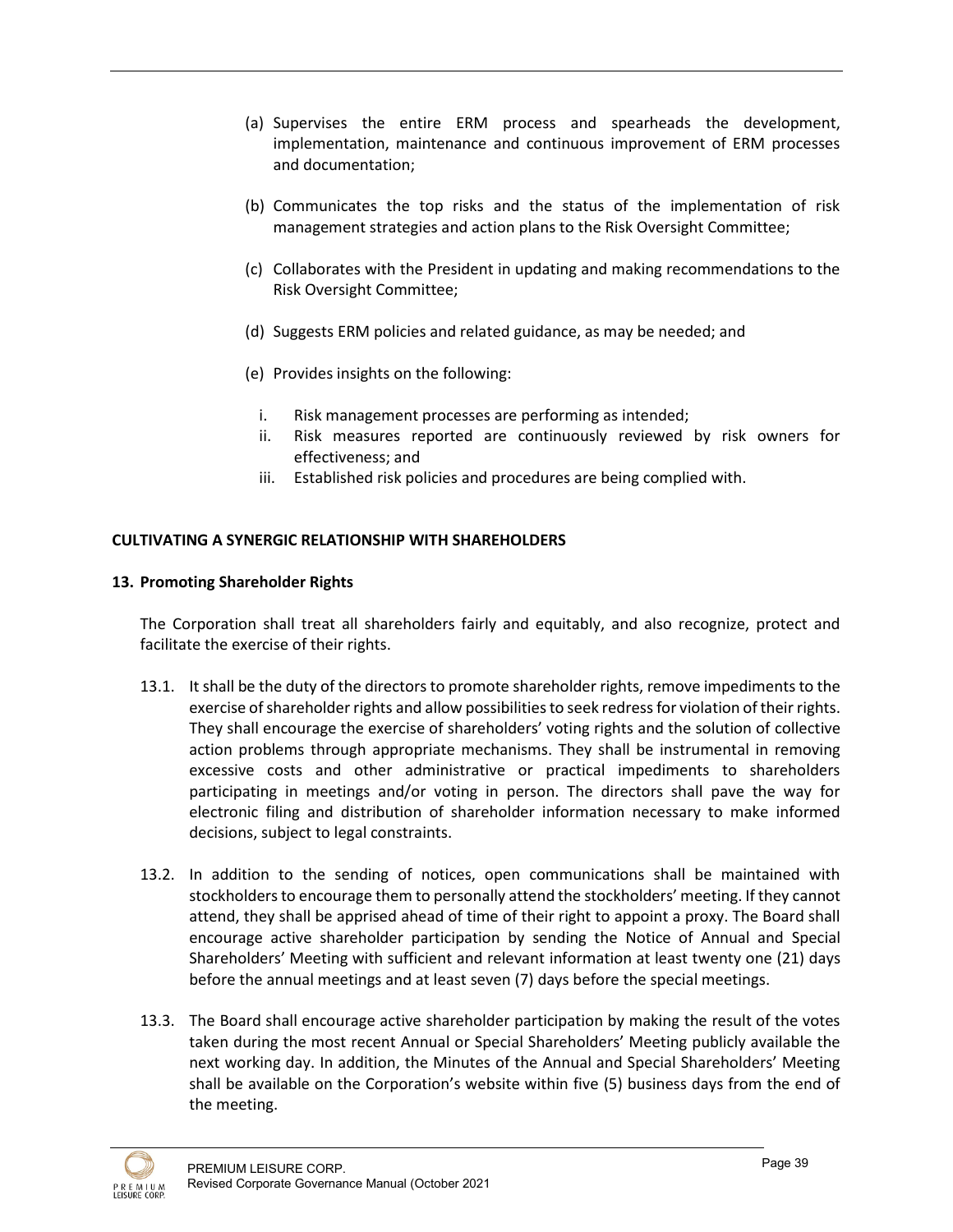# 13.4. **Rights of Shareholders**

The Board shall be committed to respect the following rights of stockholders:

# **13.4.1 Voting Rights**

- (a) Shareholders shall have the right to elect, remove and replace directors and vote on certain corporate acts in accordance with the Revised Corporation Code. Minority shareholders shall have the right to nominate candidates for election to the Board during the Corporation's Annual Stockholders' Meetings, in accordance with the Corporation's By-Laws.
- (b) Shareholders shall have the right to participate in decisions concerning fundamental corporate changes, such as:
	- 1. Amendments to the Corporation's constitution
	- 2. The authorization of additional shares
	- 3. The transfer of all or substantially all assets, which in effect results in the sale of the Corporation
- (c) Election of Directors shall take place during the Annual Stockholders' Meeting of the Corporation. As mandated by the Revised Corporation Code, cumulative voting may be used in the election of directors.
- (d) The Board shall be transparent and fair in the conduct of the meetings of the shareholders. The shareholders shall be encouraged to personally attend such meetings, and that if they cannot attend, they shall be apprised ahead of time of their right to appoint a proxy. Subject to the requirements of the By-Laws, the right to designate a proxy shall not be unduly restricted and any doubt about the validity of a proxy should be resolved in favor of the shareholder.
- (e) A director shall not be removed without cause if it will deny minority shareholders representation in the Board.

## **13.4.2 Pre-Emptive Right**

Under the Amended Articles of Incorporation of the Corporation, no stockholder of the Corporation, because of his/its ownership of stock, has a pre-emptive or other right to purchase or subscribe to any additional share of the capital stock of the corporation whether such shares of capital stock are now or hereafter authorized, whether or not such stock is convertible into or exchangeable for any stock of the Corporation or any of any other class, and whether out of the number of shares authorized by the Articles of Incorporation of the Corporation as originally filed, or by any amendment thereof, or out of shares of the capital stock of any class of the Corporation acquired by it after the issue thereof; nor shall any holder of any such stock may issue or sell that shall be convertible into, or exchangeable for, any shares of the capital stock of any class of the Corporation or to which shall be attached or appertain any warrant or warrants of any instrument of instruments that shall confer

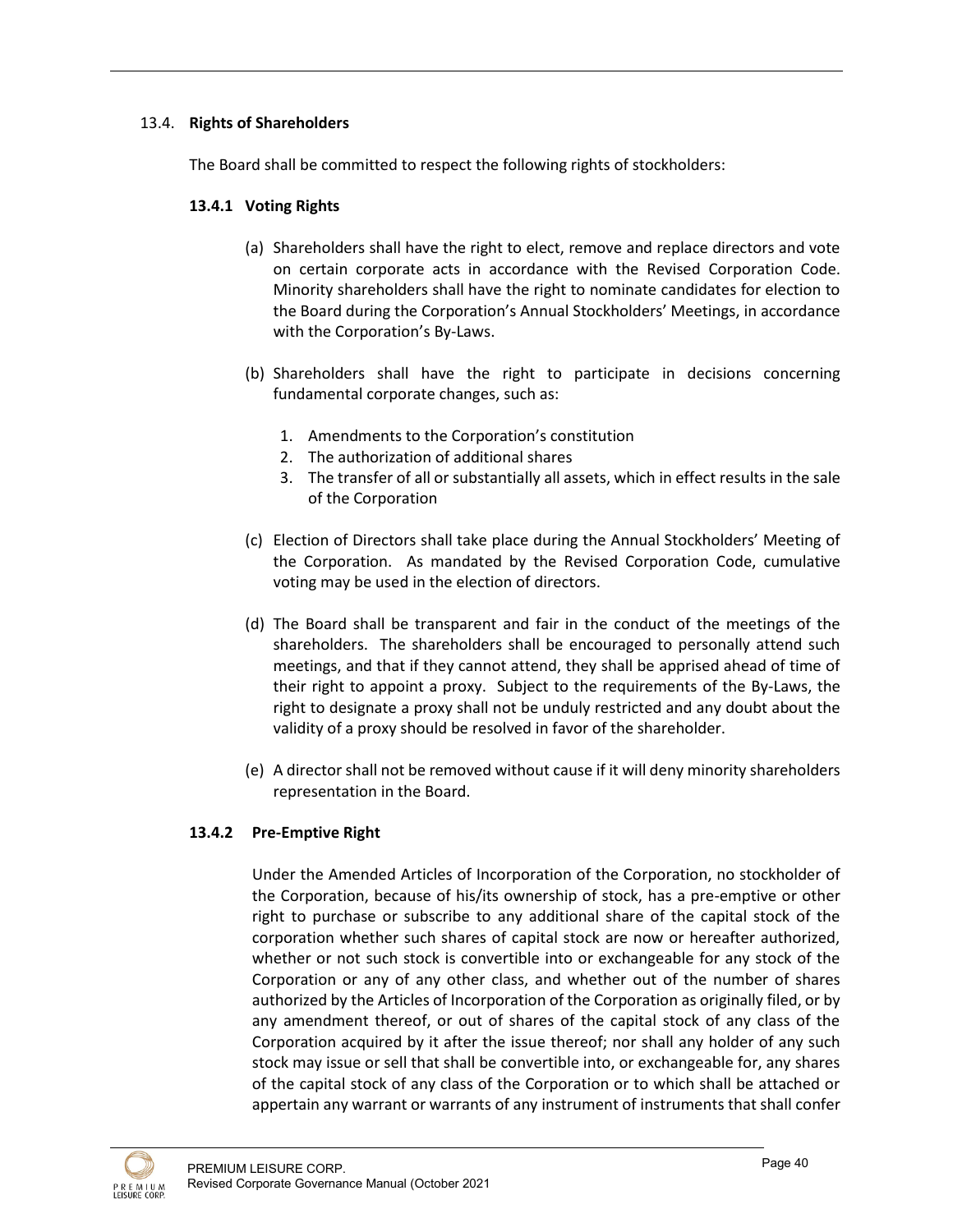upon the owner of such obligation, warrant or instrument the right to subscribe for, or to purchase from the Corporation, any shares of the capital stock of any class.

# **13.4.3 Right of Inspection**

All shareholders shall be allowed to inspect corporate books and records including minutes of Board meetings and stock registries in accordance with the Revised Corporation Code, and during normal business hours. Annual reports, including financial statements, shall be provided to stockholders, without cost or restrictions.

# **13.4.4 Right to Information**

- (a) The Corporation recognizes that the essence of corporate governance is transparency, hence, the more transparent the internal workings of the Corporation, the more difficult it will be for Management and dominant shareholders to mismanage the Corporation or misappropriate assets.
- (b) Towards this end, the Board shall ensure that all material information about the Corporation which could adversely affect its viability or the interest of the shareholders shall be publicly and timely disclosed. Such information shall include, among others, earnings results, acquisition or disposition of assets, off balance sheets transactions, related party transactions, remuneration of directors and Management; all of which shall be disclosed through established disclosure procedures of The Philippine Stock Exchange, Inc. (PSE) and SEC.
- (c) The shareholders shall be provided, upon request, with periodic reports which disclose information about the directors and officers and certain other matters, such as their holdings of the Corporation' shares, dealings with the Corporation, relationships among directors and key officers, and the aggregate compensation of directors and officers.
- (d) The minority shareholders shall be granted the right to propose the holding of a meeting, and the right to propose items in the agenda of the meeting, provided items are for legitimate business purposes, and in accordance with law, jurisprudence and best practice.
- (e) The minority shareholders shall have access to any and all information relating to matters for which the management is accountable, and to those relating to matters for which the management shall include such information and, if not included, then the minority shareholders shall be allowed to propose to include such matters in the agenda of stockholders' meeting, being within the definition of "legitimate purposes", and in accordance with law, jurisprudence and best practice.
- (f) Release of Notices to Annual and Shareholders' Meetings with sufficient and relevant information shall be sent to the shareholders and posted on the Corporation's website at least twenty-eight (28) days prior to the meeting.

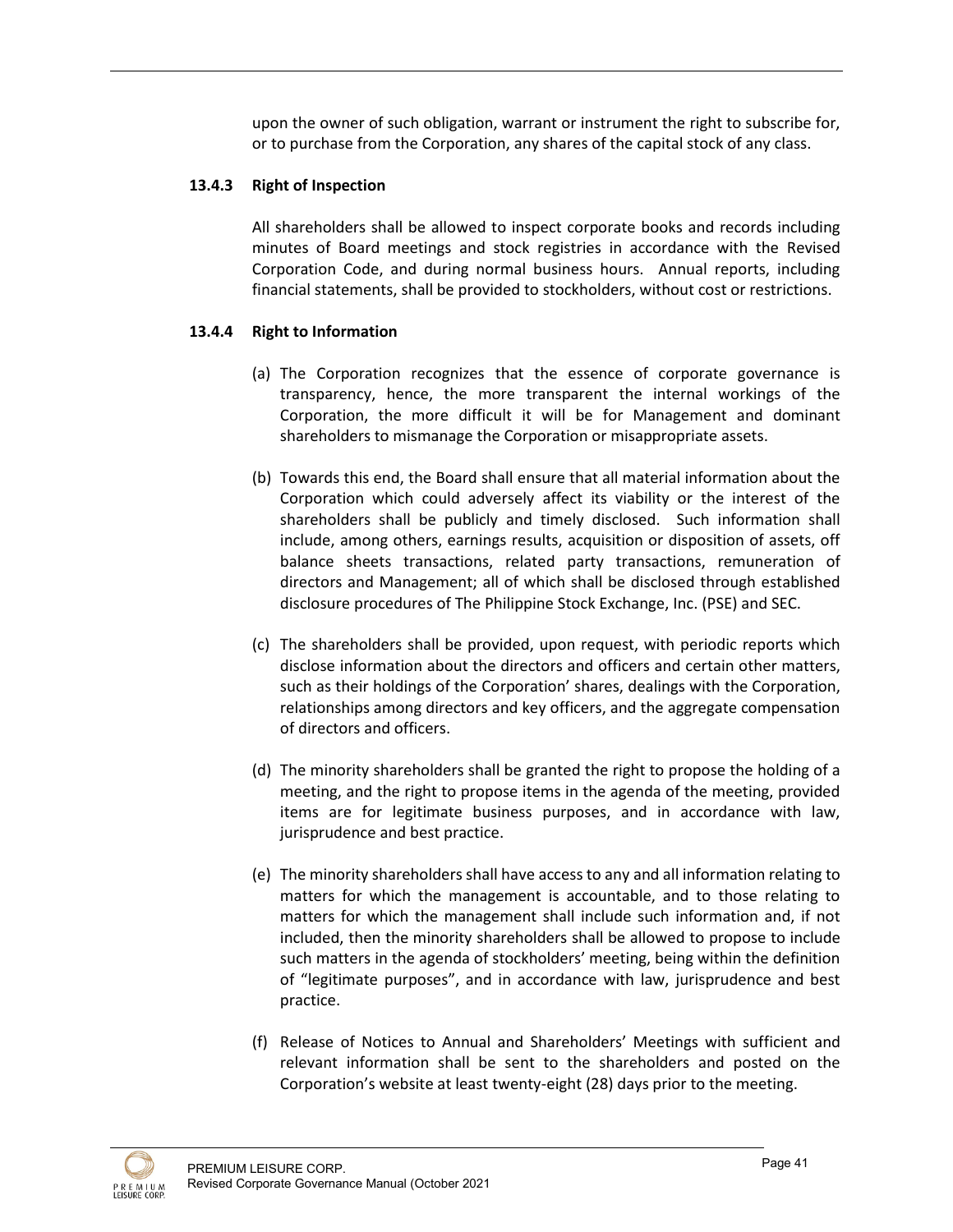- a. Results of the votes taken during the Annual or Special Shareholders' Meeting shall be publicly available on the next working day after the meeting.
- b. The draft of the Annual or Special Shareholders' Minutes of the Meeting shall be posted on the Corporation's website within five (5) days from the meeting.

## **13.4.5 Right to Dividend**

- (a) Shareholders shall have the right to receive dividends subject to the discretion of the Board.
- (b) The dividends shall be paid within thirty (30) days from date of declaration of such.
- (c) The Board of Directors adopted, as a matter of policy, that the Corporation shall declare dividends of at least 80% of the prior year's unrestricted retained earnings, taking into consideration the availability of cash, restrictions that may be imposed by current and prospective financial covenants, projected levels of cash, operating results of its businesses/subsidiaries, working capital needs and long term capital expenditures of its businesses/subsidiaries, and regulatory requirements on dividend payments, among others.
- (d) The Corporation shall be compelled to declare dividends when its retained earnings shall be in excess of 100% of its paid-in capital stock, except:
	- 1. when justified by definite corporate expansion projects or programs approved by the Board, or
	- 2. when the Corporation is prohibited under any loan agreement with any financial institution or creditor, whether local or foreign, from declaring dividends without its consent, and such consent has not been secured; or
	- 3. when it can be clearly shown that such retention is necessary under special circumstances obtaining in the Corporation, such as when there is a need for special reserve for probably contingencies.

## **13.4.6 Appraisal Right**

The shareholders shall have appraisal right or the right to dissent and demand payment of the fair value of their shares in the manner provided for under Title X of the Revised Corporation Code of the Philippines, under any of the following circumstances:

(a) In case an amendment to the Articles of Incorporation has the effect of changing or restricting the rights of any stockholder or class of shares, or of authorizing

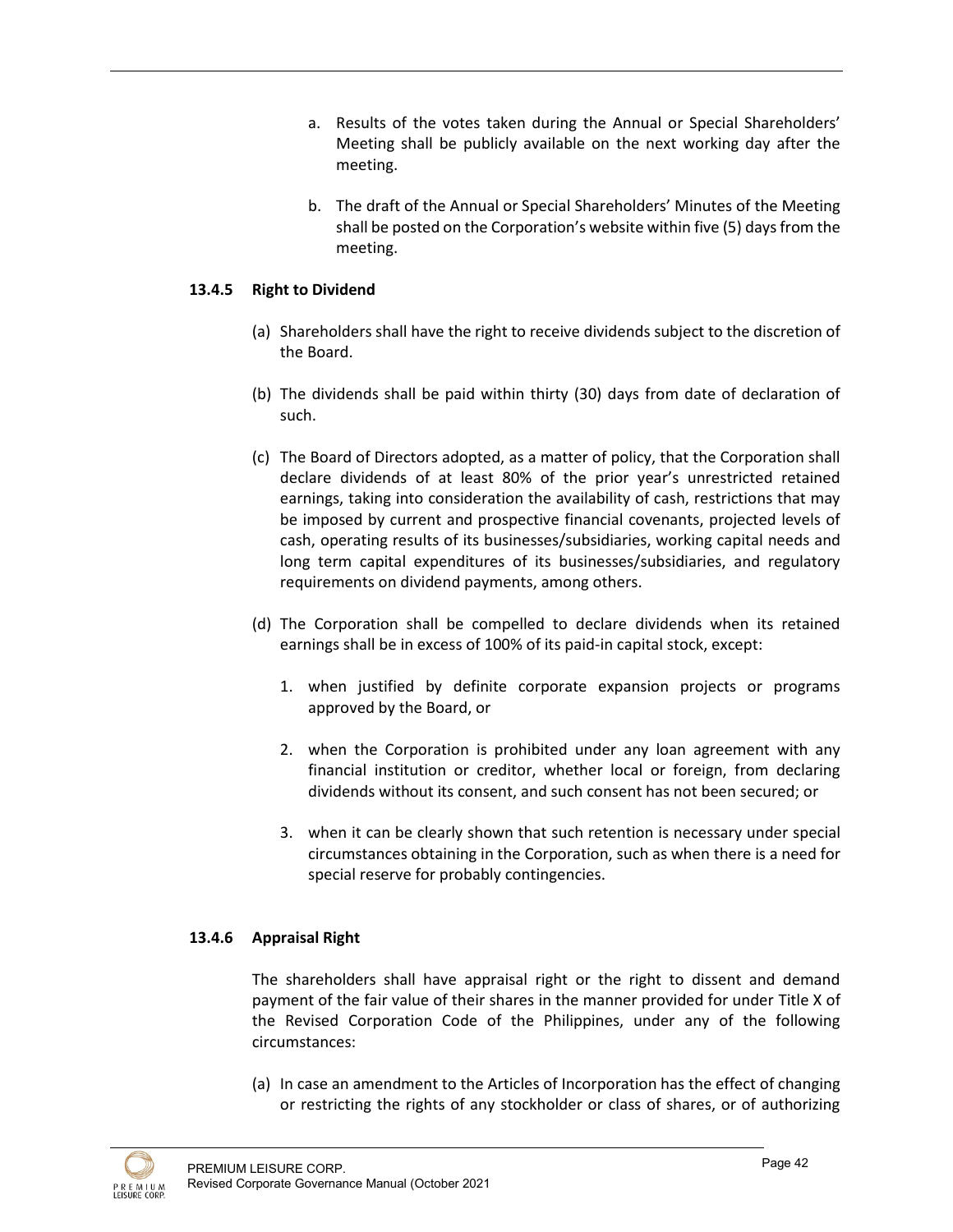preferences in any respect superior to those of outstanding shares of any class, or of extending or shortening the term of corporate existence;

- (b) In case of sale, lease, exchange, transfer, mortgage, pledge or other disposition of all or substantially all of the corporate property and assets as provided in the Revised Corporation Code;
- (c) In case of merger or consolidation; and
- (d) In case of investment of corporate funds for any purpose other than the primary purpose of the Corporation.

# 13.5 **Alternative Dispute Resolution**

It is the responsibility of the Board of Directors to establish an alternative dispute resolution system to settle intra-corporate disputes in an amicable and effective manner.

As such, the Board of Directors normally engages the services of a neutral third party to assist in the resolution of issues between the Corporation and stockholders, third parties and regulatory authorities. The alternative dispute resolution system may include arbitration, mediation, conciliation, early neutral evaluation, mini-trial, or any combination thereof, as the Corporation and the circumstances sees fit.

Consideration is given to the need to promote candor through confidentiality of the process, the policy of fostering prompt, economical, and amicable resolution of disputes in accordance with the principles of integrity of determination by the parties, and the policy that the decisionmaking authority in the process rests with the parties.

13.6 The Corporation shall establish an **Investor Relations Office (IRO)** to facilitate constant engagement with its shareholders. The IRO shall be present at every shareholders' meeting.

## **DUTIES TO STAKEHOLDERS**

## **14. Respecting Rights of Stakeholders and Effective Redress for the Violation of Stakeholders' Rights**

The rights of stakeholders established by law, by contractual relations and through voluntary commitments must be respected. Where stakeholders' rights and/or interests are at stake, stakeholders shall have the opportunity to obtain prompt effective redress for the violation of their rights.

- 14.1. The Board shall identify the Corporation's various stakeholders and promote cooperation between them and the Corporation in creating wealth, growth and sustainability.
- 14.2. The Board shall establish clear policies and programs to provide a mechanism on the fair treatment and protection of stakeholders.

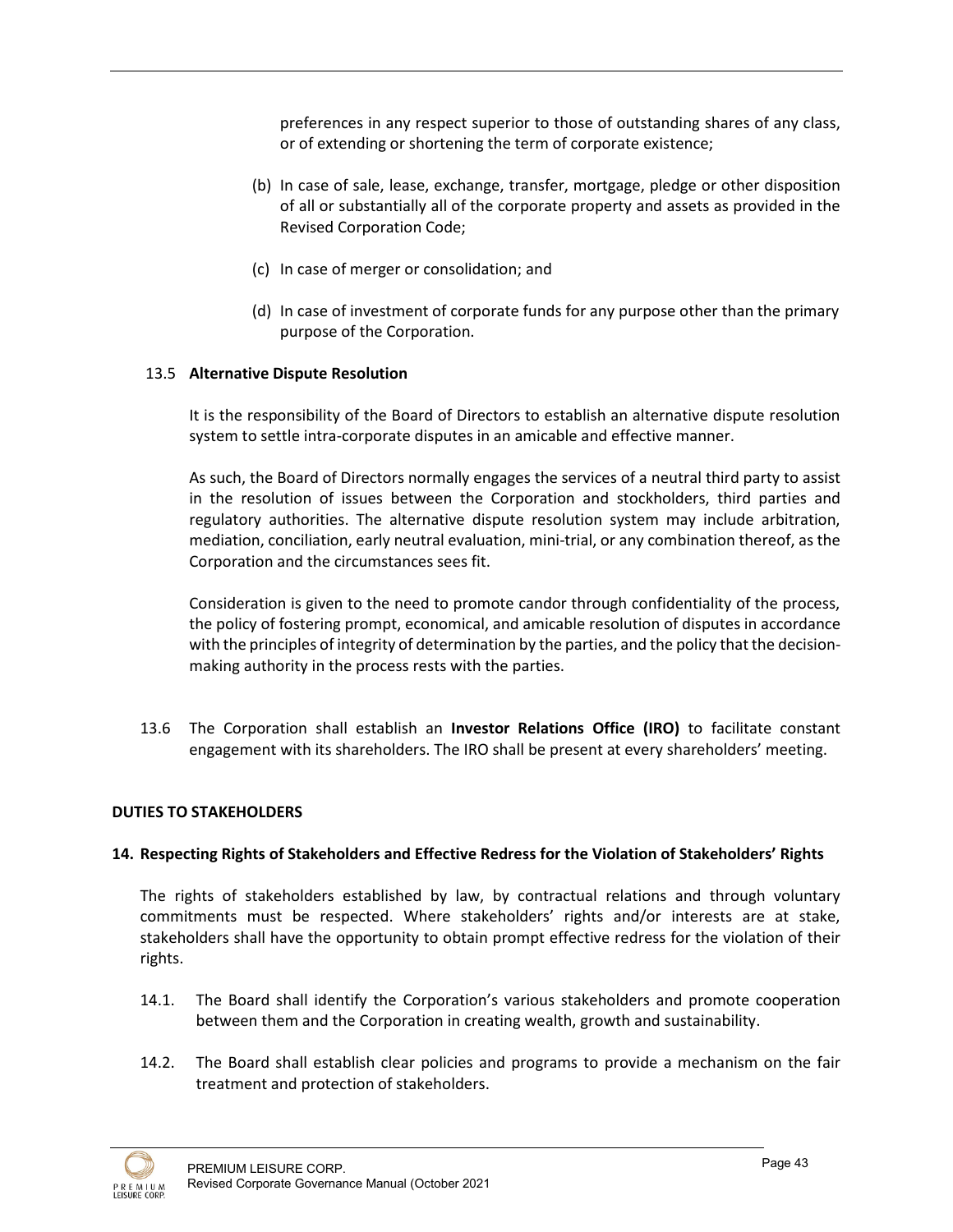14.3. The Board shall adopt a transparent framework and process that allows stakeholders to communicate with the Corporation and to obtain redress for the violation of their rights.

## **15. Encouraging Employee's Participation**

A mechanism for employee participation shall be developed to create a symbiotic environment, realize the Corporation's goals and participate in its corporate governance processes.

- 15.1. The Board shall establish policies, programs and procedures that encourage employees to actively participate in the realization of the Corporation's goals and in its governance. These policies and programs, among others, may be in the areas of health, safety and welfare, training and development, rewards/compensation for employees.
- 15.2. The Board shall set the tone and make a stand against corrupt practices by adopting an anticorruption policy and program in its Code of Business Conduct and Ethics. Further, the Board shall disseminate the policy and program to employees across the organization through trainings to embed them in the Corporation's culture.
- 15.3. The Board shall establish a suitable framework for whistleblowing that allows employees to freely communicate their concerns about illegal or unethical practices, without fear of retaliation and to have direct access to an independent member of the Board or a unit created to handle whistleblowing concerns. The Board shall be conscientious in establishing the framework, as well as in supervising and ensuring its enforcement.

#### **16. Encouraging Sustainability and Social Responsibility**

The Corporation shall be socially responsible in all its dealings with the communities where it operates. It shall ensure that its interactions serve its environment and stakeholders in a positive and progressive manner that is fully supportive of its comprehensive and balanced development.

16.1. The Corporation shall recognize and place an importance on the interdependence between business and society, and promote a mutually beneficial relationship that allows the Corporation to grow its business, while contributing to the advancement of the society where it operates.

## **COMMUNICATION AND MONITORING OF THIS MANUAL**

## **17. Communication**

- 17.1. **Communication of this Manual**
	- (a) This Manual shall be available for inspection by any stockholder of the Corporation at reasonable hours on business days.

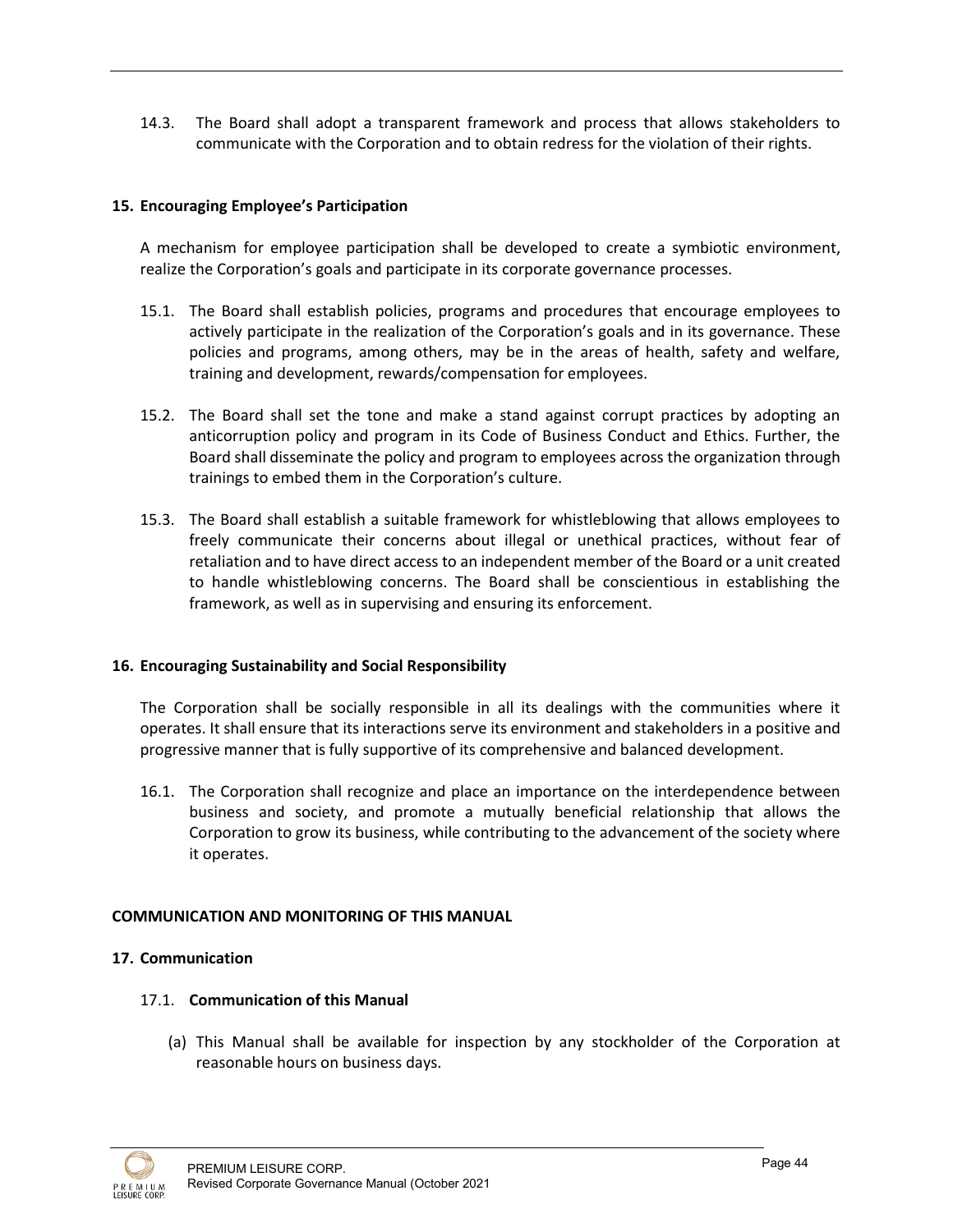- (b) All directors, officers, division and department heads are tasked to ensure that thorough dissemination of this Manual to all employees and related third parties, and to likewise enjoin compliance in the process.
- (c) An adequate number of printed copies of this Manual must be reproduced under the supervision of Governance and Corporate Affairs Department, with a minimum of at least one (1) hard copy of the Manual per department.
- (d) This Manual shall be subject to quarterly review unless the same frequency is amended by the Board.
- (e) If necessary, funds shall be allocated by the Corporation for the purpose of conducting an orientation program or workshop to operationalize this Manual.

## **18. Monitoring and Penalties for Non-Compliance**

- 18.1. To strictly observe and implement the provisions of this Manual, the following penalties shall be imposed, after notice and hearing, on the Corporation's directors, officers, staff, subsidiaries and affiliates and their respective directors, officers and staff in case of violation of any of the provisions of this Manual:
	- (a) In case of first violation, the subject person shall be warned, reprimanded or suspended depending on the severity of the violation. Any first violation that results in any notable financial loss for the Corporation shall be at least reprimanded or warned.
	- (b) Suspension from the office shall be imposed in case of second violation. The duration of the suspension shall depend on the gravity of the violation. This shall not be applicable to directors.
	- (c) For third violation, the maximum penalty of removal from office shall be imposed. With regard to directors, the provision of Section 27 of the Revised Corporation Code shall be observed.
- 18.2. The Compliance Officer shall be responsible for determining violation/s through notice and hearing and shall recommend to the Chairman of the Board the imposable penalty for such violation, for further review and approval of the Board.

#### **19. Effectivity**

The Revised Manual on Corporate Governance was approved by the Board of Directors on October 28, 2021 and shall take effect immediately. It supersedes the previous Manual on Corporation Governance that was approved and adopted by the Corporation, with version dated October 2018.